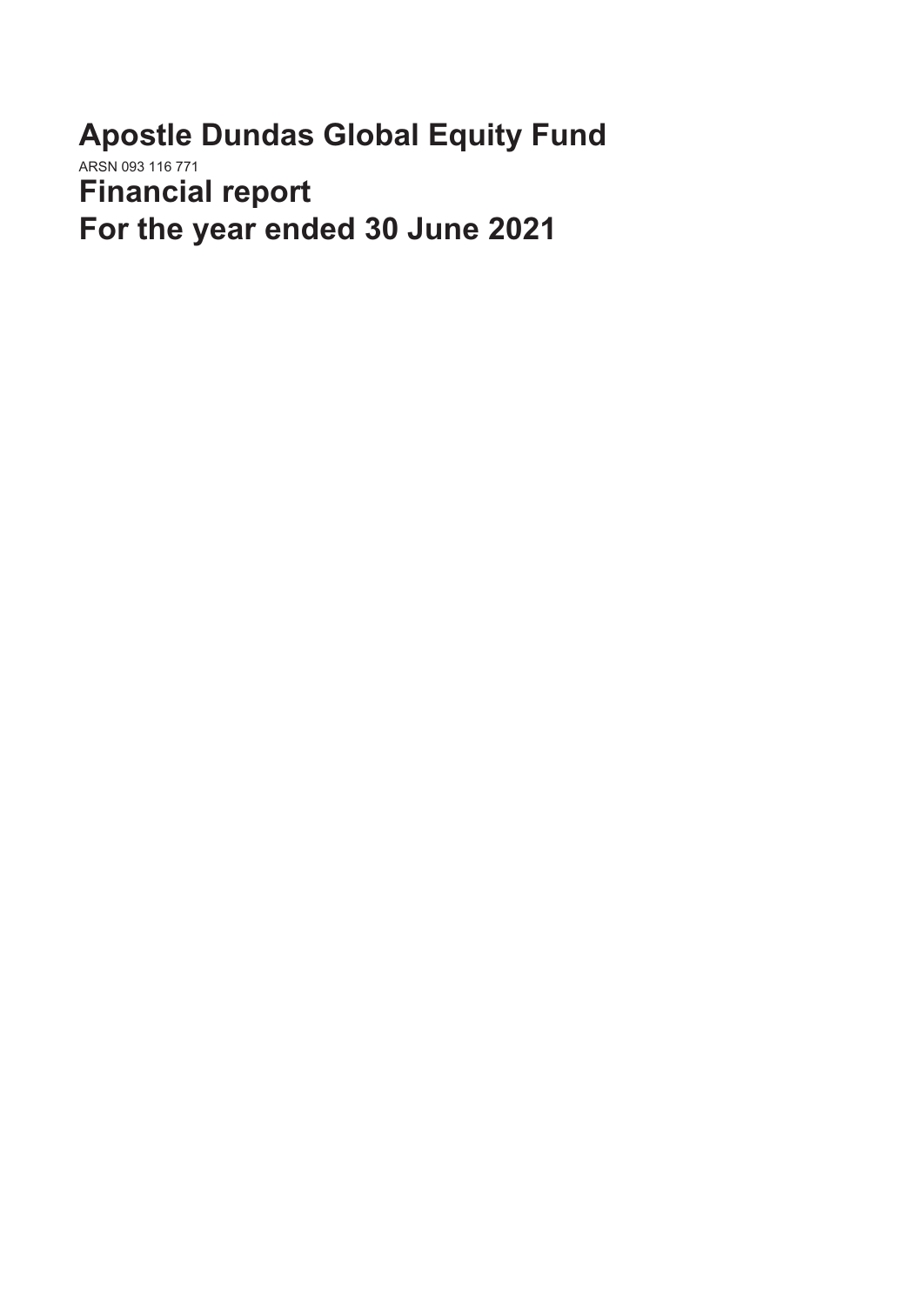# **Apostle Dundas Global Equity Fund** ARSN 093 116 771 **Financial report For the year ended 30 June 2021**

# **Contents**

|                                                                                       | Page |
|---------------------------------------------------------------------------------------|------|
| Directors' report                                                                     | 2    |
| Auditor's independence declaration                                                    |      |
| Statement of comprehensive income                                                     | 8    |
| Statement of financial position                                                       | 9    |
| Statement of changes in equity                                                        | 10   |
| Statement of cash flows                                                               | 11   |
| Notes to the financial statements                                                     | 13   |
| Directors' declaration                                                                | 37   |
| Independent auditor's report to the unit holders of Apostle Dundas Global Equity Fund | 38   |
|                                                                                       |      |

This financial report covers Apostle Dundas Global Equity Fund as an individual entity.

The Responsible Entity of Apostle Dundas Global Equity Fund is K2 Asset Management Ltd (ABN 95 085 445 094).

The Responsible Entity's registered office is: Level 32, 101 Collins Street Melbourne, Victoria, 3000.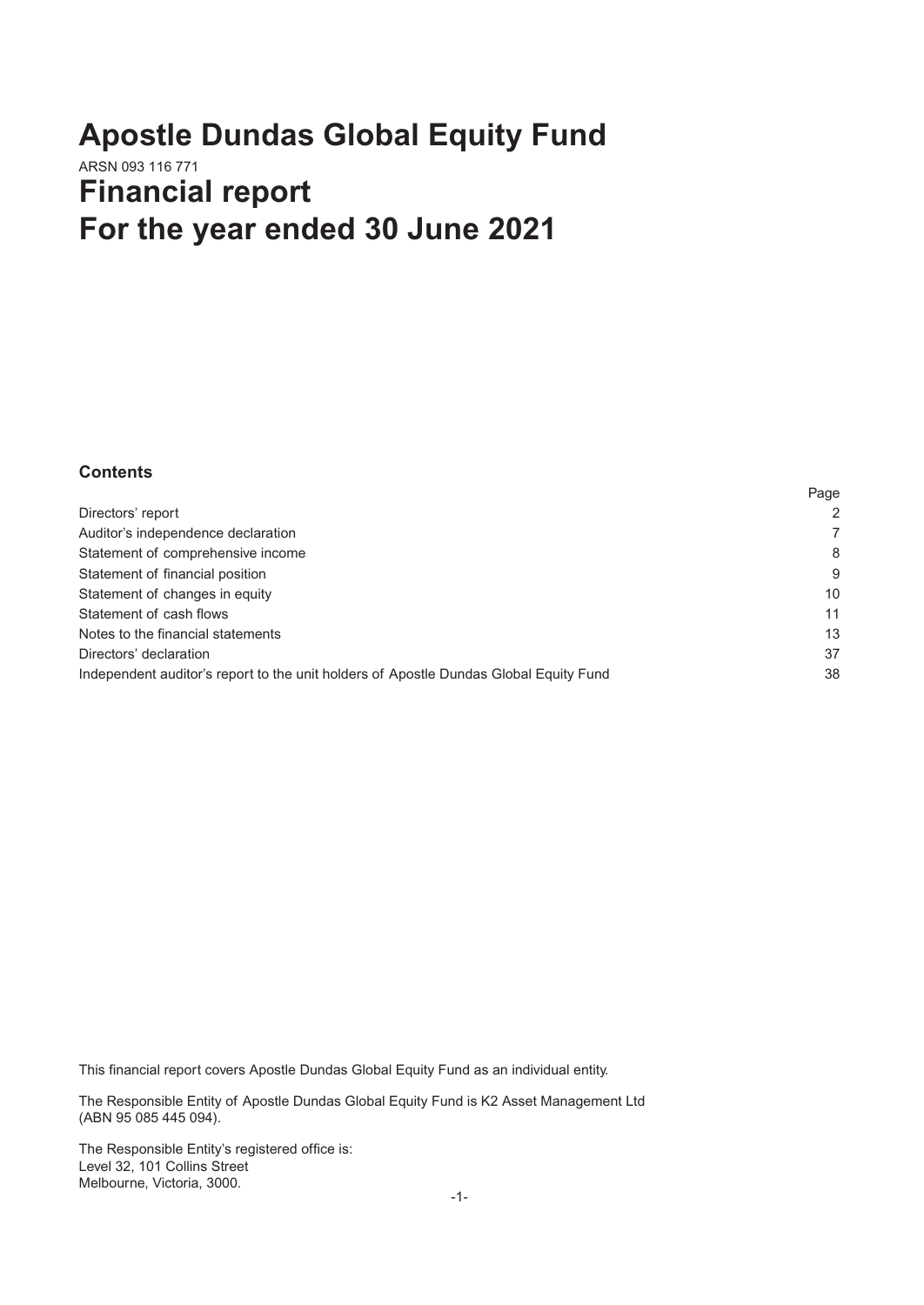# <span id="page-2-0"></span>**Directors' report**

The directors of K2 Asset Management Ltd, the Responsible Entity of Apostle Dundas Global Equity Fund (the "Fund"), present their report together with the financial statements of the Fund for the year ended 30 June 2021.

#### **Principal activities**

The Fund invests in equity securities of leading global companies from developed and emerging markets in accordance with the Product Disclosure Statement and the provisions of the Fund's Constitution.

The Fund did not have any employees during the year.

There were no significant changes in the nature of the Fund's activities during the year.

The various service providers for the Fund are detailed below:

| <b>Service</b>              | <b>Provider</b>                      |
|-----------------------------|--------------------------------------|
| <b>Responsible Entity</b>   | K2 Asset Management Ltd*             |
| <b>Investment Manager</b>   | Apostle Funds Management Pty Limited |
| Sub-Investment Manager      | Dundas Partners LLP                  |
| Custodian and Administrator | State Street Australia Limited       |
| <b>Statutory Auditor</b>    | <b>KPMG</b>                          |

\*On 21 December 2020, K2 Asset Management Ltd replaced Equity Trustees Limited as Responsible Entity of the Fund. Prior to 20 December 2020, Equity Trustees Limited was the Responsible Entity of the Fund.

#### **Directors**

The following persons held office as directors of K2 Asset Management Ltd during or since the end of the year and up to the date of this report:

Campbell W Neal Mark S Newman (Retired 29 March 2021) Hollie A Wight George Boubouras (Appointed 29 March 2021)

#### **Review and results of operations**

During the year, the Fund continued to invest its funds in accordance with the Product Disclosure Statement and the provisions of the Fund's Constitution.

The Fund's performance was 26.48% (2020: 13.46%) (gross of fees) for the year ended 30 June 2021. The Fund's benchmark, the MSCI All Country World Index ex Australia returned 27.71% (2020: 4.38%) for the same period.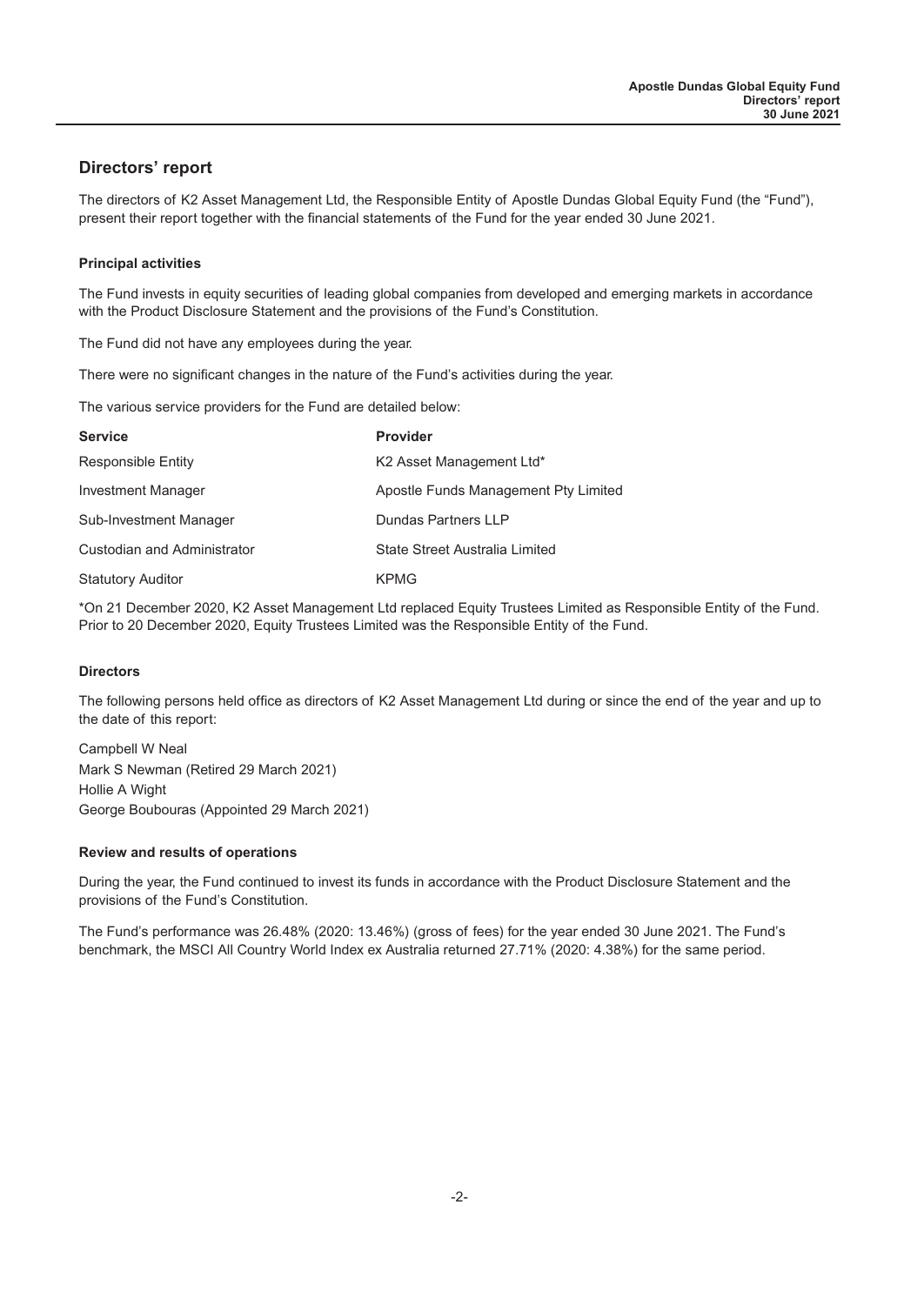#### **Review and results of operations (continued)**

The performance of the Fund, as represented by the results of its operations, was as follows:

|                                                                                       | Year ended      |                 |
|---------------------------------------------------------------------------------------|-----------------|-----------------|
|                                                                                       | 30 June<br>2021 | 30 June<br>2020 |
| Profit/(loss) before finance costs attributable to unit holders for the year (\$'000) | 258,078         | 109,963         |
| <b>Distributions - Class B Units</b>                                                  |                 |                 |
| Distributions paid and payable (\$'000)                                               | 5,064           | 10,381          |
| Distributions (cents per unit)                                                        | 1.38            | 2.86            |
| <b>Distributions - Class C Units</b>                                                  |                 |                 |
| Distributions paid and payable (\$'000)                                               | 124             | 137             |
| Distributions (cents per unit)                                                        | 0.43            | 1.27            |
| <b>Distributions - Class D Units</b>                                                  |                 |                 |
| Distributions paid and payable (\$'000)                                               | 15              |                 |
| Distributions (cents per unit)                                                        | 0.94            |                 |

#### **Net Asset Value per unit**

NAV per unit (quoted ex-distribution) are shown as follows:

|               | As at   |         |
|---------------|---------|---------|
|               | 30 June | 30 June |
|               | 2021    | 2020    |
|               | \$      | \$      |
| Class B Units | 3.28    | 2.62    |
| Class C Units | 1.85    | 1.48    |
| Class D Units | 4.52    | ٠       |

#### **Significant changes in the state of affairs**

On 21 December 2020, K2 Asset Management Ltd replaced Equity Trustees Limited as Responsible Entity of the Fund.

On 24 February 2021, the Fund established Class D Units which was listed on the Australian Securities Exchange (ASX) as an Exchange Traded Class.

The existence of COVID-19 continues to create uncertainty as businesses learn to navigate a new landscape. The impact of factors such as the timing, availability and efficacy of a vaccine; the resurgent infection rates around the world; and the potential for domestic outbreaks remains unclear. At the date of signing the financial statements, uncertainty remains on the likely duration and the ultimate impact COVID-19 will have on the short and long-term performance of the Fund. The Responsible Entity will continue to assess this impact.

In the opinion of the directors, there were no other significant changes in the state of affairs of the Fund that occurred during the financial year.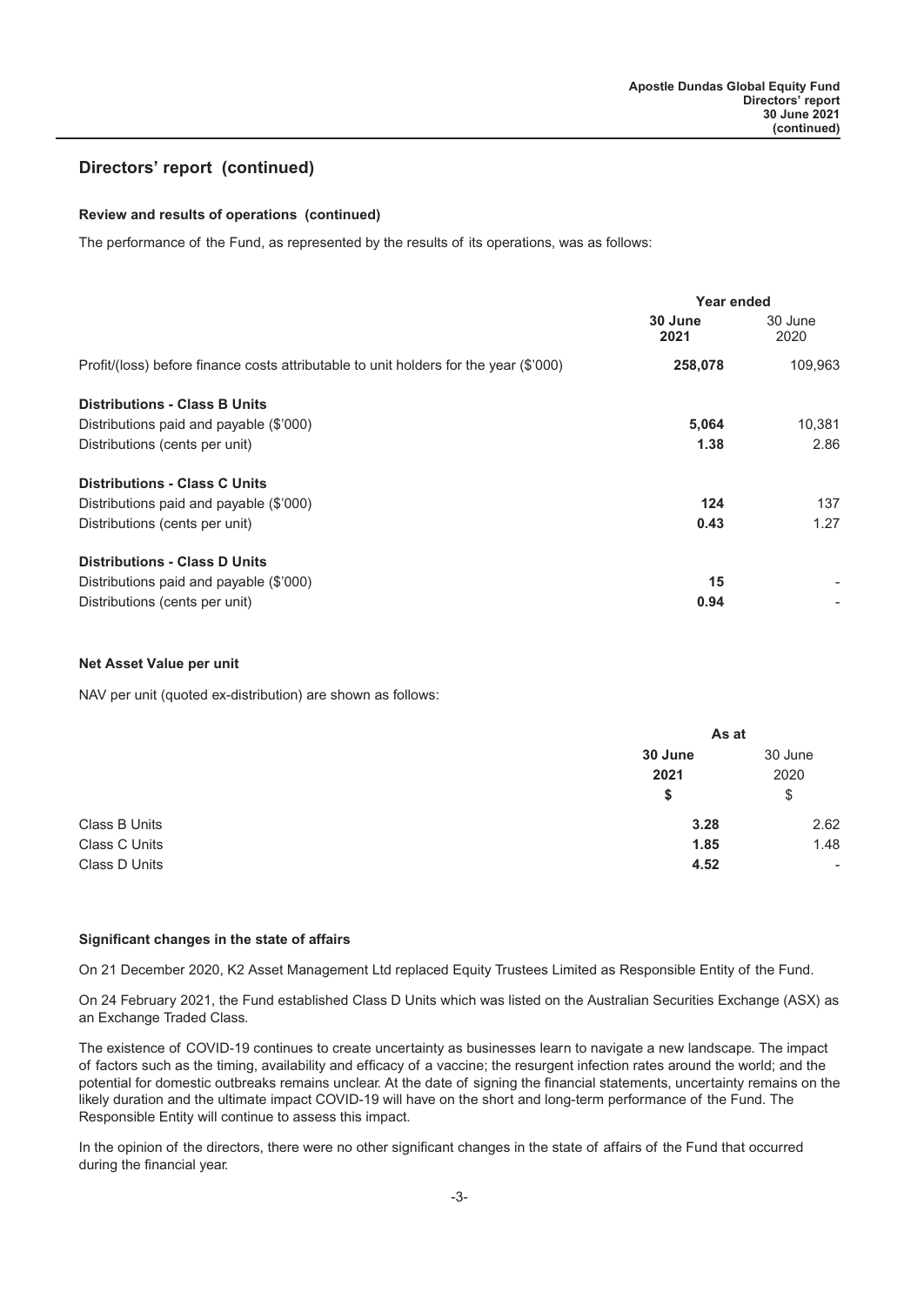#### **Matters subsequent to the end of the financial year**

Since 30 June 2021, a number of events have arisen since the end of the reporting period such as government response to reimpose statewide lockdowns due to COVID-19 outbreaks.

Subsequent to the reporting date, the aggregate fair value of the Fund's financial assets have not changed significantly to 30 August 2021. As the financial assets of the Fund are measured at their 30 June 2021 fair values in the financial report, any changes in values are not reflected in the Statement of comprehensive income or the Statement of financial position.

At the date of signing of the financial statements, there is still significant uncertainty on the likely duration and the ultimate impact COVID-19 will have on world economies. Given the high degree of estimation uncertainty, the Responsible Entity cannot reasonably assess or quantify the potential short or longer term financial impact on the Fund. The Responsible Entity continues to monitor developments in the COVID-19 pandemic and the measures being implemented on the economy to control and slow the outbreak.

No other significant events have occurred since the end of the reporting period and up to the date of this report which would impact on the financial position of the Fund disclosed in the statement of financial position as at 30 June 2021 or on the results and cash flows of the Fund for the year ended on that date.

#### **Likely developments and expected results of operations**

The Fund will continue to be managed in accordance with the investment objectives and guidelines as set out in the Product Disclosure Statement and the provisions of the Fund's Constitution.

The results of the Fund's operations will be affected by a number of factors, including the performance of investment markets in which the Fund invests. Investment performance is not guaranteed and future returns may differ from past returns. As investment conditions change over time, past returns should not be used to predict future returns.

#### **Indemnification and insurance of officers**

No insurance premiums are paid for out of the assets of the Fund in regards to insurance cover provided to the officers of K2 Asset Management Ltd. So long as the officers of K2 Asset Management Ltd act in accordance with the Fund's Constitution and the Law, the officers remain indemnified out of the assets of the Fund against losses incurred while acting on behalf of the Fund.

#### **Indemnification of auditor**

The auditor of the Fund is in no way indemnified out of the assets of the Fund.

#### **Fees paid to and interests held in the Fund by the Responsible Entity and its associates**

Fees paid to the Responsible Entity and its associates out of Fund property during the year are disclosed in Note 15 to the financial statements.

No fees were paid out of Fund property to the directors of the Responsible Entity during the year.

The number of interests in the Fund held by the Responsible Entity or its associates as at the end of the financial year are disclosed in Note 15 to the financial statements.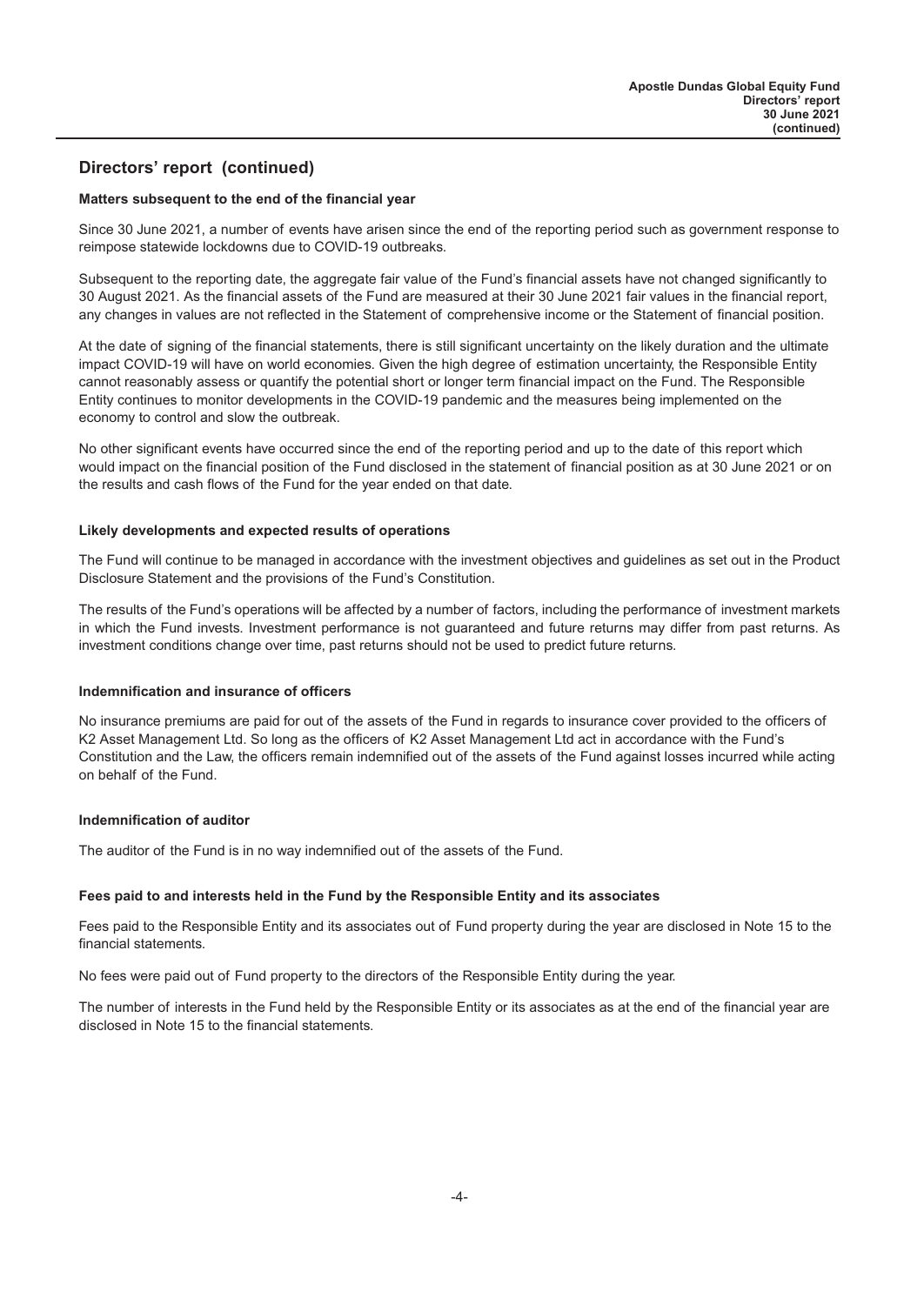#### **Interests in the Fund**

The movement in units on issue in the Fund during the year is set out below. Please refer to Note 8 to the financial statements for further details.

|                                                 | As at   |          |
|-------------------------------------------------|---------|----------|
|                                                 | 30 June | 30 June  |
|                                                 | 2021    | 2020     |
|                                                 | No.'000 | No.'000  |
| <b>Class B Units</b>                            |         |          |
| Units on issue - 1 July                         | 363,893 | 357,624  |
| Units issued during the year                    | 1,257   | 1,599    |
| Units redeemed during the year                  | (72)    | (54)     |
| Units issued upon reinvestment of distributions | 2,375   | 4,724    |
| Units on issue - 30 June                        | 367,453 | 363,893  |
| <b>Class C Units</b>                            |         |          |
| Units on issue - 1 July                         | 15,156  | 6,726    |
| Units issued during the year                    | 17,877  | 9,775    |
| Units redeemed during the year                  | (2,917) | (1, 367) |
| Units issued upon reinvestment of distributions | 13      | 22       |
| Units on issue - 30 June                        | 30,129  | 15,156   |
| <b>Class D Units</b>                            |         |          |
| Units on issue - 1 July                         |         |          |
| Units issued during the year                    | 1,623   |          |
| Units redeemed during the year                  | (22)    |          |
| Units issued upon reinvestment of distributions |         |          |
| Units on issue - 30 June                        | 1,601   |          |

|                                |                | As at   |  |
|--------------------------------|----------------|---------|--|
|                                | <b>30 June</b> | 30 June |  |
|                                | 2021           | 2020    |  |
| <b>Value of assets</b>         | \$'000         | \$'000  |  |
| Net value of the Fund's assets | 1,267,167      | 974,311 |  |

The value of the Fund's assets and liabilities is disclosed on the statement of financial position and derived using the basis set out in Note 2 to the financial statements.

#### **Environmental regulation**

The operations of the Fund are not subject to any particular or significant environmental regulations under Commonwealth, State or Territory law.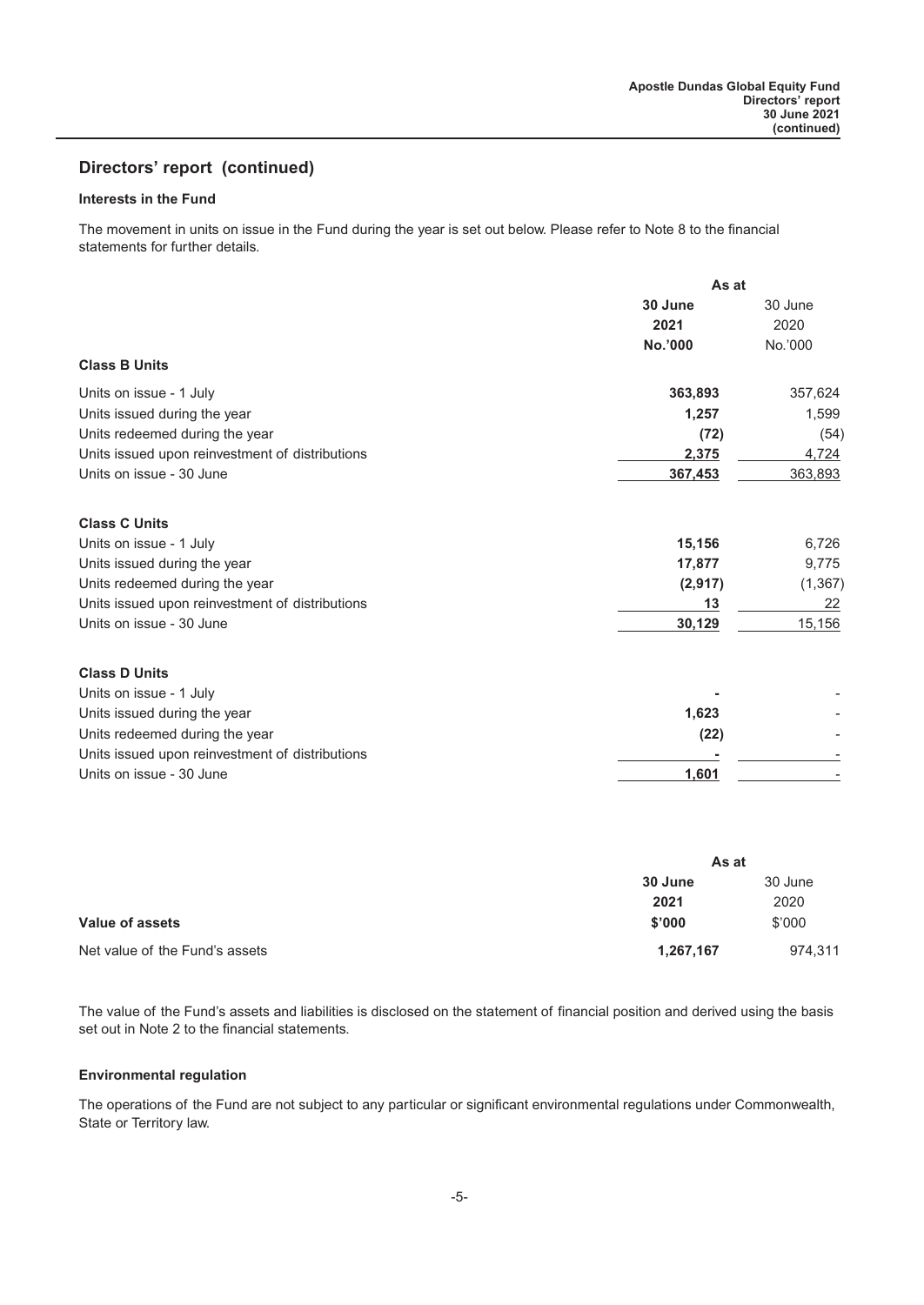#### **Rounding of amounts to the nearest thousand dollars**

The Fund is an entity of a kind referred to in *ASIC Corporations (Rounding in Financial/Directors' Reports) Instrument 2016/191* issued by the Australian Securities and Investments Commission (ASIC) relating to the "rounding off" of amounts in the Directors' report and financial report. Amounts in the Directors' report and financial report have been rounded to the nearest thousand dollars in accordance with that ASIC Corporations Instrument, unless otherwise indicated.

#### **Auditor's independence declaration**

A copy of the Auditor's independence declaration as required under section 307C of the *Corporations Act 2001* is set out on page 7.

This report is made in accordance with a resolution of the directors of K2 Asset Management Ltd through a delegated authority given by K2 Asset Management Ltd's Board.

Hollie A Wight Director

Melbourne 30 August 2021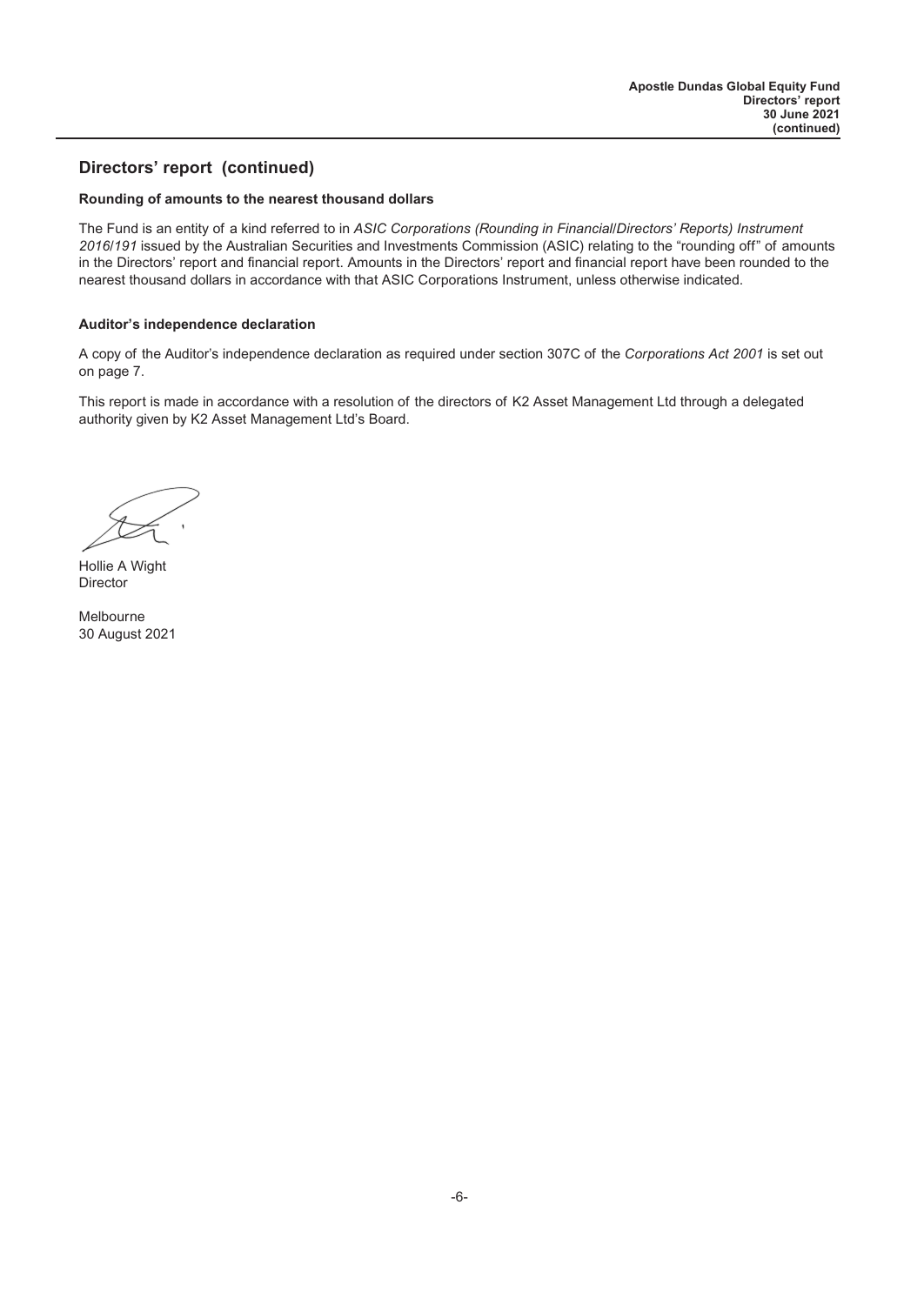

# Lead Auditor's Independence Declaration under Section 307C of the Corporations Act 2001

# To the Directors of K2 Asset Management Ltd

I declare that, to the best of my knowledge and belief, in relation to the audit of Apostle Dundas Global Equity Fund for the financial year ended 30 June 2021 there have been:

- i. no contraventions of the auditor independence requirements as set out in the Corporations Act 2001 in relation to the audit; and
- ii. no contraventions of any applicable code of professional conduct in relation to the audit.

 $KPMG$ 

Le vy

KPMG **Dean Waters** 

Partner

Melbourne

30 August 2021

KPMG, an Australian partnership and a member firm of the KPMG global organisation of independent member firms affiliated with KPMG International Limited, a<br>private English company limited by guarantee. All rights reserved.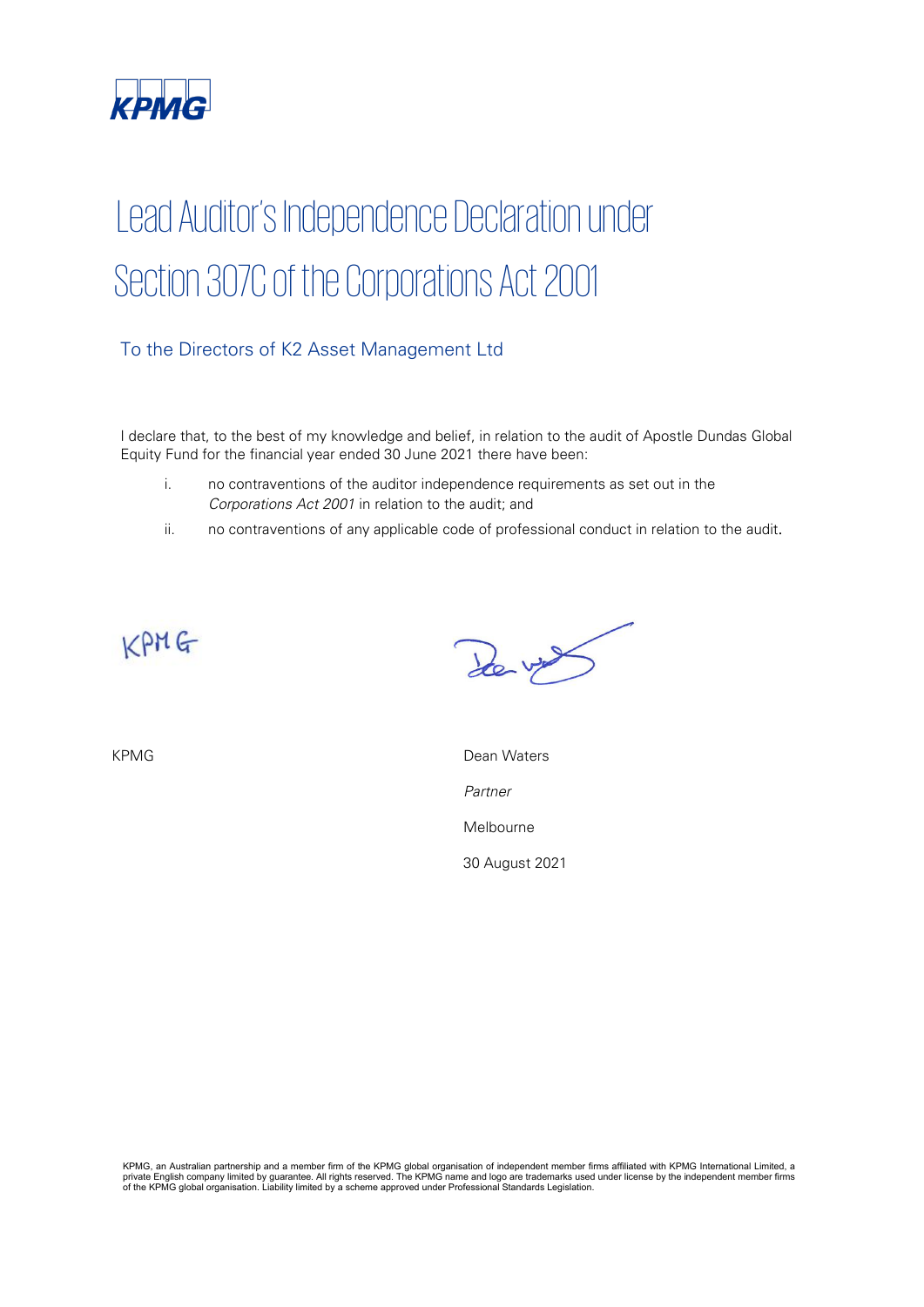# <span id="page-8-0"></span>**Statement of comprehensive income**

|                                                                                  |             | <b>Year ended</b> |                 |
|----------------------------------------------------------------------------------|-------------|-------------------|-----------------|
|                                                                                  |             | 30 June<br>2021   | 30 June<br>2020 |
|                                                                                  | <b>Note</b> | \$'000            | \$'000          |
| <b>Investment income</b>                                                         |             |                   |                 |
| Dividend income                                                                  |             | 14,237            | 13,184          |
| Net foreign exchange gain/(loss)                                                 |             | (716)             | (97)            |
| Net gains/(losses) on financial instruments at fair value through profit or loss | 5           | 252,422           | 103,610         |
| Other income                                                                     |             |                   | 2               |
| <b>Total investment income/(loss)</b>                                            |             | 265,943           | 116.699         |
| <b>Expenses</b>                                                                  |             |                   |                 |
| Responsible entity fees                                                          | 15(g)       | 380               | 399             |
| Management fees                                                                  | 15(g)       | 4,876             | 3,936           |
| Auditor's remuneration                                                           | 14          | 36                | 34              |
| Custody and administration fees                                                  |             | 317               | 293             |
| Withholding taxes                                                                |             | 1,779             | 1,475           |
| <b>Transaction costs</b>                                                         |             | 364               | 558             |
| Other expenses                                                                   |             | 113               | 41              |
| <b>Total expenses</b>                                                            |             | 7,865             | 6,736           |
| Profit/(loss) before finance costs attributable to unit holders for the year     |             | 258,078           | 109,963         |
| Finance costs attributable to unit holders                                       |             |                   |                 |
| Distributions to unit holders                                                    | 9           | (5, 203)          | (10, 518)       |
| (Increase)/decrease in net assets attributable to unit holders                   | 8           | (252, 875)        | (99, 445)       |
| Profit/(loss) for the year                                                       |             |                   |                 |
| Other comprehensive income                                                       |             |                   |                 |
| Total comprehensive income for the year                                          |             |                   |                 |

*The above statement of comprehensive income should be read in conjunction with the accompanying notes.*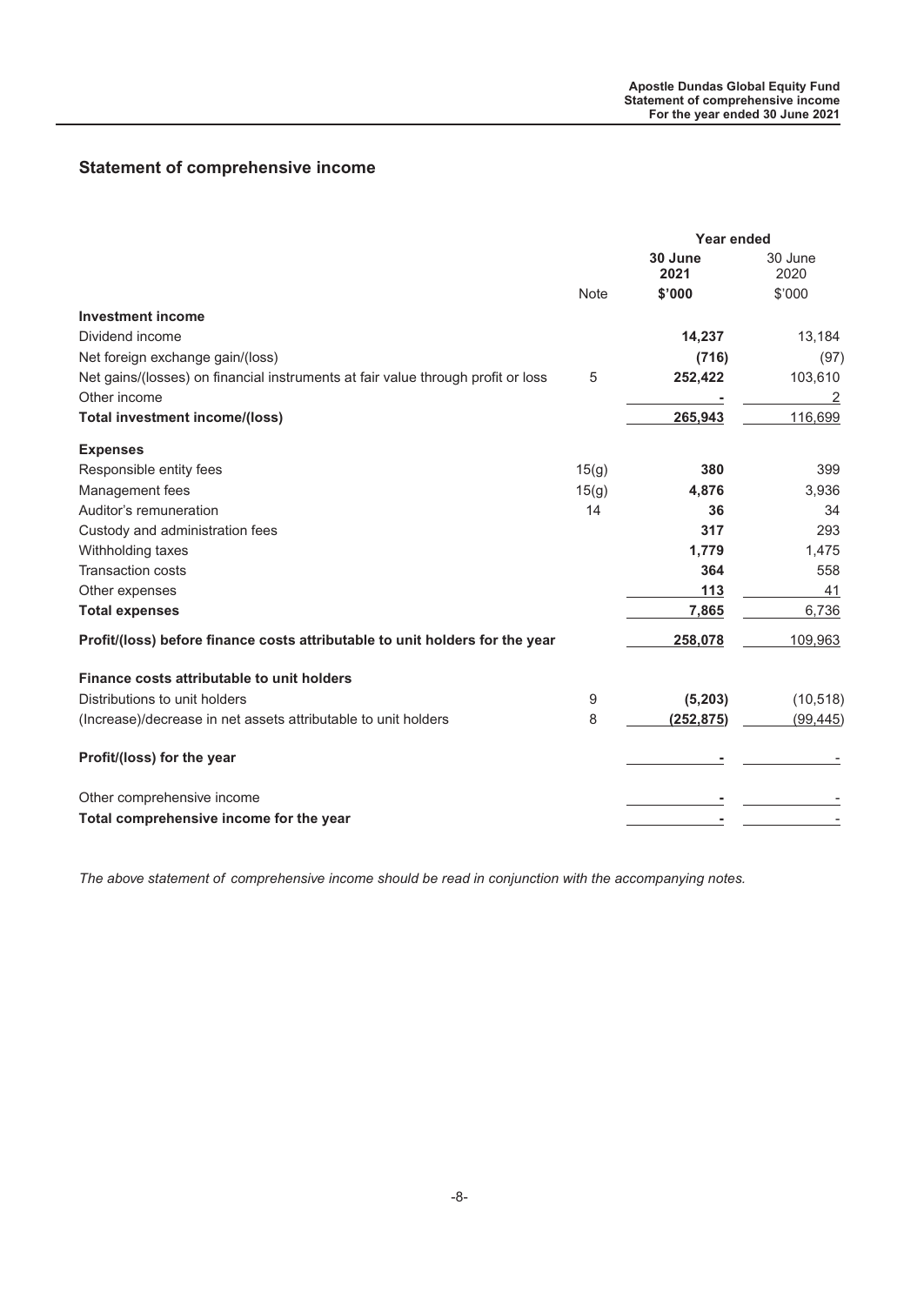# <span id="page-9-0"></span>**Statement of financial position**

|                                                                       | As at       |                 |                 |
|-----------------------------------------------------------------------|-------------|-----------------|-----------------|
|                                                                       |             | 30 June<br>2021 | 30 June<br>2020 |
|                                                                       | <b>Note</b> | \$'000          | \$'000          |
| <b>Assets</b>                                                         |             |                 |                 |
| Cash and cash equivalents                                             | 10          | 24,843          | 49,662          |
| <b>Receivables</b>                                                    | 12          | 1.813           | 1,516           |
| Financial assets at fair value through profit or loss                 | 6           | 1,243,973       | 949,075         |
| <b>Total assets</b>                                                   |             | 1,270,629       | 1,000,253       |
| <b>Liabilities</b>                                                    |             |                 |                 |
| Distributions payable                                                 | 9           | 2,872           | 4,296           |
| Payables                                                              | 13          | 590             | 422             |
| Due to brokers - payable for securities purchased                     |             |                 | 21,224          |
| Total liabilities (excluding net assets attributable to unit holders) |             | 3,462           | 25,942          |
| Net assets attributable to unit holders - liability                   | 8           | 1,267,167       | 974,311         |

*The above statement of financial position should be read in conjunction with the accompanying notes.*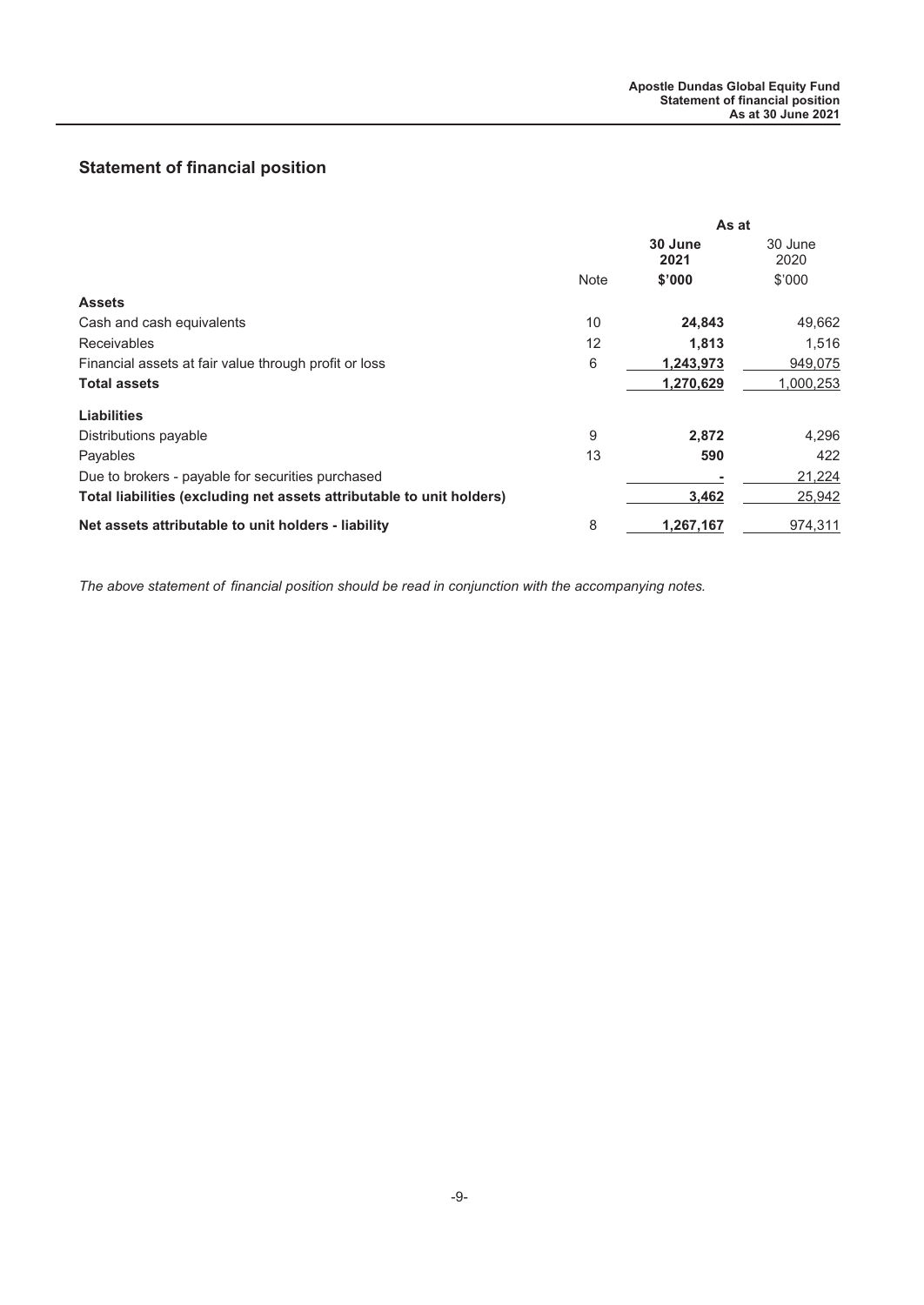# <span id="page-10-0"></span>**Statement of changes in equity**

The Fund's net assets attributable to unitholders are classified as a liability under *AASB 132 Financial Instruments: Presentation*. As the Fund has no equity, the Fund has not presented any items of changes in equity for the current or comparative year.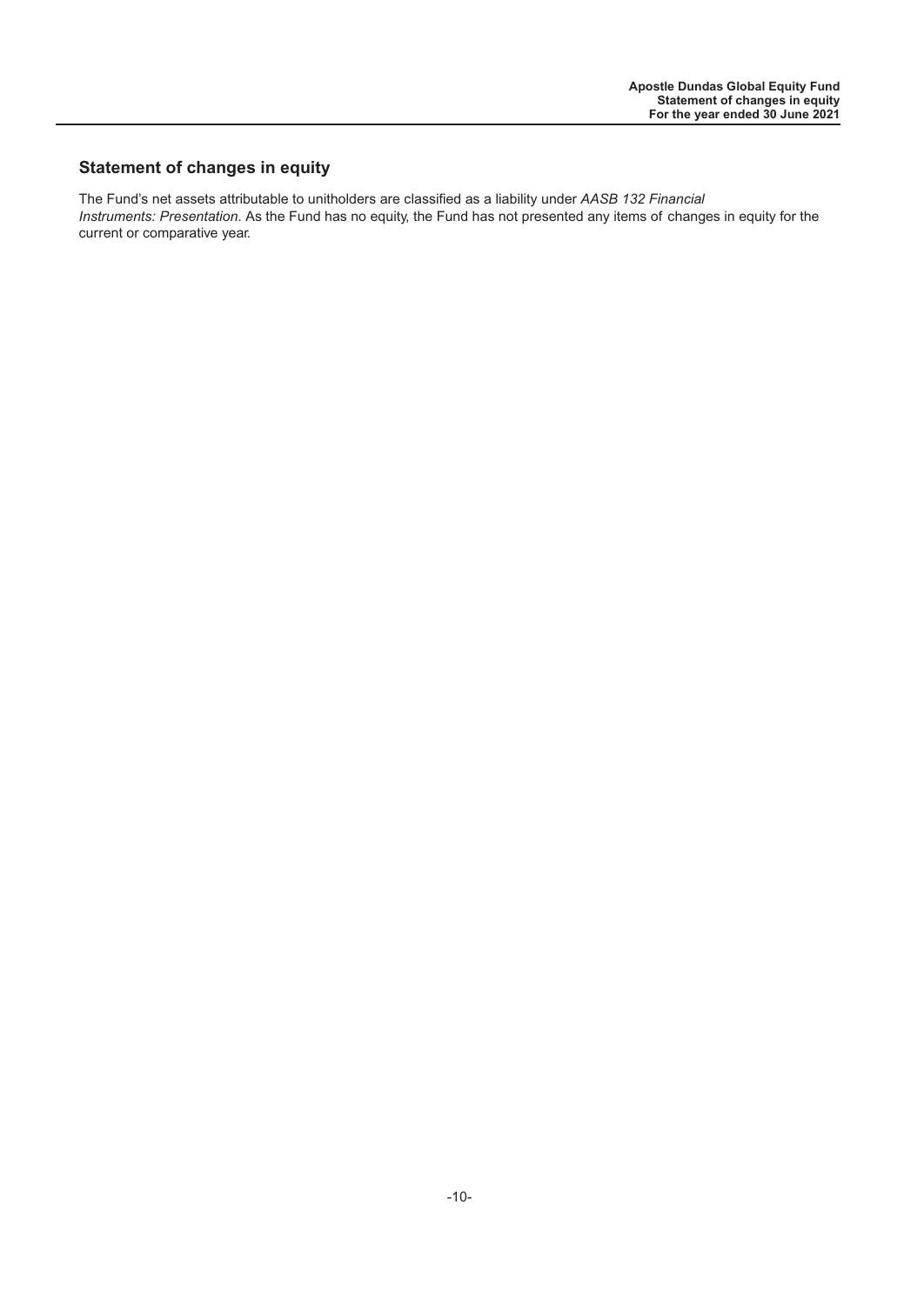# <span id="page-11-0"></span>**Statement of cash flows**

|                                                                                                                                                                    |             | <b>Year ended</b> |                 |
|--------------------------------------------------------------------------------------------------------------------------------------------------------------------|-------------|-------------------|-----------------|
|                                                                                                                                                                    |             | 30 June<br>2021   | 30 June<br>2020 |
|                                                                                                                                                                    | <b>Note</b> | \$'000            | \$'000          |
| Cash flows from operating activities                                                                                                                               |             |                   |                 |
| Proceeds from sale of financial instruments at fair value through profit or loss<br>Payments for purchase of financial instruments at fair value through profit or |             | 66,232            | 160,604         |
| loss                                                                                                                                                               |             | (129, 932)        | (152, 942)      |
| Net foreign exchange gain/(loss)                                                                                                                                   |             | (1,095)           | 162             |
| Dividends received                                                                                                                                                 |             | 12,191            | 11.722          |
| Other income received                                                                                                                                              |             |                   | 2               |
| Responsible Entity fees paid                                                                                                                                       |             | (421)             | (360)           |
| Management fees paid                                                                                                                                               |             | (4,746)           | (4, 129)        |
| Custody and administration fees paid                                                                                                                               |             | (317)             | (322)           |
| Other expenses paid                                                                                                                                                |             | (500)             | (613)           |
| Net cash inflow/(outflow) from operating activities                                                                                                                | 11(a)       | (58, 588)         | 14,124          |
| Cash flows from financing activities                                                                                                                               |             |                   |                 |
| Proceeds from applications by unit holders                                                                                                                         |             | 38,685            | 18,208          |
| Payments for redemptions by unit holders                                                                                                                           |             | (5,084)           | (2,062)         |
| Distributions paid to unit holders                                                                                                                                 |             | (211)             | (213)           |
| Net cash inflow/(outflow) from financing activities                                                                                                                |             | 33,390            | 15,933          |
| Net increase/(decrease) in cash and cash equivalents                                                                                                               |             | (25, 198)         | 30,057          |
| Cash and cash equivalents at the beginning of the year                                                                                                             |             | 49,662            | 19,864          |
| Effect of foreign currency exchange rate changes on cash and cash<br>equivalents                                                                                   |             | 379               | (259)           |
| Cash and cash equivalents at the end of the year                                                                                                                   | 10          | 24,843            | 49,662          |
| Non-cash financing activities                                                                                                                                      | 11(b)       | 6,416             | 11,772          |
|                                                                                                                                                                    |             |                   |                 |

*The above statement of cash flows should be read in conjunction with the accompanying notes.*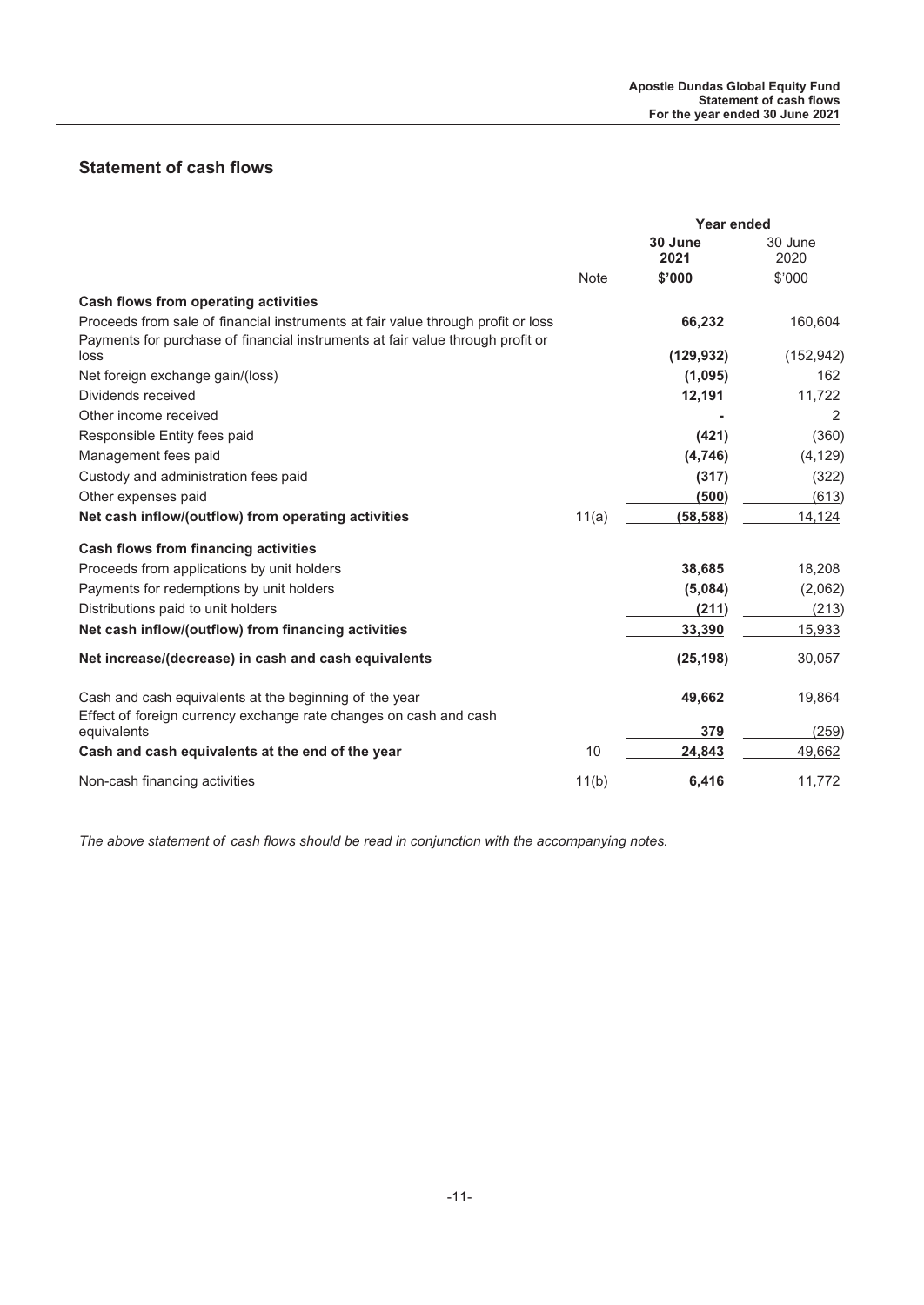# **Notes to the financial statements**

## **Contents**

|                                                                                        | Page |
|----------------------------------------------------------------------------------------|------|
| General information                                                                    | 13   |
| Summary of significant accounting policies                                             | 13   |
| Financial risk management                                                              | 19   |
| Fair value measurement                                                                 | 24   |
| Net gains/(losses) on financial instruments at fair value through profit or loss       | 26   |
| Financial assets at fair value through profit or loss                                  | 26   |
| Derivative financial instruments                                                       | 26   |
| Net assets attributable to unit holders - liability                                    | 28   |
| Distributions to unit holders                                                          | 29   |
| Cash and cash equivalents                                                              | 29   |
| Reconciliation of profit/(loss) to net cash inflow/(outflow) from operating activities | 30   |
| <b>Receivables</b>                                                                     | 30   |
| Payables                                                                               | 31   |
| Remuneration of auditor                                                                | 31   |
| Related party transactions                                                             | 32   |
| Events occurring after the reporting period                                            | 36   |
| Contingent assets and liabilities and commitments                                      | 36   |
|                                                                                        |      |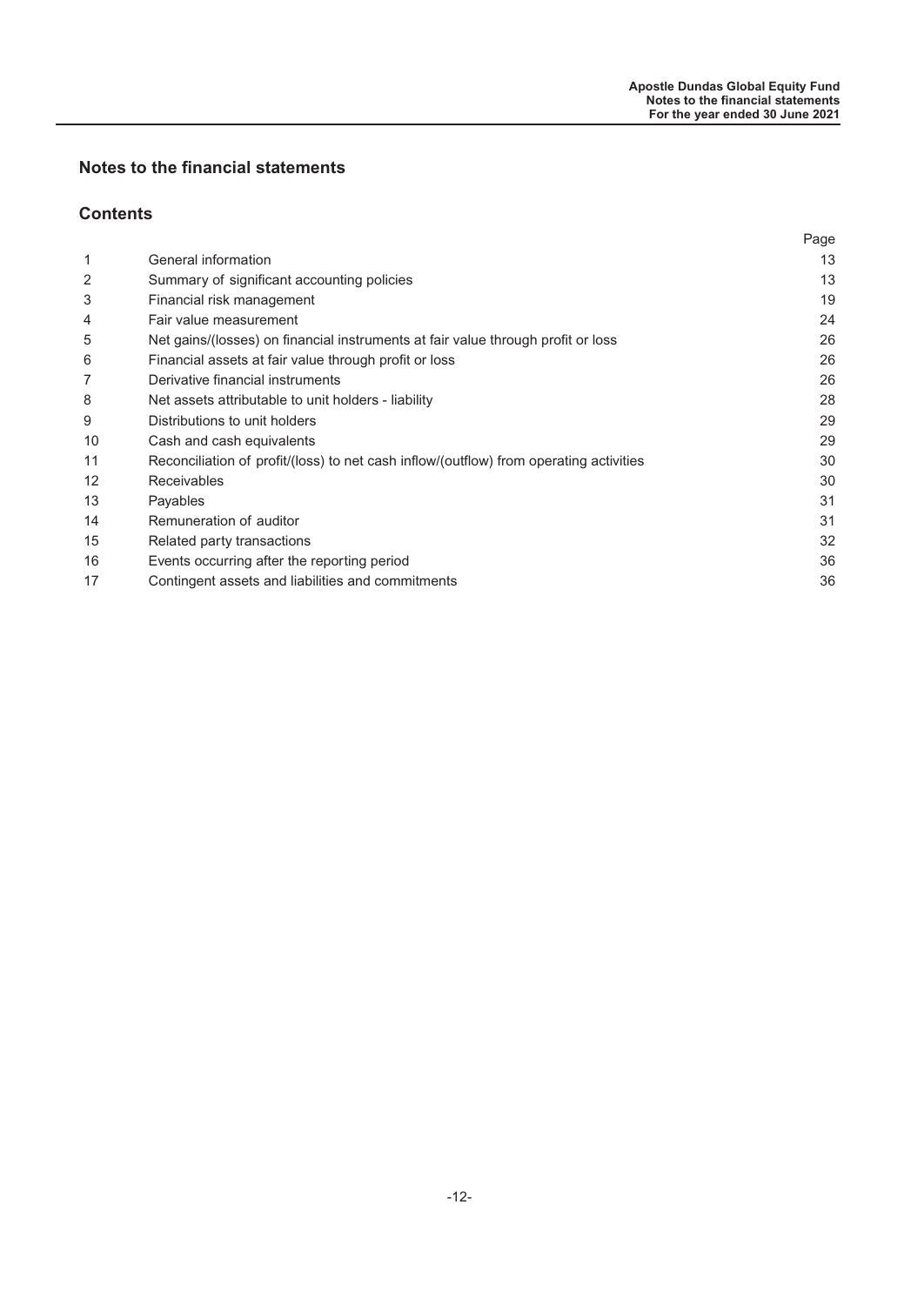## <span id="page-13-0"></span>**1 General information**

These financial statements cover Apostle Dundas Global Equity Fund (the "Fund") as an individual entity. The Fund is an Australian registered managed investment scheme which was constituted on 10 December 1996 and will terminate in accordance with the provisions of the Fund's Constitution or by Law.

On 21 December 2020, K2 Asset Management Ltd replaced Equity Trustees Limited as Responsible Entity of the Fund.

The Responsible Entity of the Fund is K2 Asset Management Ltd (ABN 95 085 445 094) (the "Responsible Entity"). The Responsible Entity's registered office is Level 32, 101 Collins Street, Melbourne, Victoria, 3000. The financial statements are presented in the Australian currency unless otherwise noted.

The Fund invests in equity securities of leading global companies from developed and emerging markets in accordance with the Product Disclosure Statement and the provisions of the Fund's Constitution.

The financial statements were authorised for issue by the directors on the date the Directors' declaration was signed. The directors of the Responsible Entity have the power to amend and reissue the financial statements.

# **2 Summary of significant accounting policies**

The principal accounting policies applied in the preparation of these financial statements are set out below. These policies have been consistently applied to all years presented, unless otherwise stated in the following text.

#### **(a) Basis of preparation**

These general purpose financial statements have been prepared in accordance with Australian Accounting Standards and Interpretations issued by the Australian Accounting Standards Board (AASB) and the *Corporations Act 2001* in Australia. The Fund is a for-profit entity for the purpose of preparing the financial statements.

The financial statements are prepared on the basis of fair value measurement of assets and liabilities, except where otherwise stated.

The statement of financial position is presented on a liquidity basis. Assets and liabilities are presented in decreasing order of liquidity and do not distinguish between current and non-current. All balances are expected to be recovered or settled within 12 months, except for investments in financial assets and liabilities and net assets attributable to unit holders.

The Fund manages financial assets at fair value through profit or loss based on the economic circumstances at any given point in time, as well as to meet any liquidity requirements. As such, it is expected that a portion of the portfolio will be realised within 12 months, however, an estimate of that amount cannot be determined as at reporting date.

In the case of net assets attributable to unit holders', the units are redeemable on demand at the unit holder's option. However, holders of these instruments typically retain them for the medium to long term. As such, the amount expected to be settled within 12 months cannot be reliably determined.

#### *(i) Compliance with International Financial Reporting Standards (IFRS)*

The financial statements of the Fund also comply with IFRS as issued by the International Accounting Standards Board (IASB).

#### *(ii) New and amended standards adopted by the Fund*

There are no standards, interpretations or amendments to existing standards that are effective for the first time for the financial year beginning 1 July 2020 that have a material impact on the amounts recognised in the prior periods or will affect the current or future periods.

#### *(iii) New standards and interpretations not yet adopted*

A number of new standards, amendments to standards and interpretations are effective for annual periods beginning after 1 July 2021 and have not been early adopted in preparing these financial statements.

None of these are expected to have a material effect on the financial statements of the Fund.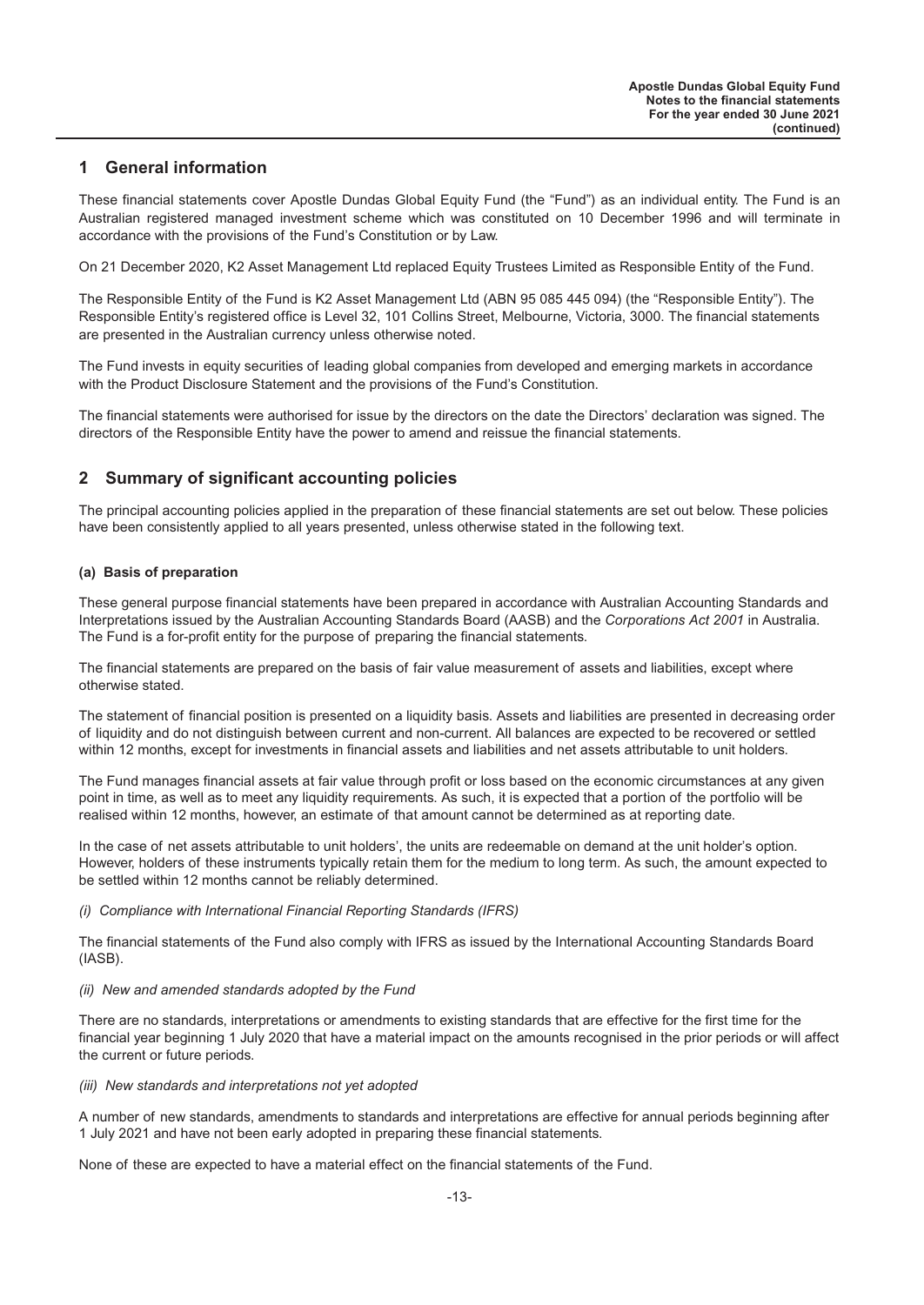#### **(b) Financial instruments**

- *(i) Classification*
- Financial assets

The Fund classifies its financial assets in the following measurement categories:

- those to be measured at fair value through profit or loss; and
- those to be measured at amortised cost.

The Fund classifies its financial assets based on its business model for managing those financial assets and the contractual cash flow characteristics of the financial assets.

The Fund's portfolio of financial assets is managed and performance is evaluated on a fair value basis in accordance with the Fund's documented investment strategy. The Fund's policy is for the Investment Manager to evaluate the information about these financial assets on a fair value basis together with other related financial information.

For equity securities and derivatives, the contractual cash flows of these instruments do not represent solely payments of principal and interest. Consequently, these investments are measured at fair value through profit or loss.

For cash and cash equivalents, these assets are held in order to collect the contractual cash flows. The contractual terms of these assets give rise, on specified dates, to cash flows that are solely payments of principal and interest on the principal amount outstanding. Consequently, these are measured at amortised cost.

• Financial liabilities

Derivative contracts that have a negative fair value are presented as liabilities at fair value through profit or loss.

For financial liabilities that are not classified and measured at fair value through profit or loss, these are classified as financial liabilities at amortised cost (distributions payable, interest payable, management fees payable, custody and administration fees payable, withholding tax payable and other payables).

#### *(ii) Recognition and derecognition*

The Fund recognises financial assets and financial liabilities on the date it becomes party to the contractual agreement (trade date) and recognises changes in the fair value of the financial assets or financial liabilities from this date.

Financial assets are derecognised when the rights to receive cash flows from the financial assets have expired or the Fund has transferred substantially all the risks and rewards of ownership. Financial liabilities are derecognised when the obligation under the liabilities are discharged, cancelled or expired.

- *(iii) Measurement*
- Financial instruments at fair value through profit or loss

At initial recognition, the Fund measures a financial asset and a financial liability at its fair value. Transaction costs of financial assets and liabilities carried at fair value through profit or loss are expensed in the statement of comprehensive income.

Subsequent to initial recognition, all financial assets and liabilities at fair value through profit or loss are measured at fair value. Gains and losses arising from changes in the fair value of 'financial assets or liabilities at fair value through profit or loss' category are presented in the statement of comprehensive income within 'net gains/(losses) on financial instruments at fair value through profit or loss' in the period in which they arise.

For further details on how the fair value of financial instruments is determined please see Note 4 to the financial statements.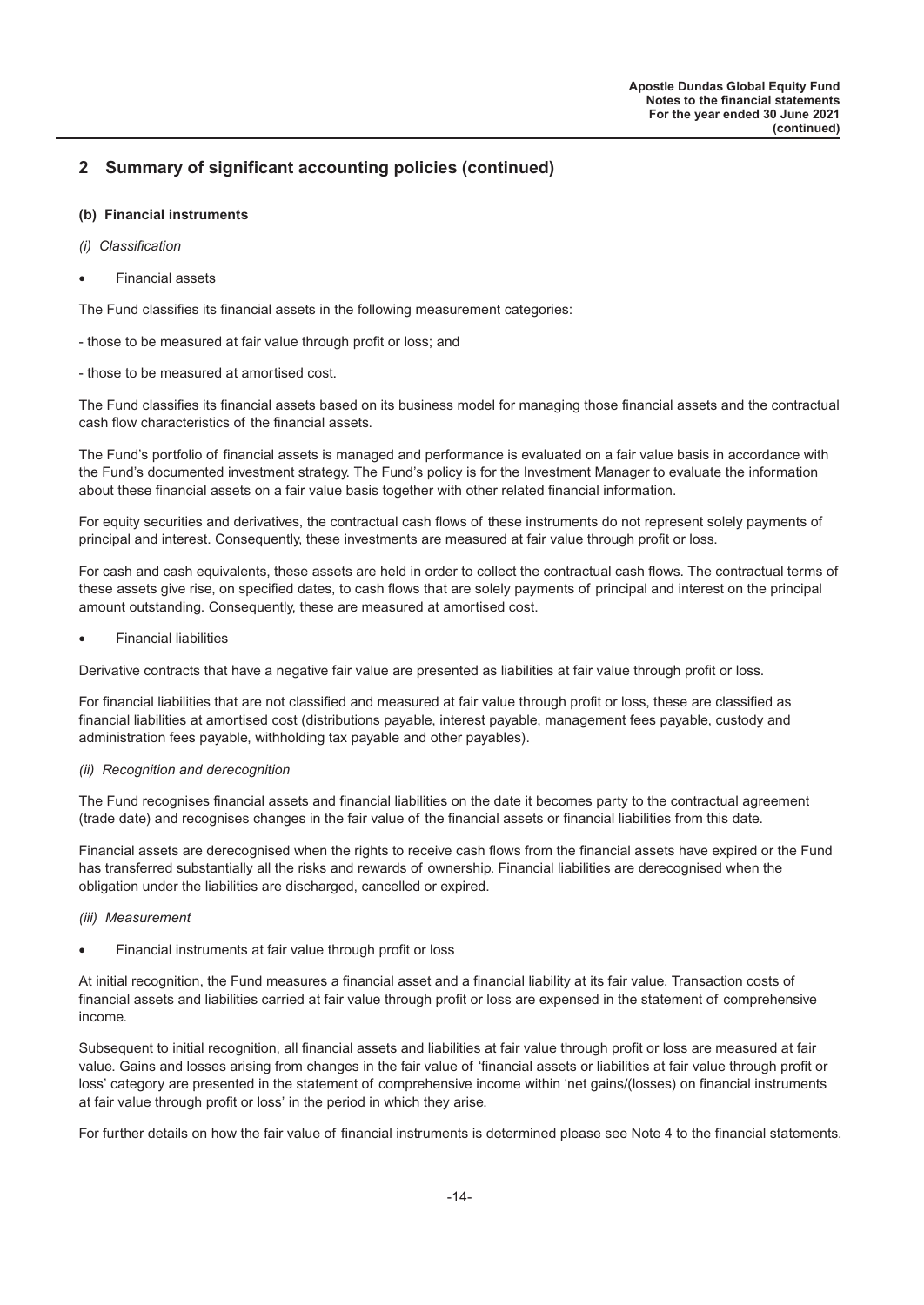#### **(b) Financial instruments (continued)**

- *(iii) Measurement (continued)*
- Financial instruments at amortised cost

For financial assets and financial liabilities at amortised cost, they are initially measured at fair value including directly attributable costs and are subsequently measured using the effective interest rate method less any allowance for expected credit losses.

Cash and cash equivalents and receivables are carried at amortised cost.

#### *(iv) Impairment*

At each reporting date, the Fund shall estimate a loss allowance on each of the financial assets carried at amortised cost (cash and cash equivalents and receivables) at an amount equal to the lifetime expected credit losses if the credit risk has increased significantly since initial recognition. If, at the reporting date, the credit risk has not increased significantly since initial recognition, the Fund shall measure the loss allowance at an amount equal to 12-month expected credit losses. Significant financial difficulties of the counterparty, probability that the counterparty will enter bankruptcy or financial reorganisation, and default in payments are all considered indicators that the asset is credit impaired. If the credit risk increases to the point that it is considered to be credit impaired, interest income will be calculated based on the net carrying amount adjusted for the loss allowance. A significant increase in credit risk is defined by management as any contractual payment which is more than 30 days past due. Any contractual payment which is more than 90 days past due is considered credit impaired.

The expected credit loss (ECL) approach is based on the difference between the contractual cash flows due in accordance with the contract and all the cash flows that the Fund expects to receive. The shortfall is then discounted at an approximation to the asset's original effective interest rate.

The amount of the impairment loss is recognised in the statement of comprehensive income within other expenses. When a trade receivable for which an impairment allowance had been recognised becomes uncollectible in a subsequent period, it is written off against the allowance account. Subsequent recoveries of amounts previously written off are credited against other expenses in the statement of comprehensive income.

#### *(v) Offsetting financial instruments*

Financial assets and liabilities are offset and the net amount is reported in the statement of financial position when the Fund has a legally enforceable right to offset the recognised amounts, and there is an intention to settle on a net basis or realise the asset and settle the liability simultaneously.

As at the end of the reporting period, there are no financial assets or liabilities offset or with the right to offset in the statement of financial position.

#### **(c) Net assets attributable to unit holders**

Units are redeemable at the unit holders' option; however, applications and redemptions may be suspended by the Responsible Entity if it is in the best interests of the unit holders.

The units are classified as financial liabilities as the Fund is required to distribute its distributable income in accordance with the Fund's Constitution.

The units can be put back to the Fund at any time for cash based on the redemption price, which is equal to a proportionate share of the Fund's net asset value attributable to unit holders.

The units are carried at the redemption amount that is payable at the reporting date if the holder exercises the right to put the units back to the Fund.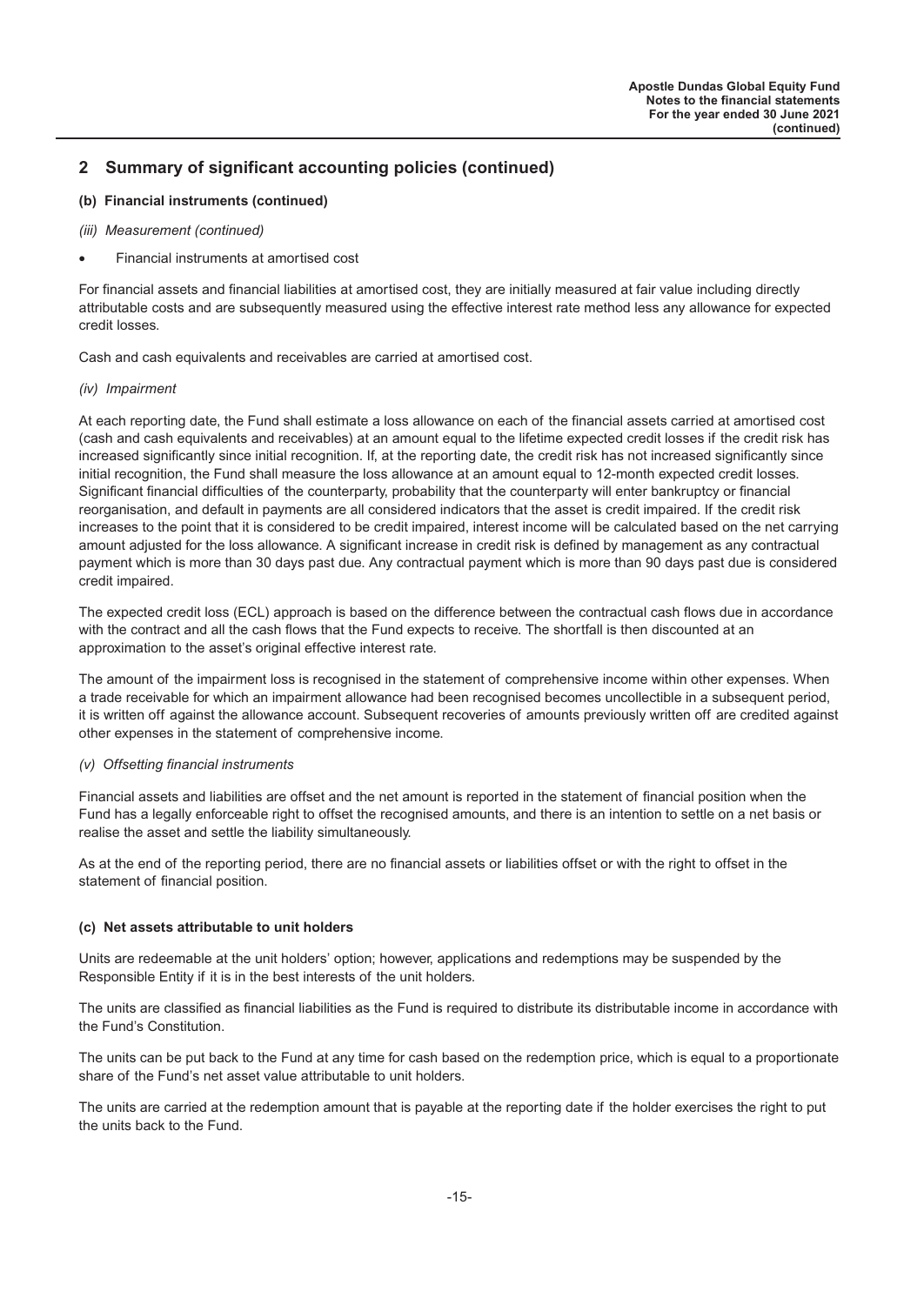#### **(d) Cash and cash equivalents**

For the purpose of presentation in the statement of cash flows, cash and cash equivalents includes cash on hand, deposits held at call with financial institutions and other short term, highly liquid investments with original maturities of three months or less that are readily convertible to known amounts of cash and which are subject to an insignificant risk of changes in value.

Payments and receipts relating to the purchase and sale of investment securities are classified as cash flows from operating activities, as trading of these securities represents the Fund's main income generating activity.

#### **(e) Investment income**

#### *(i) Interest income*

Interest income from financial assets at amortised cost is recognised using the effective interest method and includes interest from cash and cash equivalents. Interest from financial assets at fair value through profit or loss is determined based on the contractual coupon interest rate and includes interest from debt securities measured at fair value through profit or loss.

The effective interest method is a method of calculating the amortised cost of a financial asset or liability and of allocating the interest income or expense over the relevant period. The effective interest rate is the rate that exactly discounts estimated future cash payments or receipts throughout the expected life of the financial instrument, or a shorter period where appropriate, to the net carrying amount of the financial asset or liability. When calculating the effective interest rate, the Fund estimates cash flows considering all contractual terms of the financial instruments (for example, prepayment options) but does not consider future credit losses. The calculation includes all fees paid or received between the parties to the contract that are an integral part of the effective interest rate, including transaction costs and all other premiums or discounts.

Interest income on financial assets at fair value through profit or loss is also recognised in the statement of comprehensive income. Changes in fair value of financial instruments at fair value through profit or loss are recorded in accordance with the policies described in Note 2(b) to the financial statements.

#### *(ii) Dividends*

Dividend income is recognised on the ex-dividend date with any related foreign withholding tax recorded as an expense. The Fund currently incurs withholding tax imposed by certain countries on investment income. Such income is recorded gross of withholding tax in the statement of comprehensive income.

#### **(f) Expenses**

All expenses are recognised in the statement of comprehensive income on an accruals basis.

#### **(g) Income tax**

Under current legislation, the Fund is not subject to income tax provided it attributes the entirety of its taxable income to its unit holders on present entitlement basis.

The Fund currently incurs withholding taxes imposed by certain countries on investment income and capital gains. Such income or gains are recorded gross of withholding taxes in the statement of comprehensive income. Withholding taxes are included in the statement of comprehensive income as an expense.

#### **(h) Distributions**

The Fund may distribute its distributable income, in accordance with the Fund's Constitution, to unit holders by cash or reinvestment. The distributions are recognised in the statement of comprehensive income as finance costs attributable to unit holders.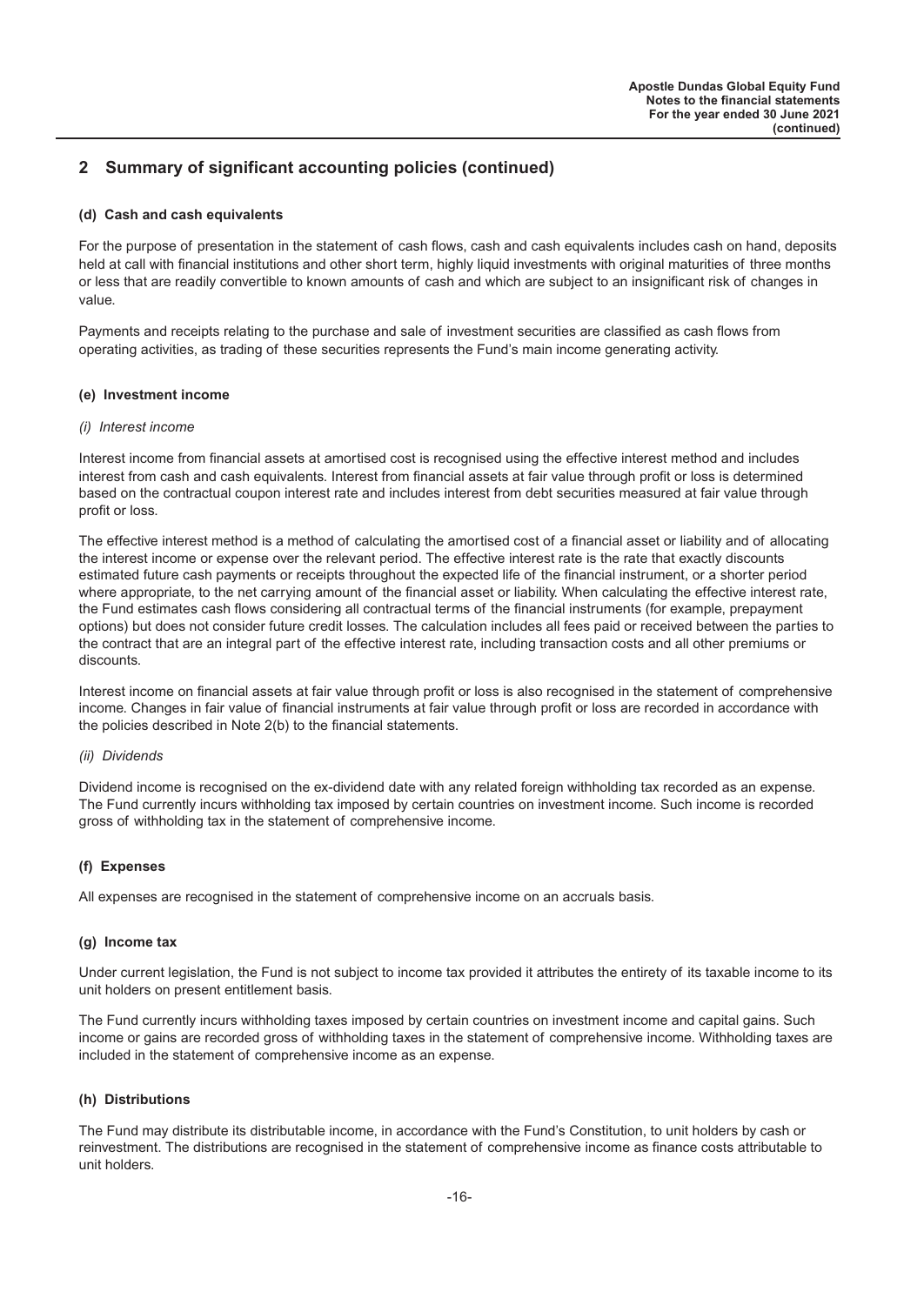#### **(i) Increase/decrease in net assets attributable to unit holders**

Income not distributed is included in net assets attributable to unit holders. As the Fund's units are classified as financial liabilities, movements in net assets attributable to unit holders are recognised in the statement of comprehensive income as finance costs.

#### **(j) Foreign currency translation**

#### *(i) Functional and presentation currency*

Balances included in the Fund's financial statements are measured using the currency of the primary economic environment in which it operates (the "functional currency"). This is the Australian dollar which reflects the currency of the economy in which the Fund competes for funds and is regulated. The Australian dollar is also the Fund's presentation currency.

#### *(ii) Transactions and balances*

Foreign currency transactions are translated into the functional currency using the exchange rates prevailing at the dates of the transactions. Foreign exchange gains and losses resulting from the settlement of such transactions and from the translations at year end exchange rates of monetary assets and liabilities denominated in foreign currencies are recognised in the statement of comprehensive income.

Non-monetary items that are measured at fair value in a foreign currency are translated using the exchange rates at the date when fair value was determined.

The Fund does not isolate that portion of unrealised gains or losses on financial instruments at fair value through profit or loss which is due to changes in foreign exchange rates. Such fluctuations are included in the net gains/(losses) on financial instruments at fair value through profit or loss.

#### **(k) Due from/to brokers**

Amounts due from/to brokers represent receivables for securities sold and payables for securities purchased that have been contracted for but not yet delivered by the end of the year. The due from brokers balance is held for collection and consequently measured at amortised cost.

These amounts are recognised initially at fair value and subsequently measured at amortised cost. At each reporting date, the Fund shall measure the loss allowance on amounts due from broker at an amount equal to the lifetime expected credit losses if the credit risk has increased significantly since initial recognition. If, at the reporting date, the credit risk has not increased significantly since initial recognition, the Fund shall measure the loss allowance at an amount equal to 12-month expected credit losses. Significant financial difficulties of the broker, probability that the broker will enter bankruptcy or financial reorganisation, and default in payments are all considered indicators that a loss allowance may be required. If the credit risk increases to the point that it is considered to be credit impaired, interest income will be calculated based on the gross carrying amount adjusted for the loss allowance. A significant increase in credit risk is defined by management as any contractual payment which is more than 30 days past due. Any contractual payment which is more than 90 days past due is considered credit impaired.

#### **(l) Receivables**

Receivables may include amounts for distributions, dividends, interest and trust distributions. Dividends and trust distributions are accrued when the right to receive payment is established. Interest is accrued at the end of each reporting period from the time of last payment in accordance with the policy set out in Note 2(e) above. Amounts are generally received within 30 days of being recorded as receivables.

These amounts are recognised initially at fair value and subsequently measured at amortised cost. At each reporting date, the Fund shall measure the loss allowance on receivables at an amount equal to the lifetime expected credit losses if the credit risk has increased significantly since initial recognition. If, at the reporting date, the credit risk has not increased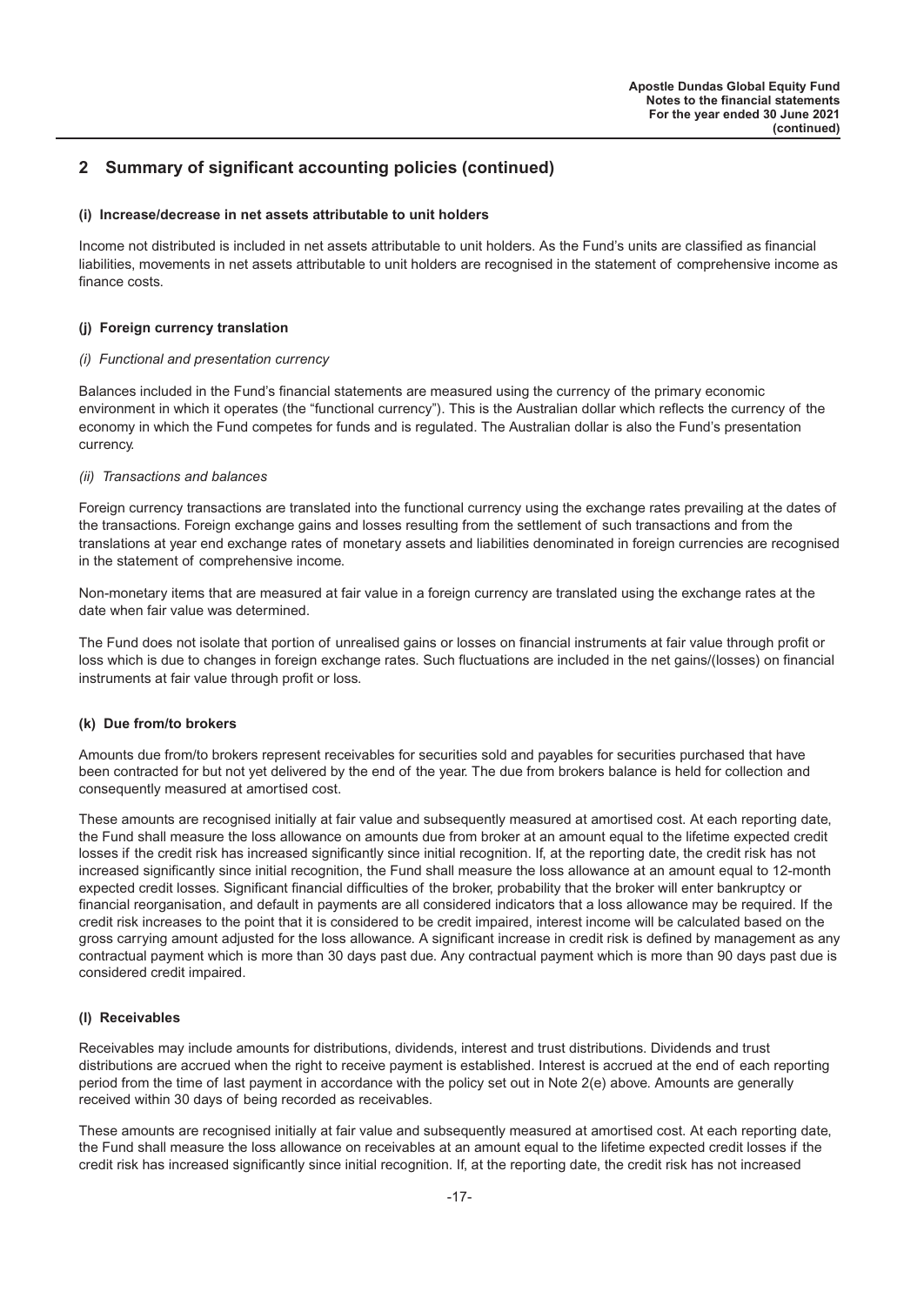#### **(l) Receivables (continued)**

significantly since initial recognition, the Fund shall measure the loss allowance at an amount equal to 12-month expected credit losses. Significant financial difficulties of the counterparty, probability that the counterparty will enter bankruptcy or financial reorganisation, and default in payments are all considered indicators that a loss allowance may be required. If the credit risk increases to the point that it is considered to be credit impaired, interest income will be calculated based on the gross carrying amount adjusted for the loss allowance. A significant increase in credit risk is defined by management as any contractual payment which is more than 30 days past due. Any contractual payment which is more than 90 days past due is considered credit impaired.

The amount of the impairment loss is recognised in profit or loss within other expenses. When a trade receivable for which an impairment allowance had been recognised becomes uncollectible in a subsequent period, it is written off against the allowance account. Subsequent recoveries of amounts previously written off are credited against other expenses in profit or loss.

#### **(m) Payables**

Payables include liabilities and accrued expenses owed by the Fund which are unpaid as at the end of the reporting period.

A separate distribution payable is recognised in the statement of financial position.

Distributions declared effective 30 June in relation to unit holders who have previously elected to reinvest distributions are recognised as reinvested effective 30 June of the same financial year.

#### **(n) Applications and redemptions**

Applications received for units in the Fund are recorded net of any entry fees payable prior to the issue of units in the Fund. Redemptions from the Fund are recorded gross of any exit fees payable after the cancellation of units redeemed.

#### **(o) Goods and services tax (GST)**

The GST incurred on the costs of various services provided to the Fund by third parties such as management, administration and custodian services where applicable, have been passed on to the Fund. The Fund qualifies for Reduced Input Tax Credits (RITC) at a rate of at least 55%. Hence, fees for these services and any other expenses have been recognised in the statement of comprehensive income net of the amount of GST recoverable from the Australian Taxation Office (ATO). Amounts payable are inclusive of GST. The net amount of GST recoverable from the ATO is included in receivables in the statement of financial position. Cash flows relating to GST are included in the statement of cash flows on a gross basis.

#### **(p) Use of estimates and judgements**

The Fund makes estimates, assumptions and judgements that affect the reported amounts of assets and liabilities within the current and next financial year. Estimates and judgements are continually evaluated and are based on historical experience and other factors, including expectations of future events that are believed to be reasonable under the circumstances.

For the majority of the Fund's financial instruments, quoted market prices are readily available. However, certain financial instruments, for example over-the-counter derivatives or unquoted securities, are fair valued using valuation techniques. Where valuation techniques (for example, pricing models) are used to determine fair values, they are validated and periodically reviewed by experienced personnel of the Investment Manager.

Models use observable data, to the extent practicable. However, areas such as credit risk (both own and counterparty), volatilities and correlations, require management to make estimates and judgements. Changes in assumptions about these factors could affect the reported fair value of financial instruments.

The Fund estimates that the resultant expected credit loss (ECL) derived from using impairment model, has not materially impacted the Fund. Please see Note 3 for more information on credit risk.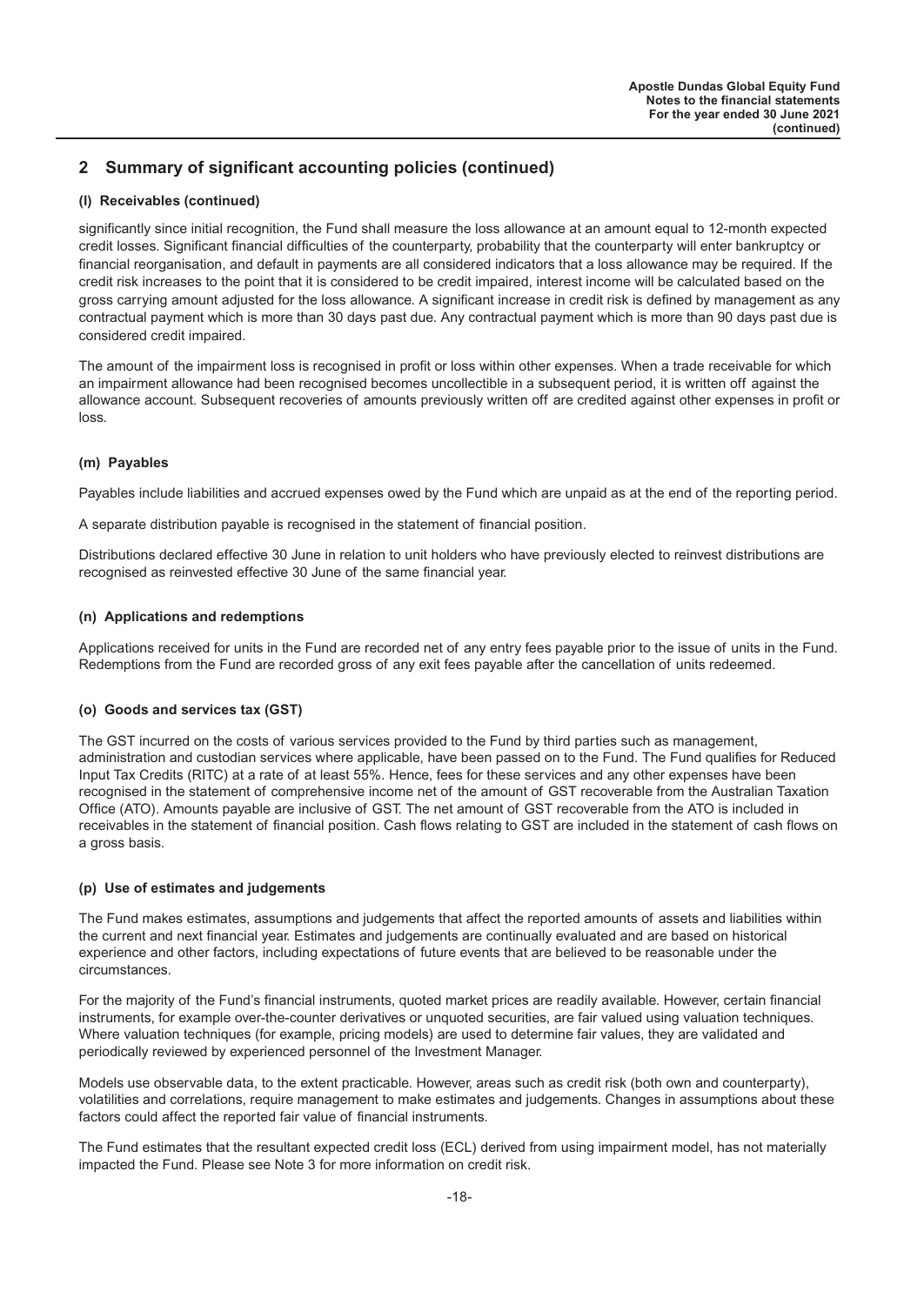#### <span id="page-19-0"></span>**(p) Use of estimates and judgements (continued)**

For more information on how fair value is calculated refer to Note 4 to the financial statements.

#### **(q) Rounding of amounts**

The Fund is an entity of a kind referred to in *ASIC Corporations (Rounding in Financial/Directors' Reports) Instrument 2016/191* relating to the "rounding off" of amounts in the financial statements. Amounts in the financial statements have been rounded to the nearest thousand dollars, unless otherwise indicated.

#### **(r) Comparative revisions**

Comparative information has been revised where appropriate to enhance comparability. Where necessary, comparative figures have been adjusted to conform with changes in presentation in the current year.

# **3 Financial risk management**

The Fund's activities expose it to a variety of financial risks including market risk (which incorporates price risk, foreign exchange risk and interest rate risk), credit risk and liquidity risk.

The Fund's overall risk management programme focuses on ensuring compliance with the Fund's Product Disclosure Statement and the investment guidelines of the Fund. It also seeks to maximise the returns derived for the level of risk to which the Fund is exposed and seeks to minimise potential adverse effects on the Fund's financial performance. The Fund's policy allows it to use derivative financial instruments in managing its financial risks.

All investments present a risk of loss of capital. The maximum loss of capital on long equity securities is limited to the fair value of those positions.

The investments of the Fund, and associated risks, are managed by a specialist Investment Manager, Apostle Funds Management Pty Limited ("Apostle") under an Investment Management Agreement (the "IMA") approved by the Responsible Entity, and containing the investment strategy and guidelines of the Fund, consistent with those stated in the Product Disclosure Statement. Apostle have appointed a Sub-Investment Manager, Dundas Partners LLP, under a Sub-Investment Management Agreement (Sub-IMA).

The Fund uses different methods to measure different types of risk to which it is exposed. These methods are explained below.

#### **(a) Market risk**

#### *(i) Price risk*

The Fund is exposed to price risk on equity securities listed or quoted on recognised securities exchanges. Price risk arises from investments held by the Fund for which prices in the future are uncertain. Where non-monetary financial instruments are denominated in currencies other than the Australian dollar, the price in the future will also fluctuate because of changes in foreign exchange rates which are considered a component of price risk.

Price risk management is carried out by Dundas Partners LLP. The Sub Investment Manager undertakes daily checks to monitor the Fund's compliance with the current investment guidelines.

The table at Note 3(b) summarises the sensitivities of the Fund's assets and liabilities to price risk. The analysis is based on the reasonably possible shift that the investment portfolio in which the Fund invests moves by +/-10% (2020: +/-10%).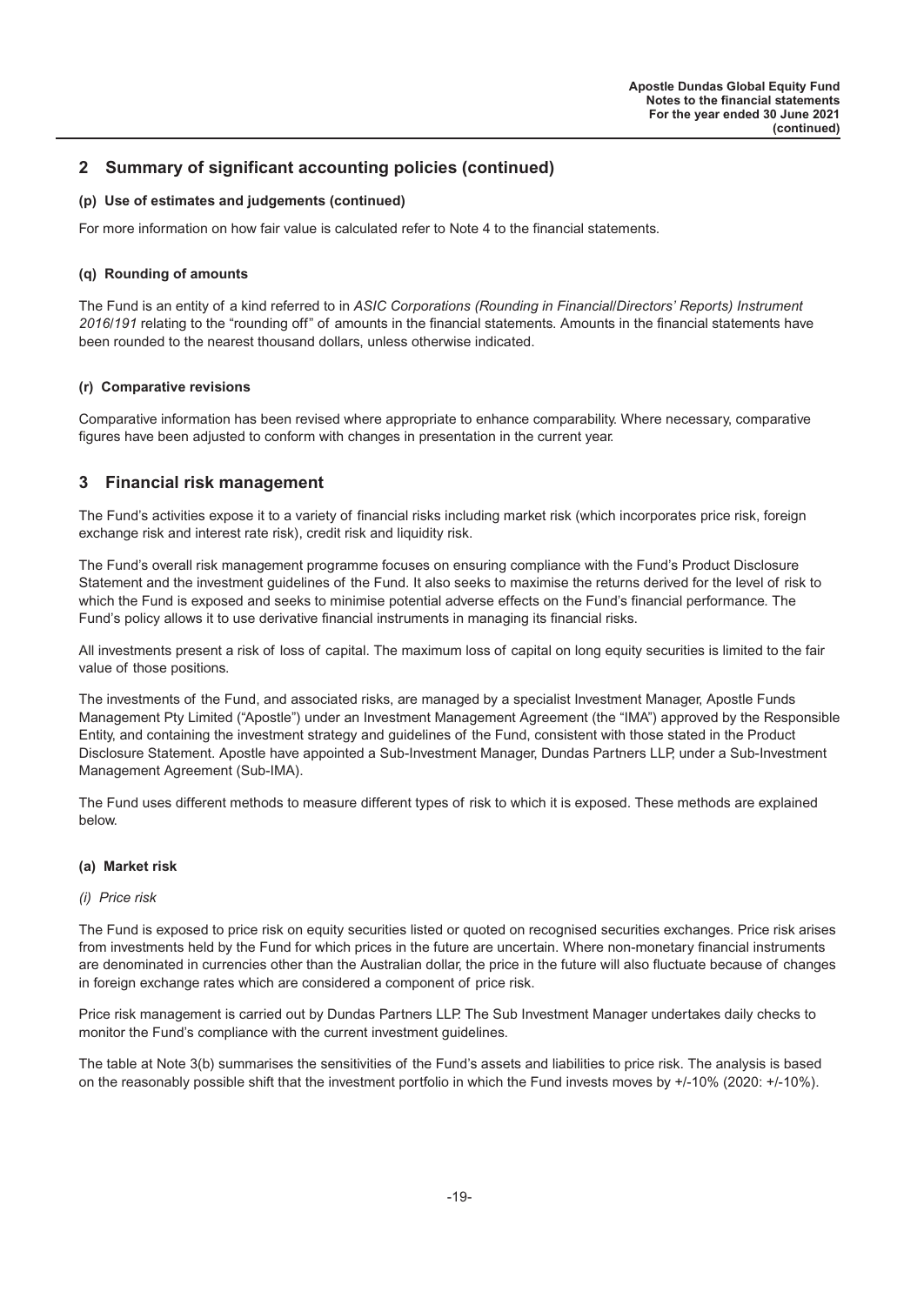**All other**

# **3 Financial risk management (continued)**

#### **(a) Market risk (continued)**

#### *(ii) Foreign exchange risk*

The Fund operates internationally and holds both monetary and non-monetary assets denominated in currencies other than the Australian dollar. Foreign exchange risk arises as the value of monetary securities denominated in other currencies fluctuate due to changes in exchange rates. The foreign exchange risk relating to non-monetary assets and liabilities is a component of price risk and not foreign exchange risk. However, the Investment Manager monitors the exposure of all foreign currency denominated assets and liabilities.

Investing in derivatives is not considered part of the Fund investment process however, the Investment Manager may hold foreign currency contracts to reduce currency risk with the approval from the Responsible Entity.

The table below summarises the fair value of the Fund's financial assets and liabilities, monetary and non-monetary, which are denominated in a currency other than the Australian dollar.

| US<br><b>Dollars</b><br>A\$'000 | Euro<br>A\$'000 | All other<br>foreign<br>currencies<br>A\$'000 |
|---------------------------------|-----------------|-----------------------------------------------|
| 3,562                           | 1,339           | 9.261                                         |
| 451                             | 296             | 977                                           |
| 677,885                         | 175,115         | 390,973                                       |
| ٠                               | (1)             | (3)                                           |
| 681,898                         | 176,749         | 401,208                                       |
|                                 |                 |                                               |

| As at 30 June 2020                                    | US<br><b>Dollars</b><br>A\$'000 | Euro<br>A\$'000 | All other<br>foreign<br>currencies<br>A\$'000 |
|-------------------------------------------------------|---------------------------------|-----------------|-----------------------------------------------|
| Cash and cash equivalents                             | 9.069                           | 71              | 26.220                                        |
| Receivables                                           | 242                             | 274             | 939                                           |
| Financial assets at fair value through profit or loss | 494.325                         | 139.899         | 314.851                                       |
| Payables                                              |                                 |                 | (5)                                           |
| Due to brokers - payable for securities purchased     | (21, 224)                       |                 |                                               |
| Gross Exposure                                        | 482.412                         | 140.244         | 342,005                                       |
| Foreign currency contracts exposure                   | 18,204                          |                 | (18, 204)                                     |
| Net exposure                                          | 500.616                         | 140.244         | 323,801                                       |

The table at Note 3(b) summarises the sensitivities of the Fund's monetary assets and liabilities to foreign exchange risk. The analysis is based on the reasonably possible shift that the Australian dollar weakened and strengthened by +/-10% (2020: +/-10%) against the material foreign currencies to which the Fund is exposed.

#### *(iii) Interest rate risk*

The Fund's interest bearing financial assets and liabilities expose it to risks associated with the effects of fluctuations in the prevailing levels of market interest rates on its financial position and cash flows. The risk is measured using sensitivity analysis.

The table below summarises the Fund's exposure to interest rate risks. It includes the Fund's assets and liabilities at fair values, categorised by the earlier of contractual re-pricing or maturity dates.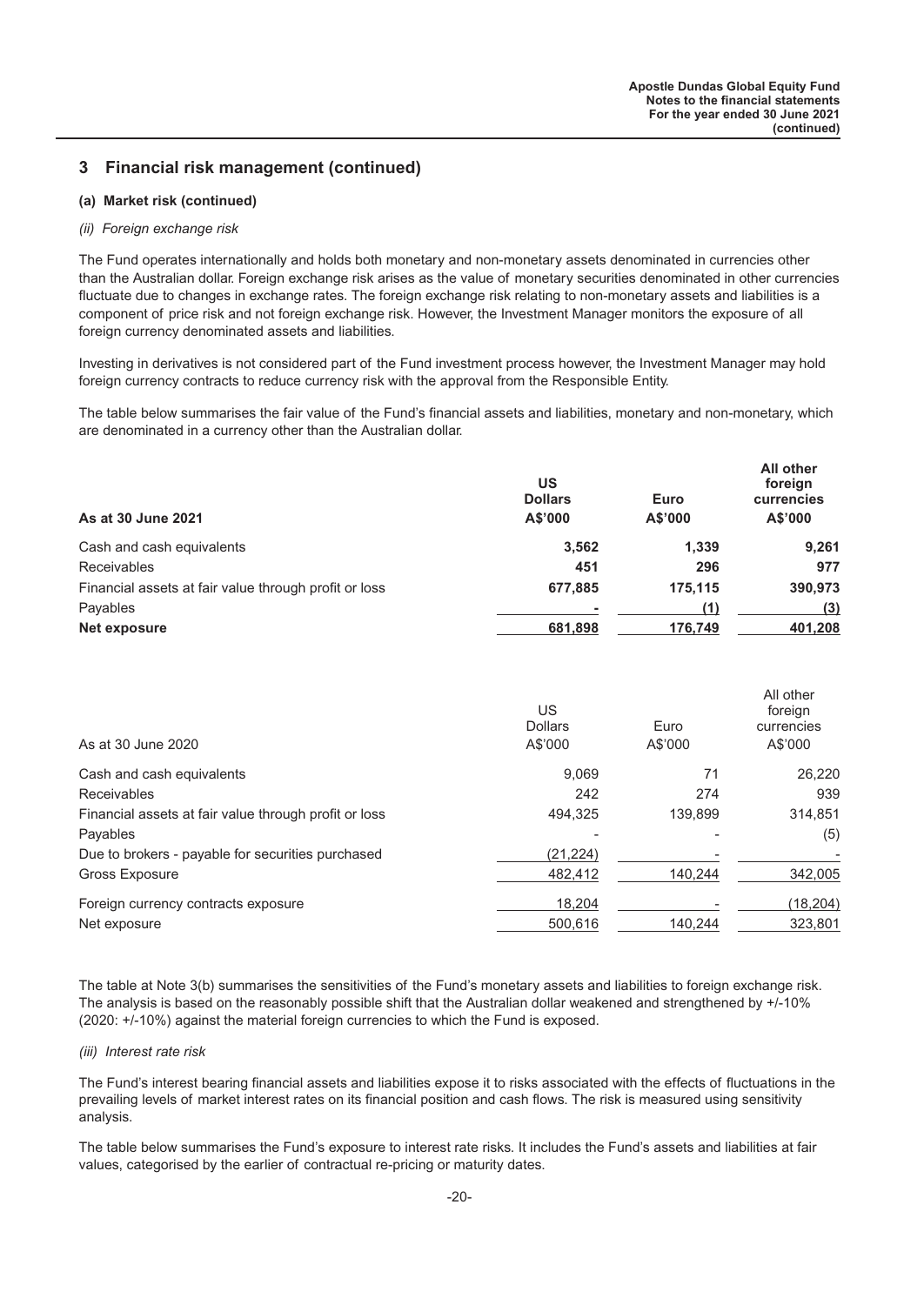# **3 Financial risk management (continued)**

#### **(a) Market risk (continued)**

#### *(iii) Interest rate risk (continued)*

The majority of the Fund's financial assets and liabilities are non-interest bearing. As a result, the Fund is not subject to significant risk due to fluctuations in the prevailing levels of market interest rates. Any excess cash and cash equivalents are invested at short term market interest rates. Interest rate risk management is also undertaken by maintaining as close to a fully invested position as possible, thus limiting the exposure of the Fund to interest rate risk.

|                                                                                           | <b>Floating</b><br>interest rate | <b>Fixed interest</b><br>rate | <b>Non-interest</b><br>bearing | <b>Total</b> |
|-------------------------------------------------------------------------------------------|----------------------------------|-------------------------------|--------------------------------|--------------|
| As at 30 June 2021                                                                        | \$'000                           | \$'000                        | \$'000                         | \$'000       |
| <b>Financial assets</b>                                                                   |                                  |                               |                                |              |
| Cash and cash equivalents                                                                 | 24,843                           | ۰                             |                                | 24,843       |
| <b>Receivables</b>                                                                        |                                  | ۰                             | 1,813                          | 1,813        |
| Financial assets at fair value through profit or loss                                     |                                  |                               | 1,243,973                      | 1,243,973    |
| <b>Total financial assets</b>                                                             | 24,843                           |                               | 1,245,786                      | 1,270,629    |
| <b>Financial liabilities</b>                                                              |                                  |                               |                                |              |
| Distributions payable                                                                     |                                  | ۰                             | 2,872                          | 2,872        |
| Payables                                                                                  |                                  |                               | 590                            | 590          |
| <b>Total financial liabilities (excluding net assets</b><br>attributable to unit holders) |                                  |                               | 3,462                          | 3,462        |
| Net exposure                                                                              | 24.843                           |                               | 1.242.324                      | 1,267,167    |

|                                                                                    | Floating<br>interest rate | <b>Fixed interest</b><br>rate | Non-interest<br>bearing | Total     |
|------------------------------------------------------------------------------------|---------------------------|-------------------------------|-------------------------|-----------|
| As at 30 June 2020                                                                 | \$'000                    | \$'000                        | \$'000                  | \$'000    |
| <b>Financial assets</b>                                                            |                           |                               |                         |           |
| Cash and cash equivalents                                                          | 49,662                    |                               |                         | 49,662    |
| <b>Receivables</b>                                                                 |                           |                               | 1,516                   | 1,516     |
| Financial assets at fair value through profit or loss                              |                           |                               | 949,075                 | 949,075   |
| Total financial assets                                                             | 49,662                    |                               | 950,591                 | 1,000,253 |
| <b>Financial liabilities</b>                                                       |                           |                               |                         |           |
| Distributions payable                                                              |                           |                               | 4,296                   | 4,296     |
| Payables                                                                           |                           |                               | 422                     | 422       |
| Due to brokers - payable for securities purchased                                  |                           |                               | 21,224                  | 21,224    |
| Total financial liabilities (excluding net assets<br>attributable to unit holders) |                           |                               | 25,942                  | 25,942    |
| Net exposure                                                                       | 49,662                    |                               | 924,649                 | 974,311   |

An analysis of financial liabilities by maturities is provided in Note 3(d).

The table in Note 3(b) summarises the impact of an increase/decrease of interest rates on the Fund's operating profit and net assets attributable to unitholders through changes in fair value or changes in future cash flows. The analysis is based on the assumption that interest rates changed by +/-125 basis points from the year end rates with all other variables held constant.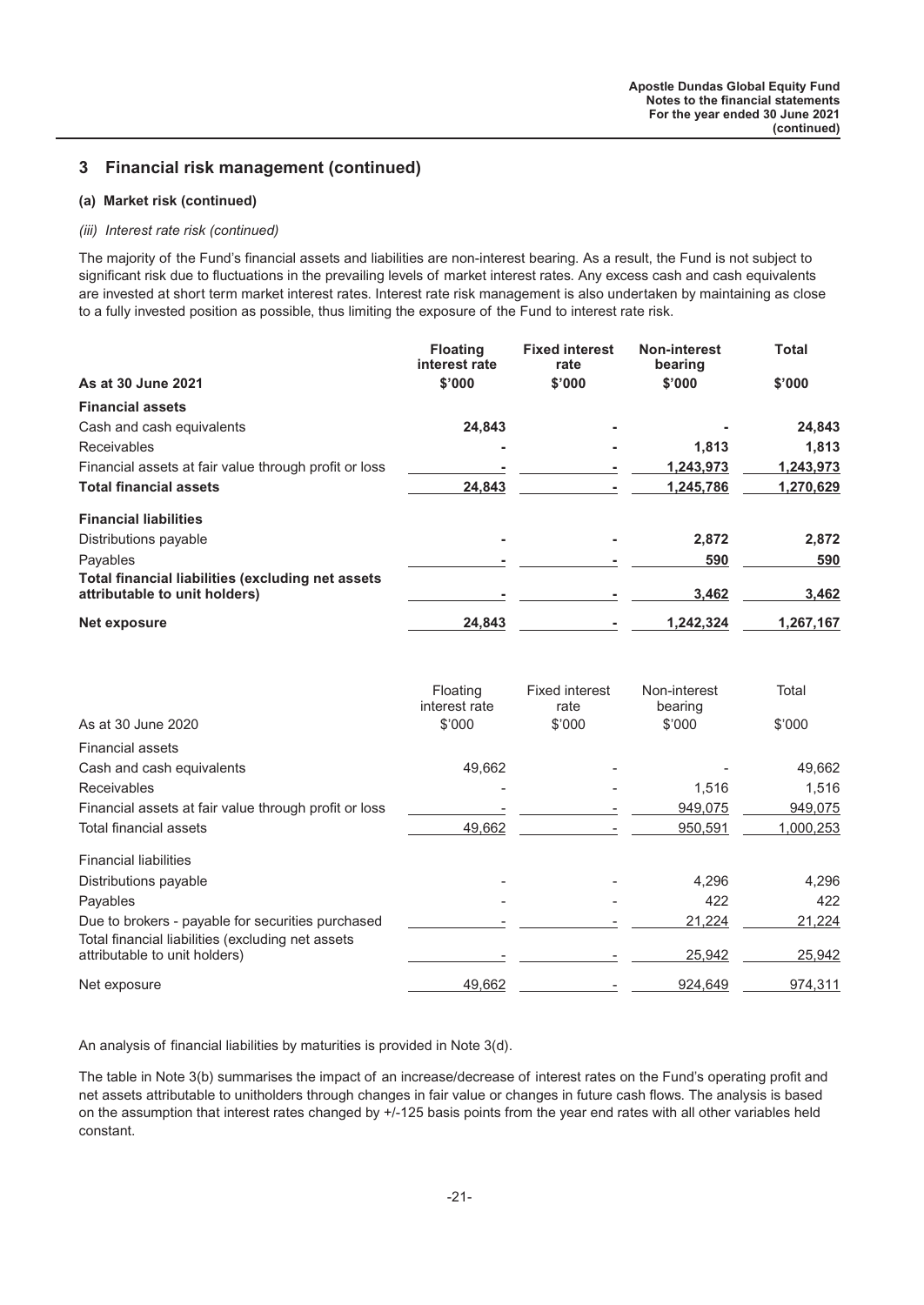# **3 Financial risk management (continued)**

#### **(b) Summarised sensitivity analysis**

The following table summarises the sensitivity of the Fund's operating profit and net assets attributable to unit holders to market risks. The reasonably possible movements in the risk variables have been determined based on management's best estimate, having regard to a number of factors, including historical levels of changes in foreign exchange rates, interest rates and the historical correlation of the Fund's investments with the relevant benchmark and market volatility. However, actual movements in the risk variables may be greater or less than anticipated due to a number of factors, including unusually large market movements resulting from changes in the performance of and/or correlation between the performances of the economies, markets and securities in which the Fund invests. As a result, historic variations in risk variables should not be used to predict future variances in the risk variables.

|                    |                   | Impact on operating profit/net assets attributable to unit holders |                    |            |                       |            |            |            |  |
|--------------------|-------------------|--------------------------------------------------------------------|--------------------|------------|-----------------------|------------|------------|------------|--|
|                    | <b>Price risk</b> |                                                                    | Interest rate risk |            | Foreign exchange risk |            |            |            |  |
|                    | $-10%$            | $+10%$                                                             | $-125$ bps         | $+125$ bps | $-10%$                | $+10%$     | $-10%$     | +10%       |  |
|                    |                   |                                                                    |                    |            | <b>USD</b>            | <b>USD</b> | <b>EUR</b> | <b>EUR</b> |  |
|                    | \$'000            | \$'000                                                             | \$'000             | \$'000     | \$'000                | \$'000     | \$'000     | \$'000     |  |
| As at 30 June 2021 | (124, 397)        | 124.397                                                            | (311)              | 311        | (68.190)              | 68.190     | (17.675)   | 17,675     |  |
| As at 30 June 2020 | (94, 908)         | 94,908                                                             | (621)              | 621        | (50.062)              | 50.062     | (14.024)   | 14,024     |  |

The sensitivity factors for 30 June 2020 were +/-10% for price risk and +/-10% for USD and Euro foreign exchange risk.

COVID-19 and efforts to contain its global spread have resulted in, among other things, border closings and other significant travel restrictions, significant disruptions to business operations, supply chains and customer activity, lower consumer demand for certain goods and services, event cancellations and restrictions, service cancellations, significant challenges in healthcare service preparation and delivery, as well as general concern and uncertainty. The impact of the COVID-19 outbreak has negatively affected the global economy, the economies of individual countries, the financial performance of individual issuers, sectors, industries, asset classes, and markets in significant and unforeseen ways and may continue to do so in the future. The COVID-19 pandemic may also exacerbate other pre-existing political, social, economic, market and financial risks. The COVID-19 pandemic and its effects may last for an extended period of time and could result in further significant market volatility, exchange trading suspensions or closures, declines in global financial markets, higher default rates, economic downturn or recession. The impact of this in relation to the Fund's performance and the operational standards of the Fund's service providers is unknown. COVID-19 risk has arisen over a recent timeframe and is therefore specifically noted. The Fund has not made any changes to the methods or assumptions used to determine its sensitivity to the market risk compared to the comparative period.

#### **(c) Credit risk**

The Fund is exposed to credit risk, which is the risk that a counterparty will be unable to pay its obligations in full when they fall due, causing a financial loss to the Fund.

The Fund determines credit risk and measures expected credit losses for financial assets measured at amortised cost using probability of default, exposure at default and loss given default. Management consider both historical analysis and forward looking information in determining any expected credit loss. At 30 June 2021 and 30 June 2020, all receivables, amounts due from brokers,cash and short-term deposits are held with counterparties with a credit rating of AA/Aa or higher and are either callable on demand or due to be settled within 1 week. Management consider the probability of default to be close to zero as these instruments have a low risk of default and the counterparties have a strong capacity to meet their contractual obligations in the near term. As a result, no loss allowance has been recognised based on 12-month expected credit losses as any such impairment would be wholly insignificant to the Fund.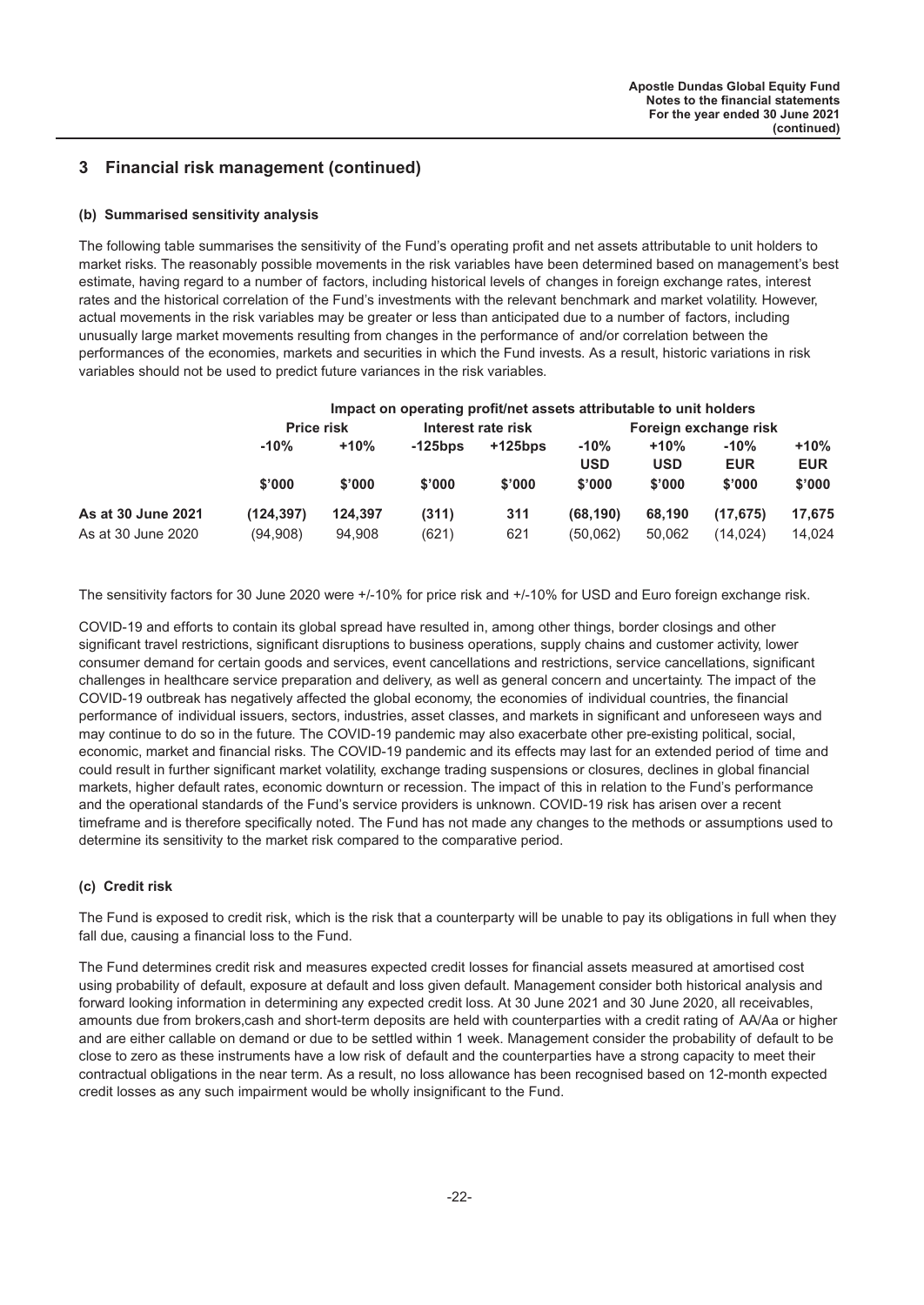# **3 Financial risk management (continued)**

#### **(d) Liquidity risk**

Liquidity risk is the risk that the Fund may not be able to generate sufficient cash resources to settle its obligations in full as they fall due or can only do so on terms that are materially disadvantageous.

Exposure to liquidity risk for the Fund may arise from the requirement to meet daily unit holder redemption requests.

Liquidity risk is managed by investing the majority of its assets in investments that are traded in an active market and can be readily disposed of.

In order to manage the Fund's overall liquidity, the Responsible Entity has the discretion to reject an application for units and to defer or adjust redemption of units if the exercise of such discretion is in the best interests of unit holders. The Fund did not reject or withhold any redemptions during 2021 and 2020.

#### *(i) Maturities of non-derivative financial liabilities*

The table below analyses the Fund's non-derivative financial liabilities into relevant maturity groupings based on the remaining period at reporting date to the contractual maturity date. The amounts in the table are the contractual undiscounted cash flows. Units are redeemed on demand at the unit holders' option. However, the Responsible Entity does not envisage that the contractual maturity disclosed in the table below will be representative of the actual cash outflows, as holders of these instruments typically retain them for the medium to long term.

|                                                          | Less than 1<br>month | $1 - 6$<br>months | $6 - 12$<br>months | Over 12<br>months | Total     |
|----------------------------------------------------------|----------------------|-------------------|--------------------|-------------------|-----------|
| As at 30 June 2021                                       | \$'000               | \$'000            | \$'000             | \$'000            | \$'000    |
| Distributions payable                                    | 2,872                |                   | ۰                  | ۰                 | 2,872     |
| Payables                                                 | 590                  |                   | ۰                  | ۰                 | 590       |
| Net assets attributable to unit<br>holders - liability   | 1.267.167            |                   |                    |                   | 1,267,167 |
| <b>Contractual cash flows</b><br>(excluding derivatives) | 1,270,629            |                   | ۰                  |                   | 1,270,629 |

|                                                        | Less than 1<br>month | $1 - 6$<br>months | $6 - 12$<br>months       | Over 12<br>months | Total     |
|--------------------------------------------------------|----------------------|-------------------|--------------------------|-------------------|-----------|
| As at 30 June 2020                                     | \$'000               | \$'000            | \$'000                   | \$'000            | \$'000    |
| Distributions payable                                  | 4,296                |                   |                          |                   | 4,296     |
| Payables                                               | 422                  |                   |                          |                   | 422       |
| Due to brokers - payable for<br>securities purchased   | 21.224               |                   | $\overline{\phantom{a}}$ |                   | 21,224    |
| Net assets attributable to unit<br>holders - liability | 974.311              |                   |                          |                   | 974,311   |
| Contractual cash flows<br>(excluding derivatives)      | 1,000,253            |                   |                          |                   | 1,000,253 |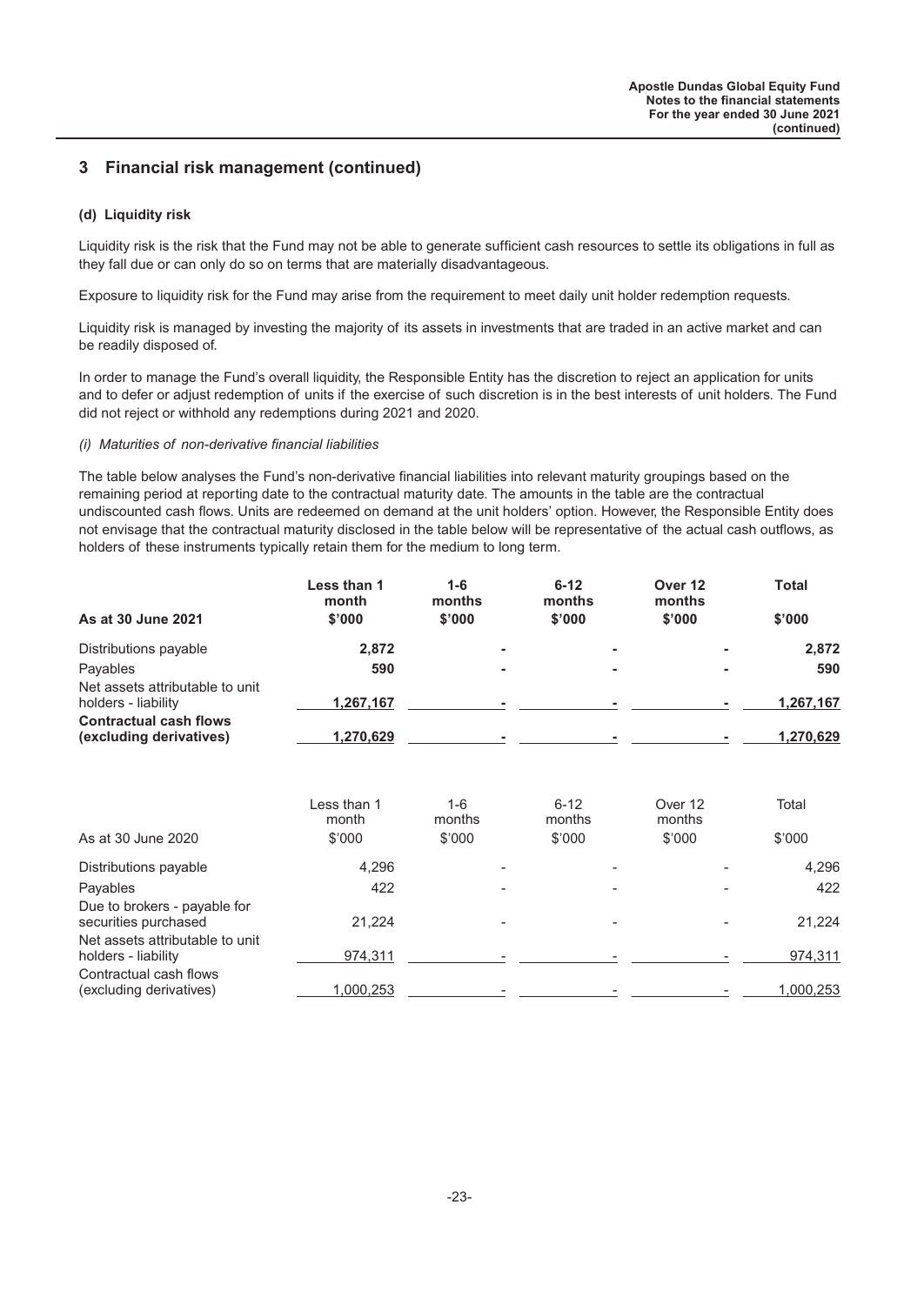#### <span id="page-24-0"></span>**4 Fair value measurement**

The Fund measures and recognises financial assets and liabilities at fair value through profit or loss on a recurring basis.

- Financial assets at fair value through profit or loss (see Note 6)
- Derivative financial instruments (see Note 7)

The Fund has no assets or liabilities measured at fair value on a non-recurring basis in the current reporting period.

AASB 13 *Fair Value Measurement* requires disclosure of fair value measurements by level of the following fair value measurement hierarchy:

- Quoted prices (unadjusted) in active markets for identical assets or liabilities (level 1);
- Inputs other than quoted prices included within level 1 that are observable for the asset or liability, either directly or indirectly (level 2); and
- Inputs for the asset or liability that are not based on observable market data (unobservable inputs) (level 3).

The Fund values its investments in accordance with the accounting policies set out in Note 2 to the financial statements.

#### **(a) Fair value in an active market (level 1)**

The fair value of financial assets and liabilities traded in active markets (such as publicly traded derivatives and listed equity securities)are based on last traded price at the close of trading at the end of the reporting period without any deduction for estimated future selling costs.

The fair value of financial assets and liabilities traded in active markets is subsequently based on their quoted market prices at the end of the reporting period without any deduction for estimated future selling costs.

A financial instrument is regarded as quoted in an active market if quoted prices are readily and regularly available from an exchange, dealer, broker, industry group, pricing service, or regulatory agency, and those prices represent actual and regularly occurring market transactions on an arm's length basis.

An active market is a market in which transactions for the asset or liability take place with sufficient frequency and volume to provide pricing information on an ongoing basis.

#### **(b) Fair value in an inactive or unquoted market (level 2)**

The fair value of financial assets and liabilities that are not traded in an active market is determined using valuation techniques. These include the use of recent arm's length market transactions, reference to the current fair value of a substantially similar other instrument, discounted cash flow techniques, option pricing models or any other valuation technique that provides a reliable estimate of prices obtained in actual market transactions.

Where discounted cash flow techniques are used, estimated future cash flows are based on management's best estimates and the discount rate used is a market rate at the end of the reporting period applicable for an instrument with similar terms and conditions.

For other pricing models, inputs are based on market data at the reporting date. Fair values for unquoted equity investments are estimated, if possible, using applicable price/earnings ratios for similar listed companies adjusted to reflect the specific circumstances of the issuer.

The fair value of derivatives that are not exchange traded is estimated at the amount that the Fund would receive or pay to terminate the contract at the reporting date taking into account current market conditions (volatility and appropriate yield curve) and the current creditworthiness of the counterparties. The fair value of a forward contract is determined as a net present value of estimated future cash flows, discounted at appropriate market rates as at the valuation date. The fair value of an option contract is determined by applying the Black Scholes option valuation model.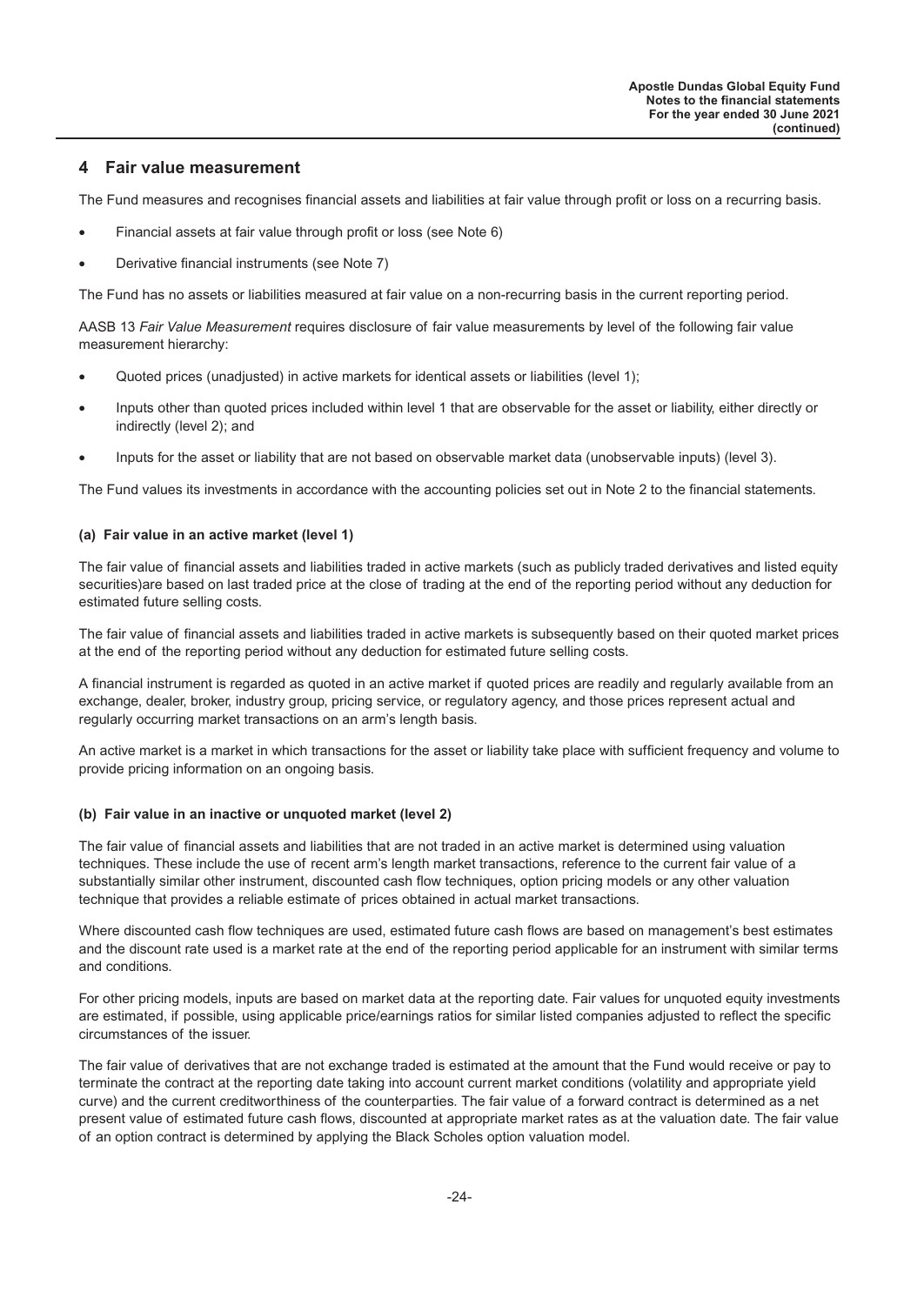## **4 Fair value measurement (continued)**

#### **(b) Fair value in an inactive or unquoted market (level 2) (continued)**

The output of a model is always an estimate or approximation of a value that cannot be determined with certainty, and valuation techniques employed may not fully reflect all factors relevant to the positions the Fund holds. Valuations are therefore adjusted, where appropriate, to allow for additional factors including liquidity risk and counterparty risk.

#### **(c) Recognised fair value measurements**

The table below presents the Fund's financial assets and liabilities measured and recognised at fair value as at 30 June 2021.

| As at 30 June 2021            | Level 1<br>\$'000 | Level <sub>2</sub><br>\$'000 | Level 3<br>\$'000 | <b>Total</b><br>\$'000 |
|-------------------------------|-------------------|------------------------------|-------------------|------------------------|
| <b>Financial assets</b>       |                   |                              |                   |                        |
| Equity securities             | 1,243,973         | ۰                            |                   | 1,243,973              |
| <b>Total financial assets</b> | 1,243,973         |                              |                   | 1,243,973              |
| As at 30 June 2020            | Level 1<br>\$'000 | Level 2<br>\$'000            | Level 3<br>\$'000 | Total<br>\$'000        |
| <b>Financial assets</b>       |                   |                              |                   |                        |
| Forward currency contracts    |                   | 6                            | $\blacksquare$    | 6                      |
| Equity securities             | 949,069           |                              |                   | 949,069                |
| Total financial assets        | 949,069           | 6                            |                   | 949,075                |

#### **(d) Transfer between levels**

Management's policy is to recognise transfers into and transfers out of fair value hierarchy levels as at the end of the reporting period.

There were no transfers between levels in the fair value hierarchy for the year ended 30 June 2021 and year ended 30 June 2020. There were also no changes made to any of the valuation techniques applied as of 30 June 2020.

#### **(e) Financial instruments not carried at fair value**

The carrying values of receivables and payables approximate their fair values due to their short-term nature.

Net assets attributable to unit holders' carrying value differs from its fair value (deemed to be redemption price for individual units) due to differences in valuation inputs. This difference is not material in the current or prior year.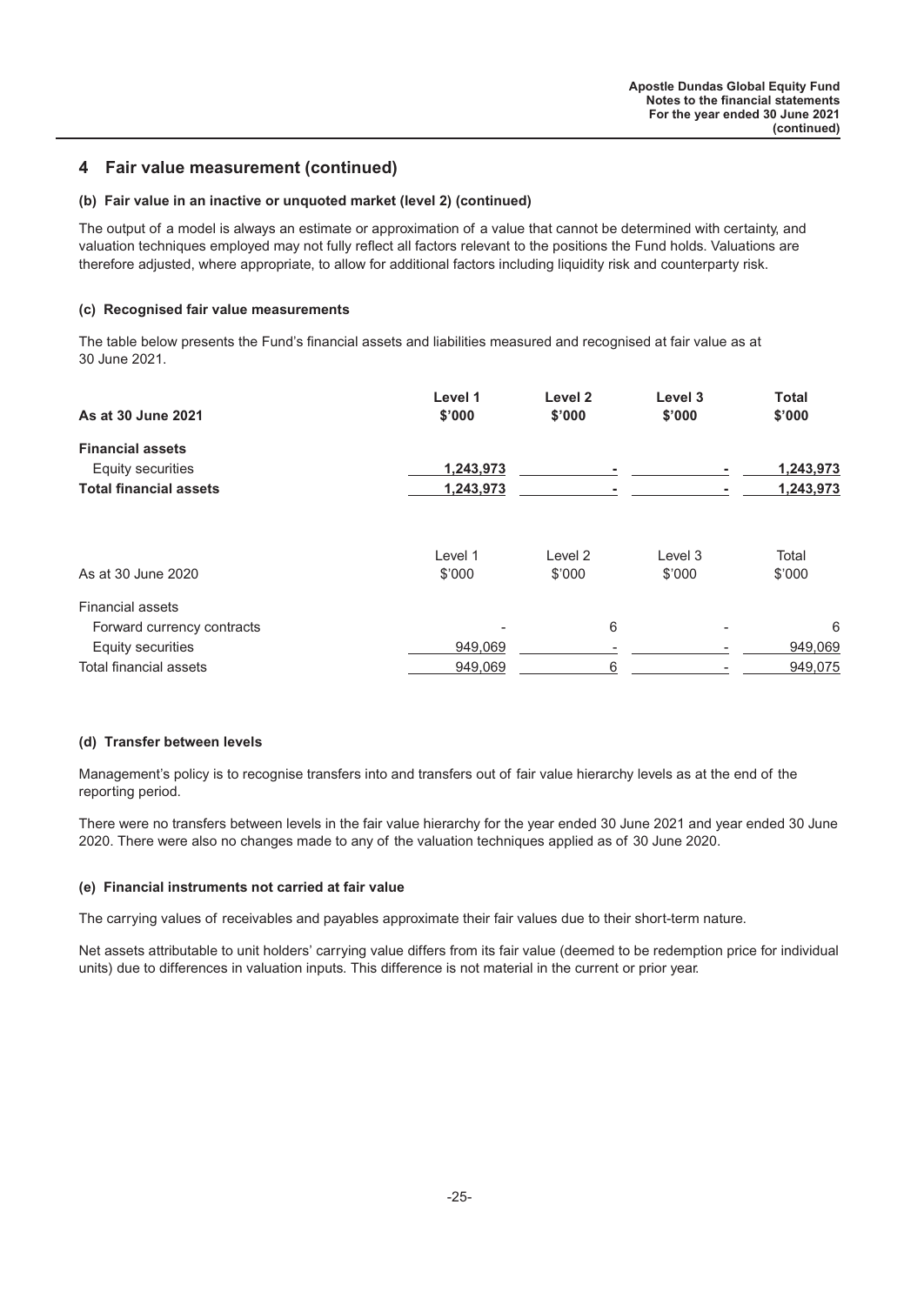# <span id="page-26-0"></span>**5 Net gains/(losses) on financial instruments at fair value through profit or loss**

Net gains/(losses) recognised in relation to financial assets and financial liabilities at fair value through profit or loss:

|                                                                                        | <b>Year ended</b>         |                           |
|----------------------------------------------------------------------------------------|---------------------------|---------------------------|
|                                                                                        | 30 June<br>2021<br>\$'000 | 30 June<br>2020<br>\$'000 |
| <b>Financial assets</b>                                                                |                           |                           |
| Net realised gain/(loss) on financial assets at fair value through profit or loss      | 26,334                    | 24,374                    |
| Net unrealised gain/(loss) on financial assets at fair value through profit or loss    | 226,357                   | 79,372                    |
| Net gains/(losses) on financial assets at fair value through profit or loss            | 252,691                   | 103,746                   |
| <b>Financial liabilities</b>                                                           |                           |                           |
| Net realised gain/(loss) on financial liabilities at fair value through profit or loss | (269)                     | (136)                     |
| Net gains/(losses) on financial liabilities at fair value through profit or loss       | (269)                     | (136)                     |
| Total net gains/(losses) on financial instruments at fair value through profit or      |                           |                           |
| <b>loss</b>                                                                            | 252.422                   | 103,610                   |

#### **6 Financial assets at fair value through profit or loss**

|                                                             | As at           |                 |
|-------------------------------------------------------------|-----------------|-----------------|
|                                                             | 30 June<br>2021 | 30 June<br>2020 |
|                                                             | \$'000          | \$'000          |
| Derivatives (Note 7)                                        |                 | 6               |
| Equity securities                                           | 1,243,973       | 949,069         |
| Total financial assets at fair value through profit or loss | 1.243.973       | 949,075         |

An overview of the risk exposures and fair value measurements relating to financial assets at fair value through profit or loss is included in Note 3 and Note 4 to the financial statements.

## **7 Derivative financial instruments**

In the normal course of business, the Fund enters into transactions in various derivative financial instruments which have certain risks. A derivative is a financial instrument or other contract which is settled at a future date and whose value changes in response to the change in a specified interest rate, financial instrument price, commodity price, foreign exchange rate, index of prices or rates, credit rating or credit index or other variable.

Derivative financial instruments require no initial net investment or an initial net investment that is smaller than would be required for other types of contracts that would be expected to have a similar response to changes in market factors.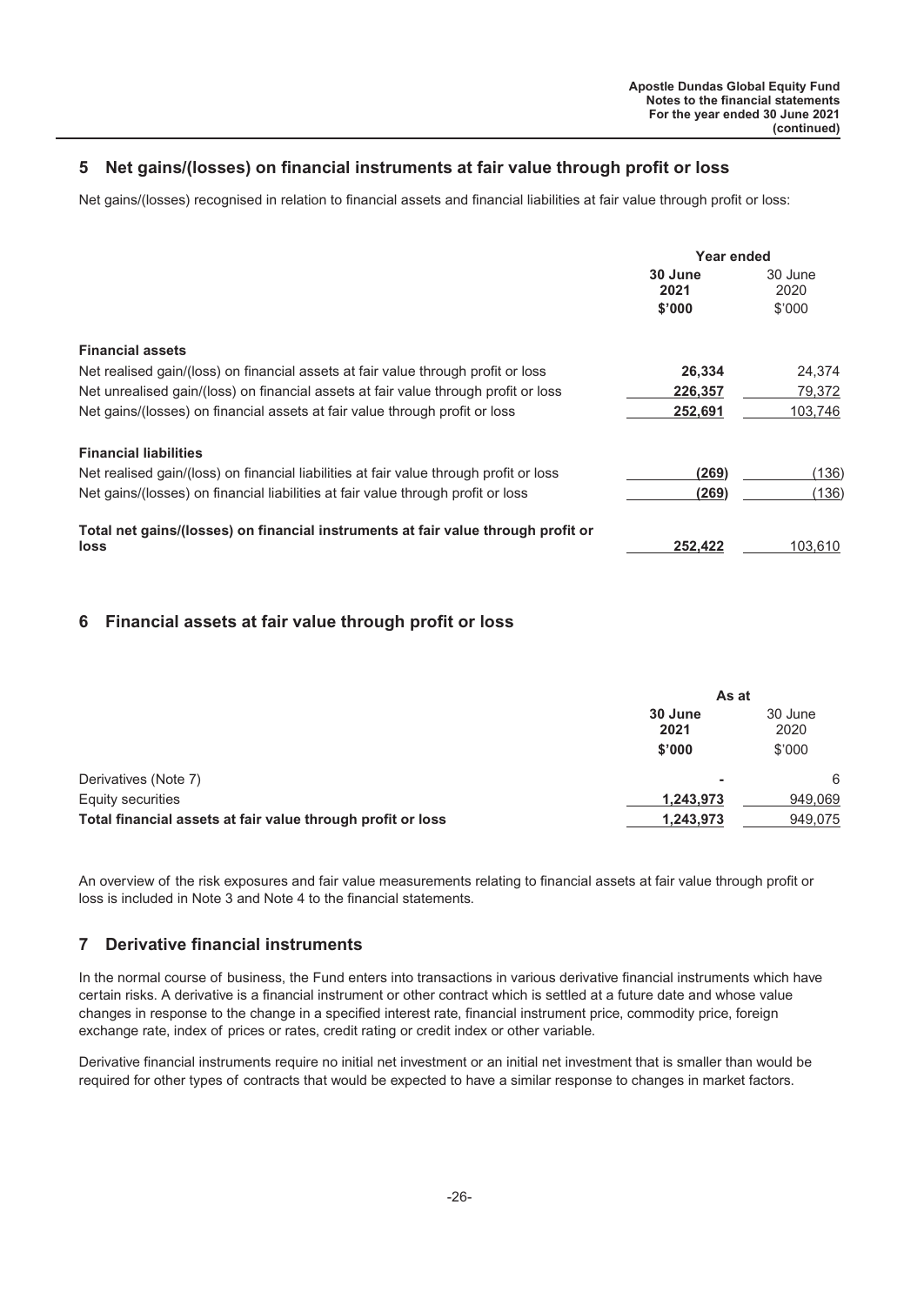# **7 Derivative financial instruments (continued)**

Derivative transactions include many different instruments such as forwards. Derivatives are considered to be part of the investment process and the use of derivatives is an essential part of the Fund's portfolio management. Derivatives are not managed in isolation. Consequently, the use of derivatives is multifaceted and includes:

- hedging to protect an asset or liability of the Fund against a fluctuation in market values, foreign exchange risk or to reduce volatility;
- a substitution for trading of physical securities; and
- adjusting asset exposures within the parameters set in the investment strategy and adjusting the duration of fixed interest portfolios or the weighted average maturity of cash portfolios.

While derivatives are used for trading purposes, they are not used to gear (leverage) a portfolio. Gearing a portfolio would occur if the level of exposure to the markets exceeds the underlying value of the Fund.

The Fund holds the following derivatives:

#### **(a) Forward currency contracts**

Forward currency contracts are primarily used by the Fund for the purposes of trading settlements and income repatriations where the Fund agrees to receive or deliver a fixed quantity of foreign currency for an agreed upon price on the spot date. These contracts are valued and translated at the prevailing spot bid price at the end of each reporting period. The Fund recognises a gain or loss equal to any change in fair value at the end of each reporting period.

There were no derivative financial instruments as at 30 June 2021.

The Fund's derivative financial instruments measured at fair value as at 30 June 2020 are detailed below:

As at 30 June 2020

|                            | Contractual/<br>notional | Assets | Liabilities              |
|----------------------------|--------------------------|--------|--------------------------|
|                            | \$'000                   | \$'000 | \$'000                   |
| Forward currency contracts | 18.204                   |        | $\overline{\phantom{a}}$ |
| <b>Total derivatives</b>   | 18.204                   |        | -                        |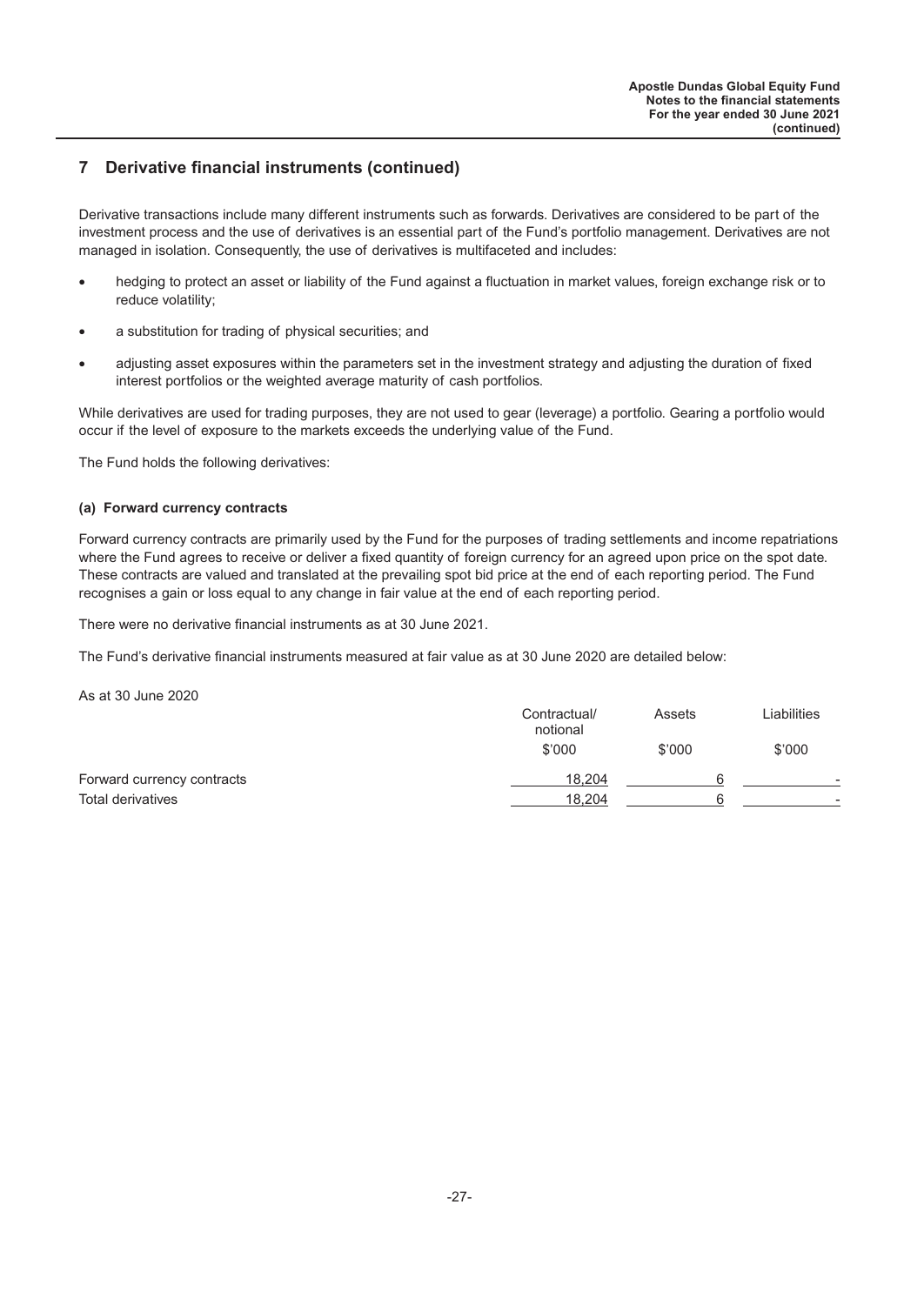## <span id="page-28-0"></span>**8 Net assets attributable to unit holders - liability**

Movements in the number of units and net assets attributable to unit holders during the year were as follows:

|                                                                                         | Year ended      |                 |           |                 |
|-----------------------------------------------------------------------------------------|-----------------|-----------------|-----------|-----------------|
|                                                                                         | 30 June<br>2021 | 30 June<br>2021 |           | 30 June<br>2020 |
|                                                                                         | Units'000       | \$'000          | Units'000 | \$'000          |
| <b>Class B Units</b>                                                                    |                 |                 |           |                 |
| Opening balance                                                                         | 363,893         | 951,937         | 357,624   | 838,184         |
| Applications                                                                            | 1,257           | 3,601           | 1,599     | 4,022           |
| Redemptions                                                                             | (72)            | (200)           | (54)      | (140)           |
| Reinvestment of distributions<br>Increase/(decrease) in net assets attributable to unit | 2,375           | 6,397           | 4,724     | 11,610          |
| holders                                                                                 |                 | 242,575         |           | 98,261          |
| <b>Closing balance</b>                                                                  | 367,453         | 1,204,310       | 363,893   | 951,937         |
| <b>Class C Units</b>                                                                    |                 |                 |           |                 |
| Opening balance                                                                         | 15,156          | 22,374          | 6,726     | 8,908           |
| Applications                                                                            | 17,877          | 28,363          | 9,775     | 14,186          |
| Redemptions                                                                             | (2,917)         | (4,827)         | (1, 367)  | (1,934)         |
| Reinvestment of distributions                                                           | 13              | 19              | 22        | 30              |
| Increase/(decrease) in net assets attributable to unit<br>holders                       |                 | 9,698           |           | 1,184           |
| <b>Closing balance</b>                                                                  | 30,129          | 55,627          | 15,156    | 22,374          |
| <b>Class D Units</b>                                                                    |                 |                 |           |                 |
| Applications                                                                            | 1,623           | 6,721           |           |                 |
| Redemptions                                                                             | (22)            | (93)            |           |                 |
| Increase/(decrease) in net assets attributable to unit<br>holders                       |                 | 602             |           |                 |
| <b>Closing balance</b>                                                                  | 1,601           | 7,230           |           |                 |
| <b>Closing balance</b>                                                                  |                 | 1,267,167       |           | 974,311         |

As stipulated within the Fund's Constitution, each unit represents a right to an individual share in the Fund and does not extend to a right in the underlying assets of the Fund.

There are three separate classes of units as at 30 June 2021 (30 June 2020 - two classes of units). Each unit within the same class has the same rights as all other units within that class. Each unit class has a different management fee rate.

Units are redeemed on demand at the unit holders' option. However, holders of these instruments typically retain them for the medium to long term. As such, the amount expected to be settled within twelve months after the end of the reporting period cannot be reliably determined.

#### **Capital risk management**

The Fund considers its net assets attributable to unit holders as capital, notwithstanding that net assets attributable to unit holders are classified as a liability. The amount of net assets attributable to unit holders can change significantly on a daily basis as the Fund is subject to daily applications and redemptions at the discretion of unit holders.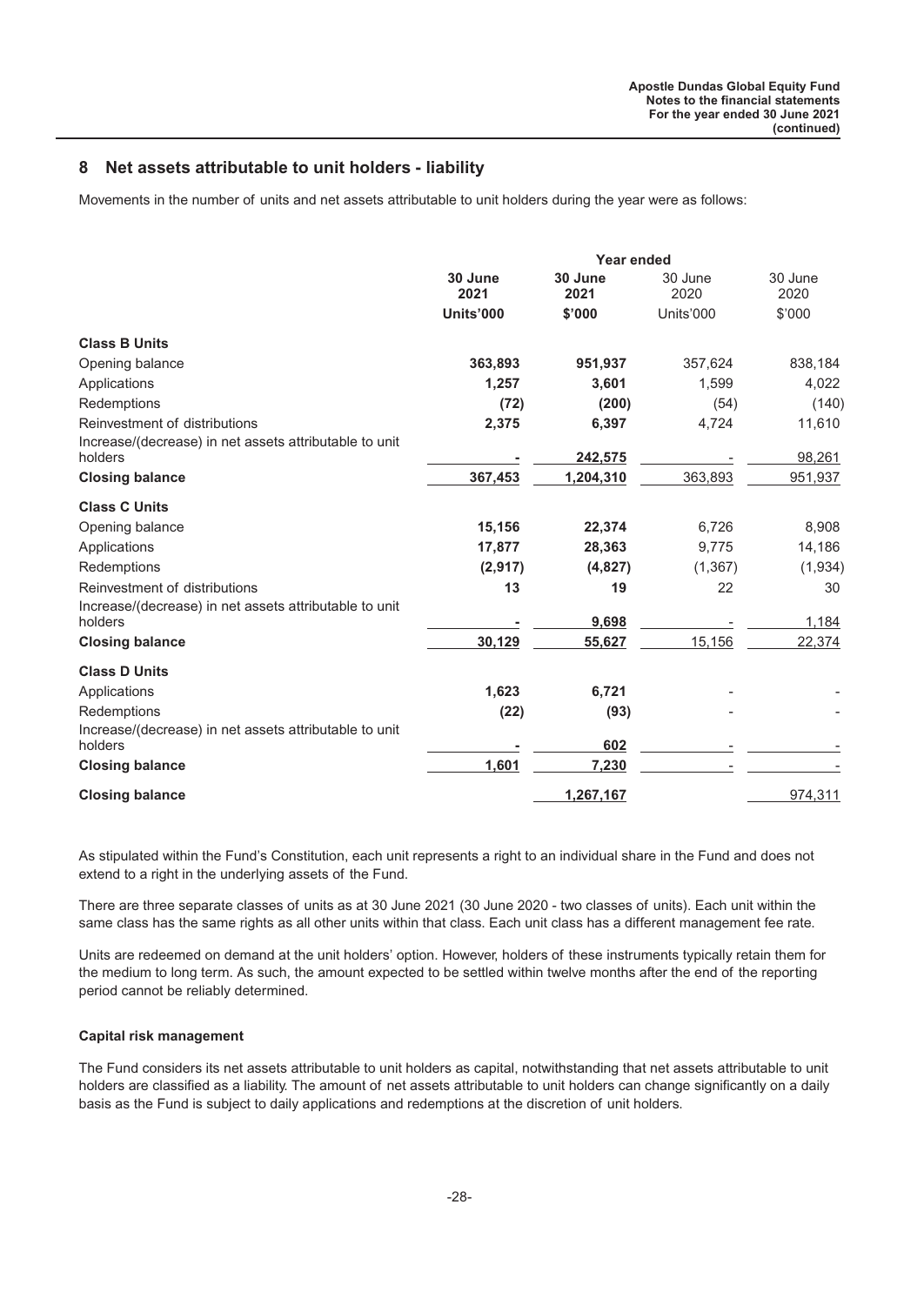# <span id="page-29-0"></span>**8 Net assets attributable to unit holders - liability (continued)**

#### **Capital risk management (continued)**

Daily applications and redemptions are reviewed relative to the liquidity of the Fund's underlying assets on a daily basis by the Responsible Entity. Under the terms of the Fund's Constitution, the Responsible Entity has the discretion to reject an application for units and to defer or adjust redemption of units if the exercise of such discretion is in the best interests of unit holders.

# **9 Distributions to unit holders**

The distributions declared during the year were as follows:

|                                            |                 | Year ended      |                 |                 |  |
|--------------------------------------------|-----------------|-----------------|-----------------|-----------------|--|
|                                            | 30 June<br>2021 | 30 June<br>2021 | 30 June<br>2020 | 30 June<br>2020 |  |
|                                            | \$'000          | <b>CPU</b>      | \$'000          | <b>CPU</b>      |  |
| <b>Distributions - Class B Units</b>       |                 |                 |                 |                 |  |
| December                                   | 2,304           | 0.63            | 6,182           | 1.71            |  |
| June (payable)                             | 2,760           | 0.75            | 4,199           | 1.15            |  |
| <b>Total distributions - Class B Units</b> | 5,064           | 1.38            | 10,381          | 2.86            |  |
| <b>Distributions - Class C Units</b>       |                 |                 |                 |                 |  |
| December                                   | 27              | 0.11            | 40              | 0.63            |  |
| June (payable)                             | 97              | 0.32            | 97              | 0.64            |  |
| <b>Total distributions - Class C Units</b> | 124             | 0.43            | 137             | 1.27            |  |
| <b>Distributions - Class D Units</b>       |                 |                 |                 |                 |  |
| June (payable)                             | 15              | 0.94            |                 |                 |  |
| <b>Total distributions - Class D Units</b> | 15              | 0.94            |                 |                 |  |
| <b>Total distributions</b>                 | 5,203           |                 | 10,518          |                 |  |
|                                            |                 |                 |                 |                 |  |

# **10 Cash and cash equivalents**

|                                 | As at                     |                           |
|---------------------------------|---------------------------|---------------------------|
|                                 | 30 June<br>2021<br>\$'000 | 30 June<br>2020<br>\$'000 |
| Cash at bank                    | 24,843                    | 49,662                    |
| Total cash and cash equivalents | 24.843                    | 49,662                    |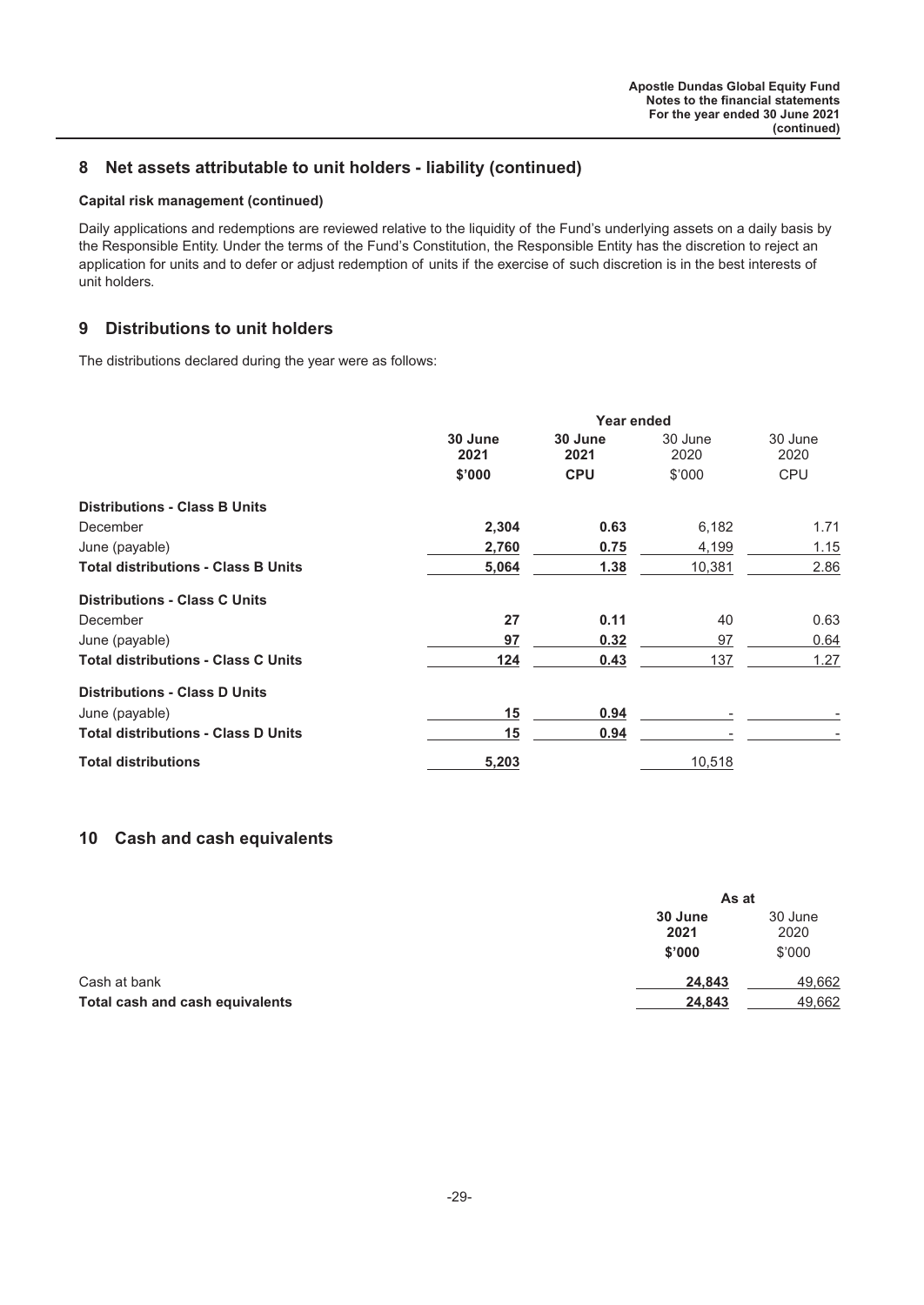# <span id="page-30-0"></span>**11 Reconciliation of profit/(loss) to net cash inflow/(outflow) from operating activities**

|                                                                                                                                      | Year ended      |                 |
|--------------------------------------------------------------------------------------------------------------------------------------|-----------------|-----------------|
|                                                                                                                                      | 30 June<br>2021 | 30 June<br>2020 |
|                                                                                                                                      | \$'000          | \$'000          |
| (a) Reconciliation of profit/(loss) to net cash inflow/(outflow) from operating<br>activities                                        |                 |                 |
| Profit/(loss) for the year                                                                                                           |                 |                 |
| Increase/(decrease) in net assets attributable to unit holders                                                                       | 252,875         | 99,445          |
| Distributions to unit holders                                                                                                        | 5,203           | 10,518          |
| Proceeds from sale of financial instruments at fair value through profit or loss                                                     | 66,232          | 160,604         |
| Payments for purchase of financial instruments at fair value through profit or loss                                                  | (129, 932)      | (152, 942)      |
| Net (gains)/losses on financial instruments at fair value through profit or loss                                                     | (252, 422)      | (103, 610)      |
| Net foreign exchange (gain)/loss                                                                                                     | (379)           | 259             |
| Dividend income reinvested                                                                                                           |                 | (132)           |
| Net change in receivables                                                                                                            | (297)           | 175             |
| Net change in payables                                                                                                               | 132             | (193)           |
| Net cash inflow/(outflow) from operating activities                                                                                  | (58, 588)       | 14,124          |
| (b) Non-cash financing activities                                                                                                    |                 |                 |
| The following distribution payments to unit holders were satisfied by the issue<br>of units under the distribution reinvestment plan | 6,416           | 11,640          |
| The following purchases of investments were satisfied by the participation in dividend<br>and distribution reinvestment plans        |                 | 132             |
| <b>Total non-cash financing activities</b>                                                                                           | 6,416           | 11,772          |

As described in Note 2(i), income not distributed is included in net assets attributable to unit holders. The change in this amount for the year(as reported in (a) above) represents a non-cash financing cost as it is not settled in cash until such time as it becomes distributable.

## **12 Receivables**

|                          | As at           |        |  |
|--------------------------|-----------------|--------|--|
|                          | 30 June<br>2021 |        |  |
|                          | \$'000          | \$'000 |  |
| Dividends receivable     | 1,723           | 1,456  |  |
| <b>GST</b> receivable    | 90              | 60     |  |
| <b>Total receivables</b> | 1,813           | 1,516  |  |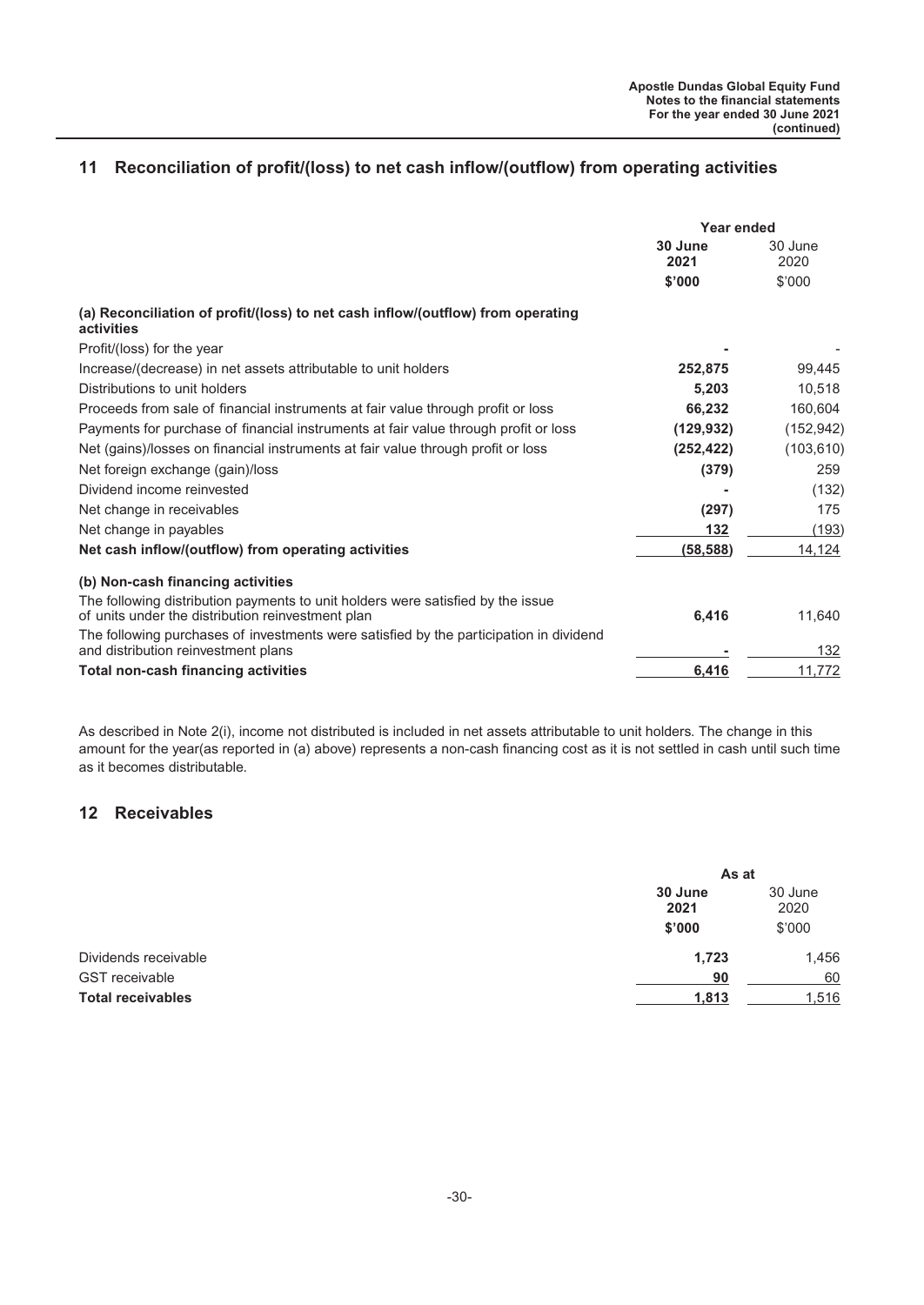# <span id="page-31-0"></span>**13 Payables**

|                                         | As at                              |                          |  |
|-----------------------------------------|------------------------------------|--------------------------|--|
|                                         | 30 June<br>30 June<br>2020<br>2021 |                          |  |
|                                         | \$'000                             | \$'000                   |  |
| Interest payable                        | 4                                  | 5                        |  |
| Responsible Entity fees payable         | 28                                 | 69                       |  |
| Management fees payable                 | 416                                | 286                      |  |
| Redemptions payable                     | 48                                 | 12                       |  |
| Custody and administration fees payable | 50                                 | 50                       |  |
| Other payables                          | 44                                 | $\overline{\phantom{a}}$ |  |
| <b>Total payables</b>                   | 590                                | 422                      |  |

# **14 Remuneration of auditor**

During the year the following fees were paid or payable for services provided by the auditor of the Fund:

|                                                             | Year ended      |                 |  |
|-------------------------------------------------------------|-----------------|-----------------|--|
|                                                             | 30 June<br>2021 | 30 June<br>2020 |  |
|                                                             | \$              | \$              |  |
| PricewaterhouseCoopersAustralian Firm                       |                 |                 |  |
| Audit and other assurance services                          |                 |                 |  |
| Audit of financial statements                               |                 | 17,034          |  |
| Audit of compliance plan                                    |                 | 5,000           |  |
| Total auditor remuneration and other assurance services     |                 | 22,034          |  |
| <b>Taxation services</b>                                    |                 |                 |  |
| Tax compliance services                                     |                 | 11,991          |  |
| Total remuneration for taxation services                    |                 | 11,991          |  |
| Total remuneration of PricewaterhouseCoopersAustralian Firm |                 | 34,025          |  |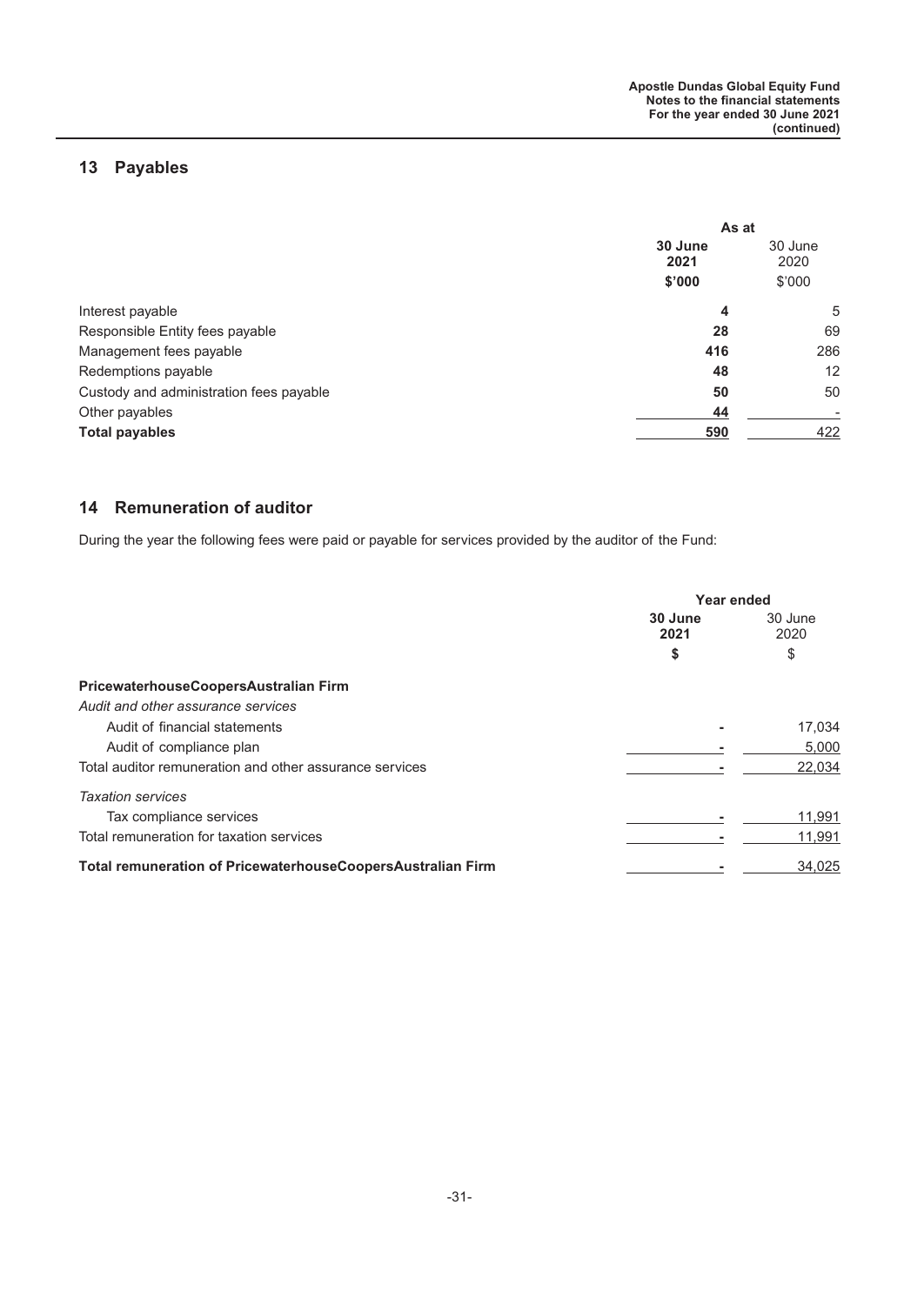# <span id="page-32-0"></span>**14 Remuneration of auditor (continued)**

|                                                         | <b>Year ended</b> |                 |  |
|---------------------------------------------------------|-------------------|-----------------|--|
|                                                         | 30 June<br>2021   | 30 June<br>2020 |  |
|                                                         | \$                | \$              |  |
| <b>KPMG</b>                                             |                   |                 |  |
| Audit and other assurance services                      |                   |                 |  |
| Audit of financial statements                           | 17,034            |                 |  |
| Audit of compliance plan                                | 5,000             |                 |  |
| Total auditor remuneration and other assurance services | 22,034            |                 |  |
| <b>Taxation services</b>                                |                   |                 |  |
| Tax compliance services                                 | 13,750            |                 |  |
| Total remuneration for taxation services                | 13,750            |                 |  |
| <b>Total remuneration of KPMG</b>                       | 35,784            |                 |  |

KPMG is the auditor of the Fund since K2 Asset Management Ltd was appointed as the Responsible Entity on 21 December 2020, prior to this PricewaterhouseCoopers was the auditor of the Fund.

## **15 Related party transactions**

The Responsible Entity of Apostle Dundas Global Equity Fund is K2 Asset Management Ltd (ABN 95 085 445 094). K2 Asset Management Ltd was appointed as the Responsible Entity on 21 December 2020, replacing Equity Trustees Limited, who acted as Responsible Entity until 20 December 2020. Accordingly, transactions with entities related to K2 Asset Management Ltd and Equity Trustees Limited are disclosed below.

The Responsible Entity has contracted services to Apostle Funds Management Pty Limited to act as Investment Manager for the Fund and State Street Australia Limited to act as Custodian and Administrator for the Fund. The contracts are on normal commercial terms and conditions.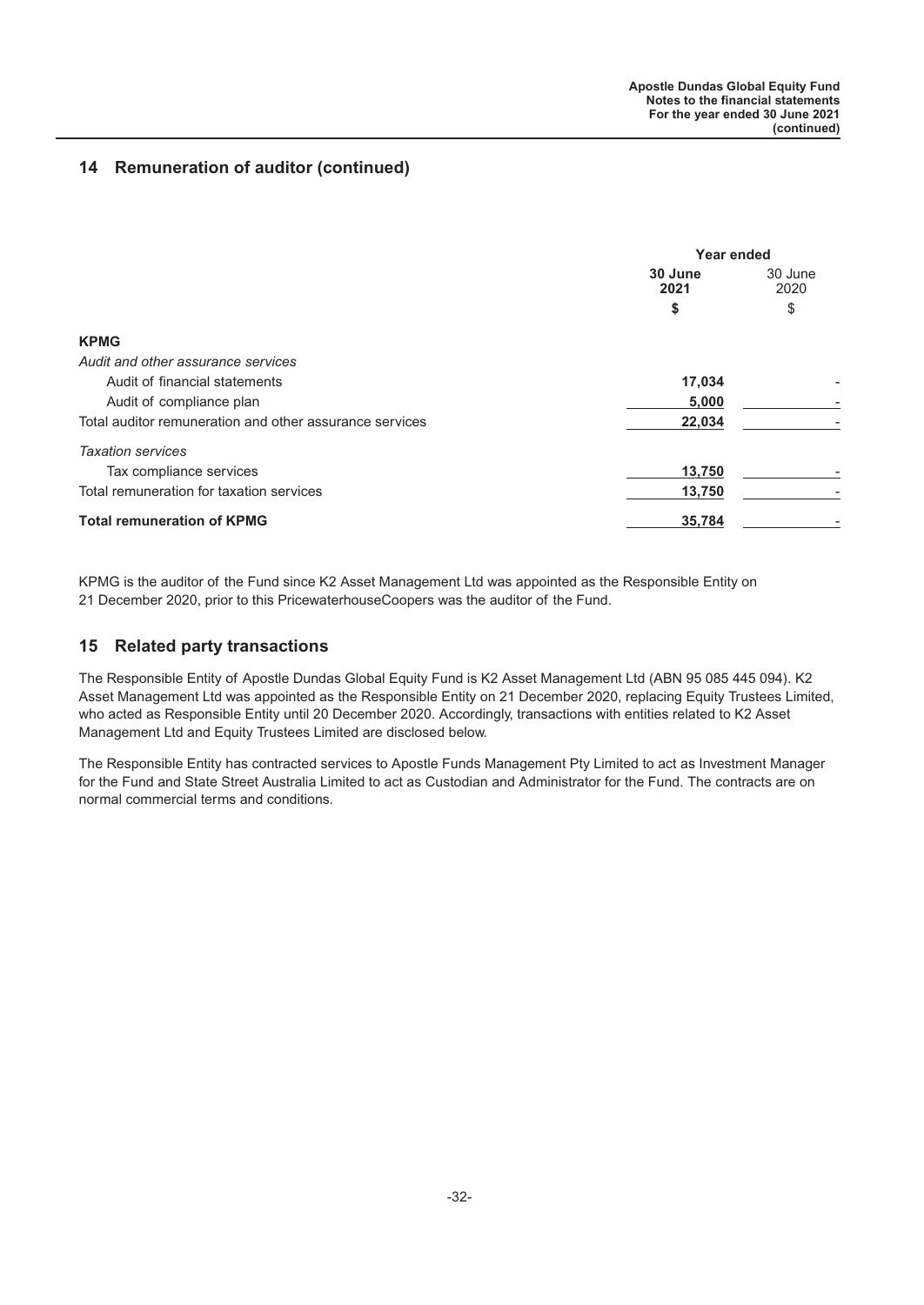#### **(a) Key management personnel**

*(i) Directors*

Key management personnel include persons who were directors of K2 Asset Management Ltd and Equity Trustees Limited at any time during or since the end of the financial year and up to the date of this report.

| K2 Asset Management Ltd<br>(appointed 21 December 2020) |                              |  |  |  |  |
|---------------------------------------------------------|------------------------------|--|--|--|--|
| Campbell W Neal                                         |                              |  |  |  |  |
| Mark S Newman                                           | (Retired 29 March 2021)      |  |  |  |  |
| Hollie A Wight                                          |                              |  |  |  |  |
| George Boubouras                                        | (Appointed 29 March 2021)    |  |  |  |  |
|                                                         |                              |  |  |  |  |
| <b>Equity Trustees Limited</b>                          | (Resigned 20 December 2020)  |  |  |  |  |
| Philip D Gentry                                         | (Chairman)                   |  |  |  |  |
| Harvey H Kalman                                         | (resigned 1 September 2020)  |  |  |  |  |
| lan C Westley                                           | (resigned 3 July 2020)       |  |  |  |  |
| Michael J O'Brien                                       |                              |  |  |  |  |
| <b>Russell W Beasley</b>                                | (appointed 1 September 2020) |  |  |  |  |
| Responsible Entity<br>(ii)                              |                              |  |  |  |  |

Other than fees paid to the Responsible Entity, there were no other transactions.

*(iii) Other key management personnel*

There were no other key management personnel with responsibility for planning, directing and controlling activities of the Fund, directly or indirectly during the financial year.

#### **(b) Transactions with key management personnel**

The following transactions occurred with key management personnel during the reporting period:

|                      |                 | Year end              |  |
|----------------------|-----------------|-----------------------|--|
|                      | 30 June<br>2021 | 30 June<br>2020<br>\$ |  |
| <b>Distributions</b> | 230             | 730                   |  |
| <b>Total</b>         | 230             | 730                   |  |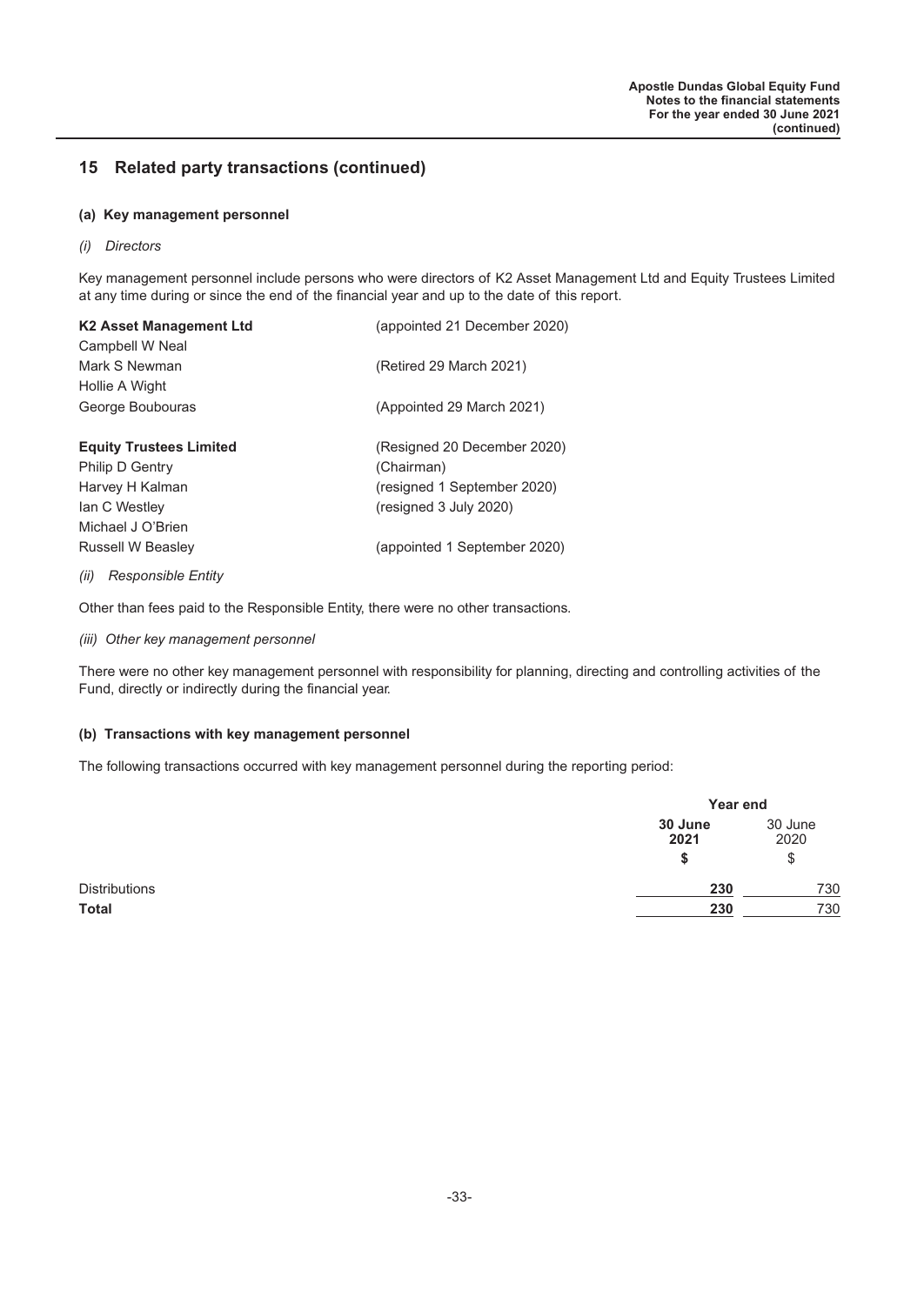#### **(c) Key management personnel unit holdings**

Key management personnel held units in the Fund, as follows:

| As at 30 June<br>2021          |                                    |                                    |                             |                         |                                |                                |                                                     |
|--------------------------------|------------------------------------|------------------------------------|-----------------------------|-------------------------|--------------------------------|--------------------------------|-----------------------------------------------------|
| <b>Unit holder</b>             | Number of<br>units held<br>opening | Number of<br>units held<br>closing | Fair value of<br>investment | <b>Interest</b><br>held | Number of<br>units<br>acquired | Number of<br>units<br>disposed | <b>Distributions</b><br>paid/payable<br>by the Fund |
|                                |                                    |                                    | \$                          | $\frac{0}{0}$           |                                |                                | \$                                                  |
| Fang<br>Superannuation         |                                    |                                    |                             |                         |                                |                                |                                                     |
| Fund                           | 16,597                             | 16,707                             | 54,755                      | 0.004                   | 110                            | ۰                              | 230                                                 |
| As at 30 June<br>2020          |                                    |                                    |                             |                         |                                |                                |                                                     |
| Unit holder                    | Number of<br>units held<br>opening | Number of<br>units held<br>closing | Fair value of<br>investment | Interest<br>held        | Number of<br>units<br>acquired | Number of<br>units<br>disposed | <b>Distributions</b><br>paid/payable<br>by the Fund |
|                                |                                    |                                    | \$                          | $\%$                    |                                |                                | \$                                                  |
| Fang<br>Superannuation<br>Fund | 16,377                             | 16,597                             | 43,608                      | 0.004                   | 220                            |                                | 730                                                 |
|                                |                                    |                                    |                             |                         |                                |                                |                                                     |

#### **(d) Key management personnel compensation**

Key management personnel are paid by K2 Asset Management Ltd. Payments made from the Fund to K2 Asset Management Ltd do not include any amounts directly attributable to the compensation of key management personnel.

#### **(e) Key management personnel loans**

The Fund has not made, guaranteed or secured, directly or indirectly, any loans to key management personnel or their personally related entities at any time during the reporting period.

#### **(f) Other transactions within the Fund**

Apart from those details disclosed in this note, no key management personnel have entered into a material contract with the Fund during the financial year and there were no material contracts involving management personnel's interests existing at year end.

#### **(g) Responsible Entity fees, Investment Manager's fees and other transactions**

Under the terms of the Fund's Constitution and Product Disclosure Statement for the Fund, the Responsible Entity and the Investment Manager are entitled to receive management fees.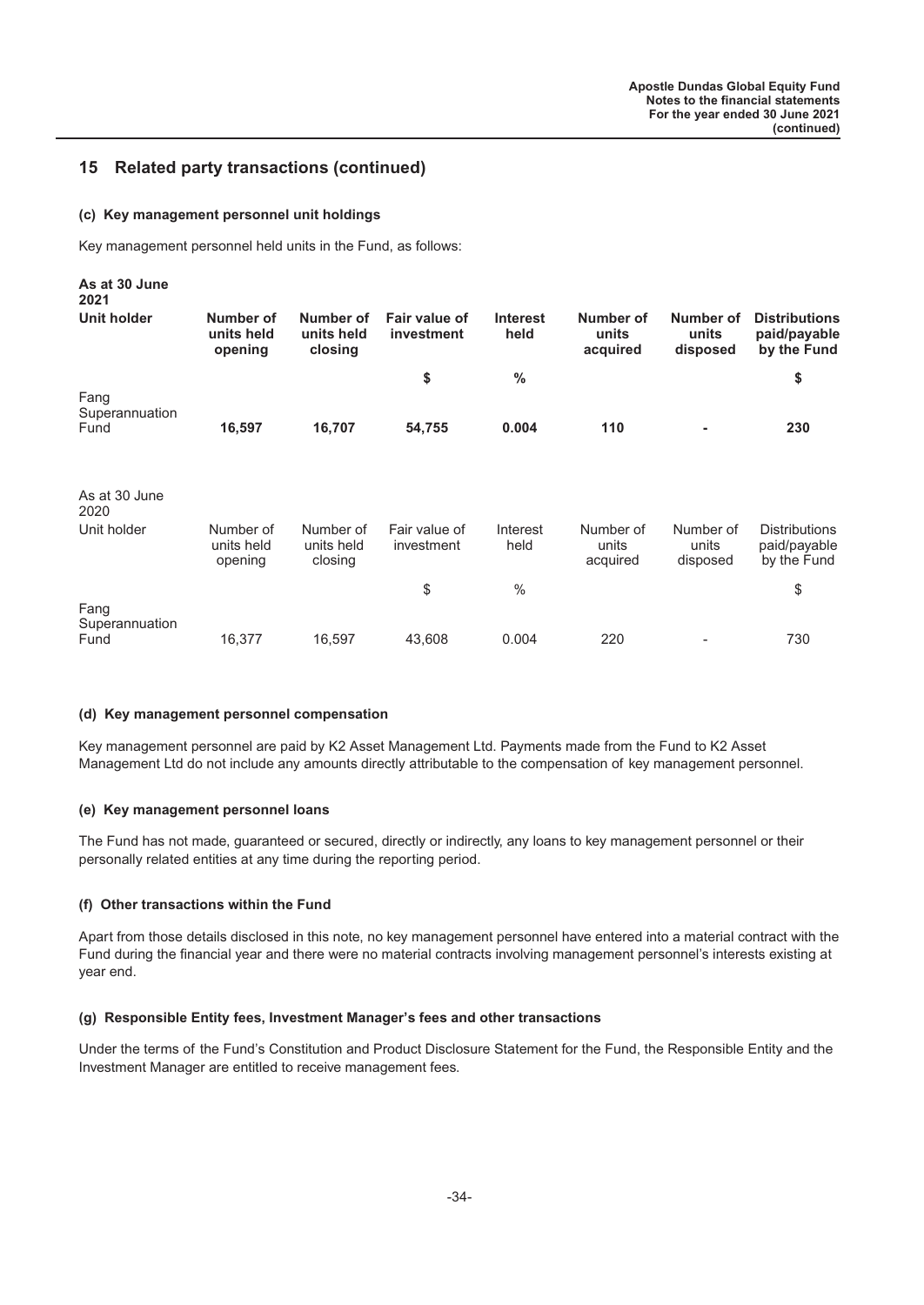#### **(g) Responsible Entity fees, Investment Manager's fees and other transactions (continued)**

The transactions during the year and amounts payable as at year end between the Fund, the Responsible Entity and the Investment Manager were as follows:

#### **Equity Trustees Limited**

|                                             | <b>Year ended</b> |                 |
|---------------------------------------------|-------------------|-----------------|
|                                             | 30 June<br>2021   | 30 June<br>2020 |
|                                             | S                 | \$              |
| Management fees for the year                | 2,267,096         | 3,935,610       |
| Responsible Entity fees for the year        | 221.234           | 399.456         |
| Management fees payable at year end         | ٠                 | 286,170         |
| Responsible Entity fees payable at year end | ٠                 | 68.610          |

#### **K2 Asset Management Ltd**

|                                             | Year ended      |                 |  |
|---------------------------------------------|-----------------|-----------------|--|
|                                             | 30 June<br>2021 | 30 June<br>2020 |  |
|                                             | S               | \$              |  |
| Management fees for the year                | 2.608.254       |                 |  |
| Responsible Entity fees for the year        | 158.967         |                 |  |
| Management fees payable at year end         | 415.690         |                 |  |
| Responsible Entity fees payable at year end | 28,142          |                 |  |

The management fees borne by the Fund are paid to the Investment Manager, who in turn provides the on-payment of the fees to the respective service providers. Service provider fees include Responsible Entity fees, Custodian and Administrator fees and other expenses.

#### **(h) Related party unit holdings**

Parties related to the Fund (including Equity Trustees Limited, its related parties and other schemes managed by Equity Trustees Limited) hold units in the Fund, as follows:

| Unit holder                                                   | Number of  | Number of  | Fair value of | <b>Interest</b> | Number of | Number of      | <b>Distributions</b> |
|---------------------------------------------------------------|------------|------------|---------------|-----------------|-----------|----------------|----------------------|
| As at 30 June                                                 | units held | units held | investment    | held            | units     | units          | paid/payable         |
| 2021                                                          | opening    | closing    | S             | %               | acquired  | disposed       | by the Fund          |
| <b>EQT Core</b><br><b>International</b><br><b>Equity Fund</b> | 4.586.941  | 4.936.078  | 16.177.764    | 1.277           | 349.137   | $\blacksquare$ | 68.128               |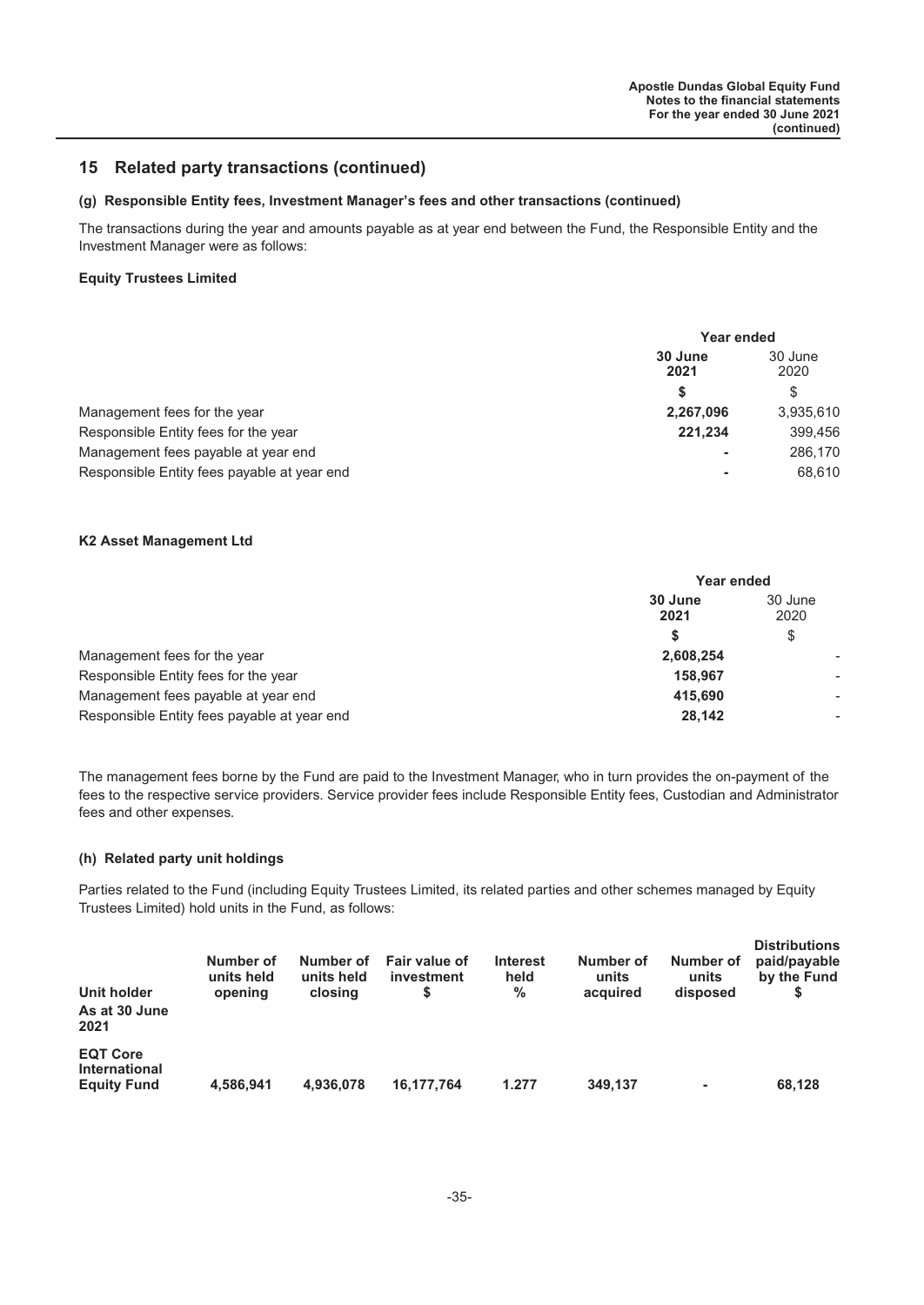#### <span id="page-36-0"></span>**(h) Related party unit holdings (continued)**

| Unit holder                                     | Number of  | Number of  | Fair value of | Interest | Number of | Number of | <b>Distributions</b> |
|-------------------------------------------------|------------|------------|---------------|----------|-----------|-----------|----------------------|
| As at 30 June                                   | units held | units held | investment    | held     | units     | units     | paid/payable         |
| 2020                                            | opening    | closing    | S             | %        | acquired  | disposed  | by the Fund          |
| <b>EQT Core</b><br>International<br>Equity Fund | 4.586.941  | 4.586.941  | 12,052,186    | 1.237    | -         |           | 203.270              |

#### **(i) Investments**

The Fund did not hold any investments in K2 Asset Management Ltd or its related parties during the year (2020: nil).

#### **16 Events occurring after the reporting period**

Since 30 June 2021, a number of events have arisen since the end of the reporting period such as government response to reimpose statewide lockdowns due to COVID-19 outbreaks.

Subsequent to the reporting date, the aggregate fair value of the Fund's financial assets have not changed significantly to 30 August 2021. As the financial assets of the Fund are measured at their 30 June 2021 fair values in the financial report, any changes in values are not reflected in the Statement of comprehensive income or the Statement of financial position.

At the date of signing of the financial statements, there is still significant uncertainty on the likely duration and the ultimate impact COVID-19 will have on world economies. Given the high degree of estimation uncertainty, the Responsible Entity cannot reasonably assess or quantify the potential short or longer term financial impact on the Fund. The Responsible Entity continues to monitor developments in the COVID-19 pandemic and the measures being implemented on the economy to control and slow the outbreak.

No other significant events have occurred since the end of the reporting period and up to the date of this report which would impact on the financial position of the Fund disclosed in the statement of financial position as at 30 June 2021 or on the results and cash flows of the Fund for the year ended on that date.

## **17 Contingent assets and liabilities and commitments**

There were no outstanding contingent assets, liabilities or commitments as at 30 June 2021 and 30 June 2020.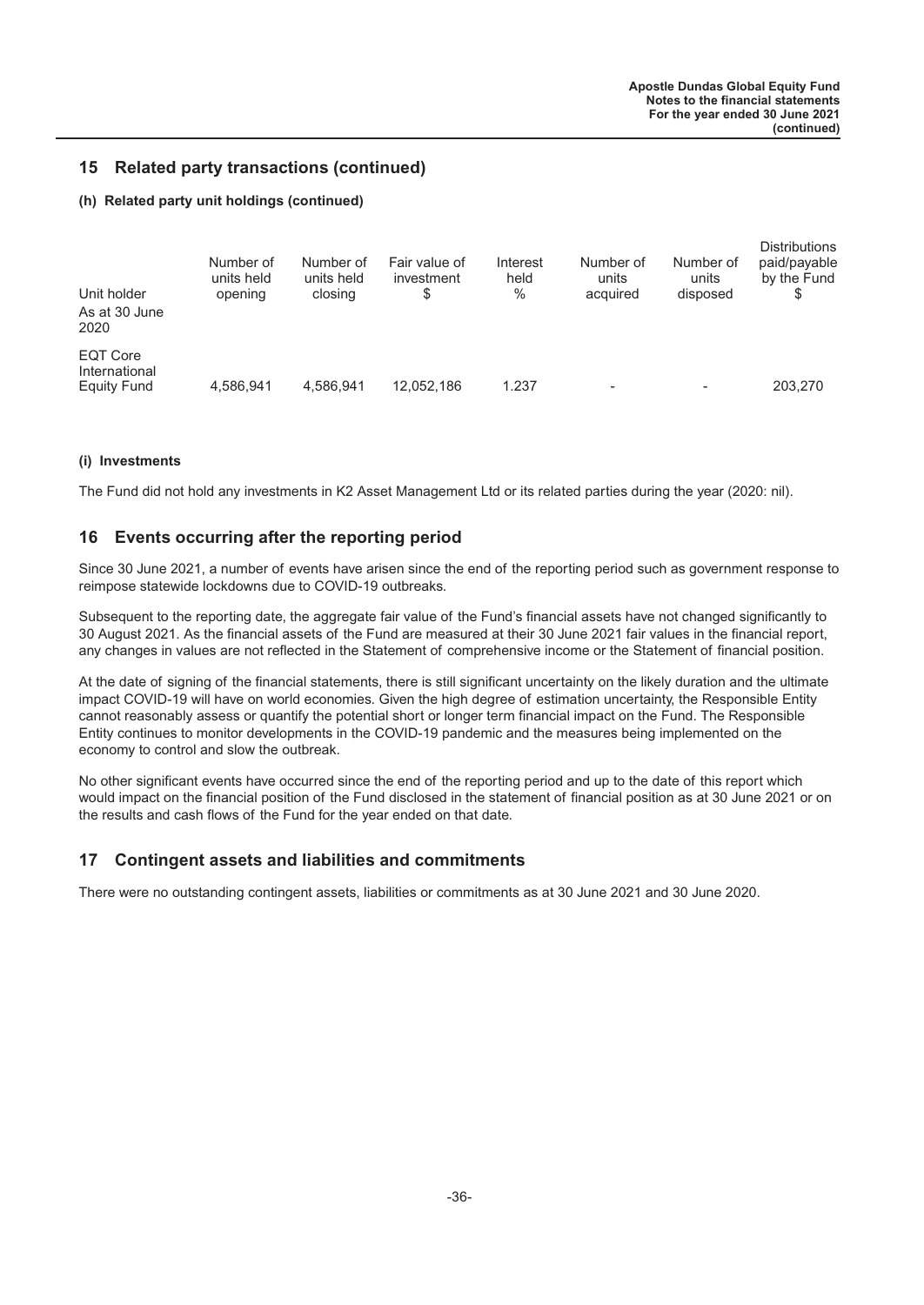# <span id="page-37-0"></span>**Directors' declaration**

In the opinion of the directors of the Responsible Entity:

- (a) The financial statements and notes set out on pages 8 to 36 are in accordance with the *Corporations Act 2001*, including:
	- (i) complying with Australian Accounting Standards, the *Corporations Regulations 2001* and other mandatory professional reporting requirements; and
	- (ii) giving a true and fair view of the Fund's financial position as at 30 June 2021 and of its performance for the financial year ended on that date.
- (b) There are reasonable grounds to believe that the Fund will be able to pay its debts as and when they become due and payable; and
- (c) Note 2(a) confirms that the financial statements also comply with the International Financial Reporting Standards as issued by the International Accounting Standards Board.

This declaration is made in accordance with a resolution of the directors of K2 Asset Management Ltd through a delegated authority given by Equity Trustees Limited's Board.

Hollie A Wight **Director** 

Melbourne 30 August 2021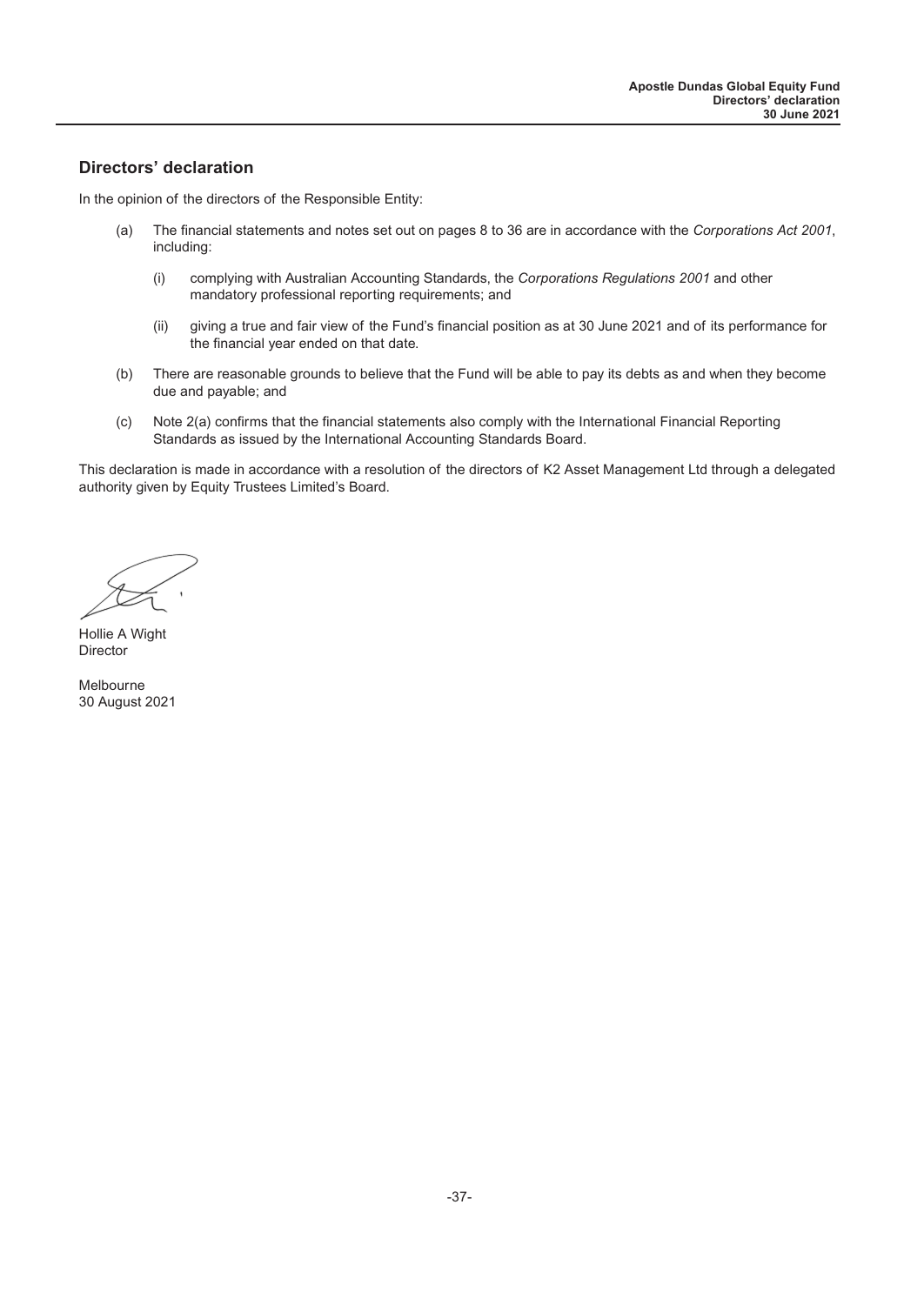

# Independent Auditor's Report

# To the unitholders of Apostle Dundas Global Equity Fund

## **Opinion**

We have audited the **Financial Report** of Apostle Dundas Global Equity Fund (the Scheme).

In our opinion, the accompanying **Financial Report** of the Scheme is in accordance with the Corporations Act 2001, including:

- giving a true and fair view of the Scheme's financial position as at 30 June 2021 and of its financial performance for the year ended on that date; and
- complying with Australian Accounting Standards and the Corporations Regulations 2001.

The **Financial Report** comprises:

- Statement of financial position as at 30 June 2021
- Statement of comprehensive income, Statement of changes in equity, and Statement of cash flows for the year then ended
- Notes including a summary of significant accounting policies
- Directors' Declaration.

#### **Basis for opinion**

We conducted our audit in accordance with Australian Auditing Standards. We believe that the audit evidence we have obtained is sufficient and appropriate to provide a basis for our opinion.

Our responsibilities under those standards are further described in the Auditor's responsibilities for the audit of the Financial Report section of our report.

We are independent of the Scheme in accordance with the Corporations Act 2001 and the ethical requirements of the Accounting Professional and Ethical Standards Board's APES 110 Code of Ethics for Professional Accountants (the Code) that are relevant to our audit of the Financial Report in Australia. We have fulfilled our other ethical responsibilities in accordance with the Code.

#### **Other Information**

Other Information is financial and non-financial information in Apostle Dundas Global Equity Fund's annual reporting which is provided in addition to the Financial Report and the Auditor's Report. The Directors are responsible for the Other Information.

Our opinion on the Financial Report does not cover the Other Information and, accordingly, we do not

KPMG, an Australian partnership and a member firm of the KPMG global organisation of independent member firms affiliated with KPMG International Limited, a private English company limited by guarantee. All rights reserved. The KPMG name and logo are trademarks used under license by the independent member firms of the KPMG global organisation. Liability limited by a scheme approved under Professional Standards Legislation.